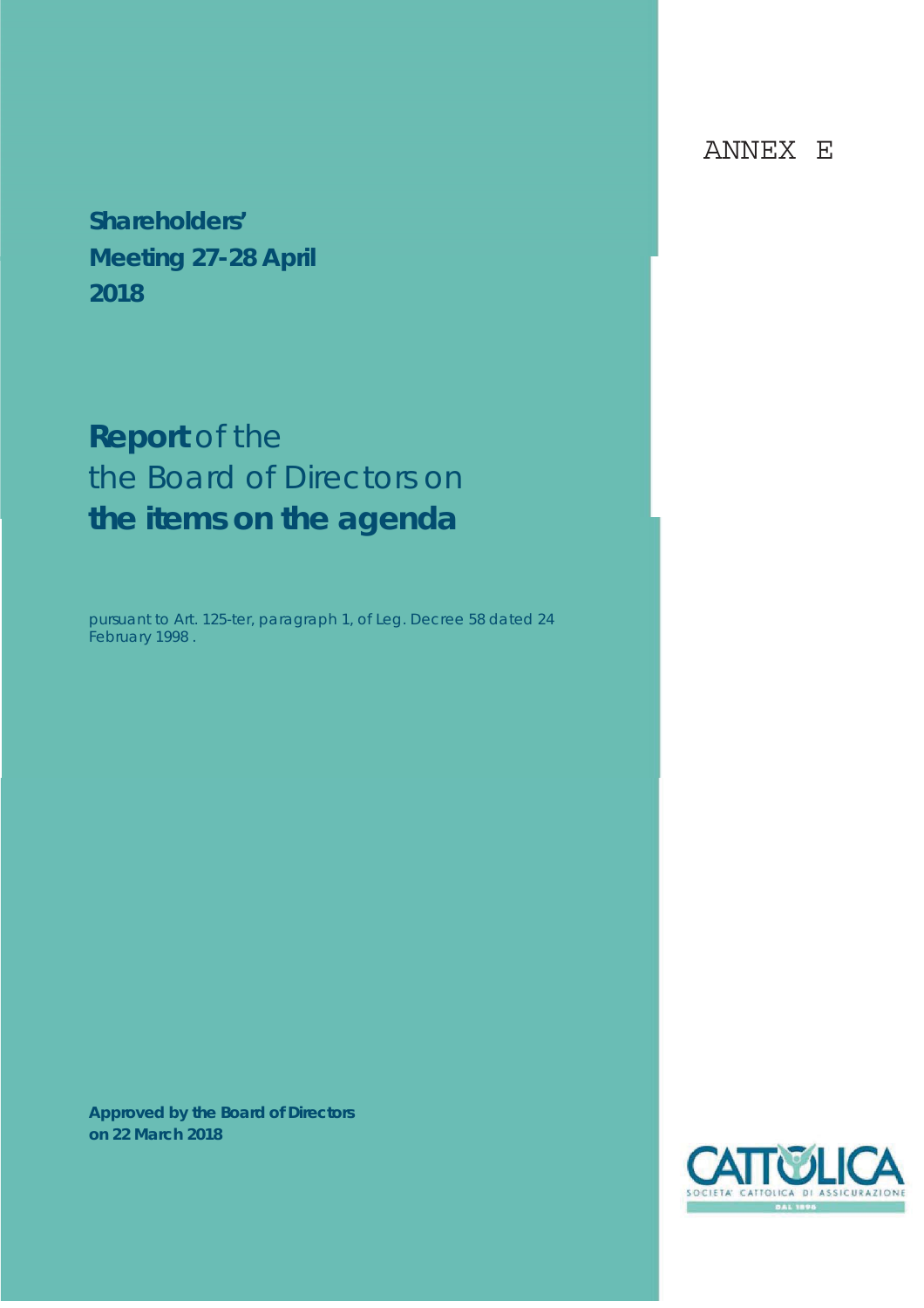#### **CONTENTS**

| APPROVAL OF NEW BYLAWS, ALSO IN CONNECTION WITH THE ADOPTION OF THE ONE-TIER   |
|--------------------------------------------------------------------------------|
| <b>GOVERNANCE AND CONTROL MODEL</b>                                            |
| ONE-TIER MODEL OF ADMINISTRATION AND CONTROL. RESOLUTIONS RELATED THERETO AND  |
|                                                                                |
|                                                                                |
|                                                                                |
| APPROVAL OF THE FINANCIAL STATEMENTS FOR YEAR 2017 AND THE REPORT ACCOMPANYING |
|                                                                                |
| DETERMINATIONS REGARDING THE REMUNERATION POLICY. IN COMPLIANCE WITH THE       |
|                                                                                |
|                                                                                |
| "AUTHORISATION FOR THE PURCHASE AND SALE OF TREASURY SHARES IN ACCORDANCE WITH |
| LAW. RESOLUTIONS                                                               |
|                                                                                |
|                                                                                |
| APPOINTMENT OF THE BOARD OF STATUTORY AUDITORS, ITS CHAIR AND DETERMINATION OF |
| 45                                                                             |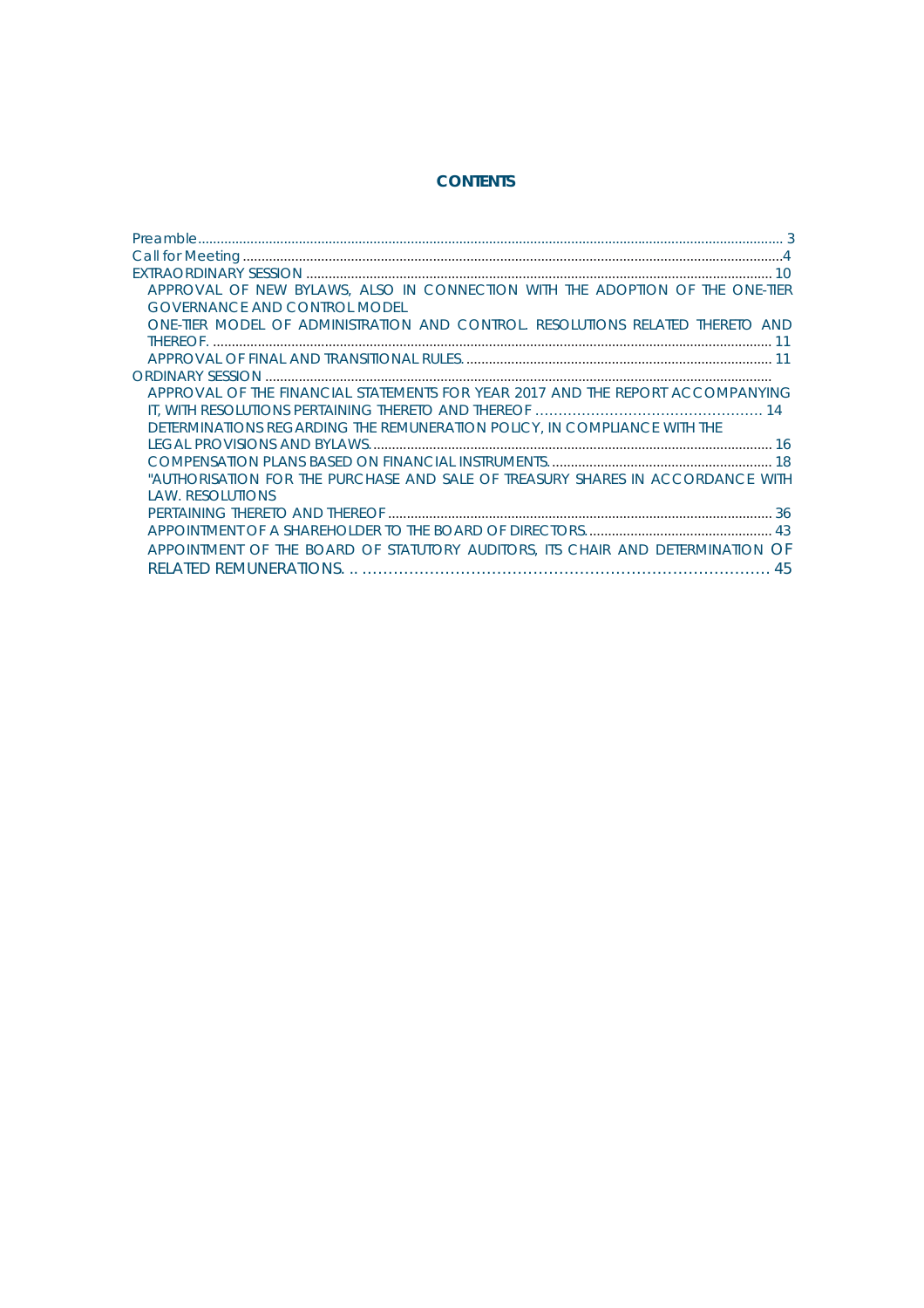#### **PREAMBLE**

This document, containing the reports approved by the Board of Directors on the items listed on the agenda of the Shareholders' Meeting for April 2018 27-28 days, shall be made available, in accordance with Art. 125-*ter,* paragraph 1, of Leg. Decree 58 dated 24 February 1998, and subsequent amendments and additions (TUF) [Unified Finance Act], within the period prescribed by the law for the publication of the notice calling the meeting.

The reports prepared in accordance with specific laws are published within the time specified by the same rules, with the conditions set out in Art. 125-*ter,* paragraph 1, of TUF [Unified Finance Act].

\* \* \*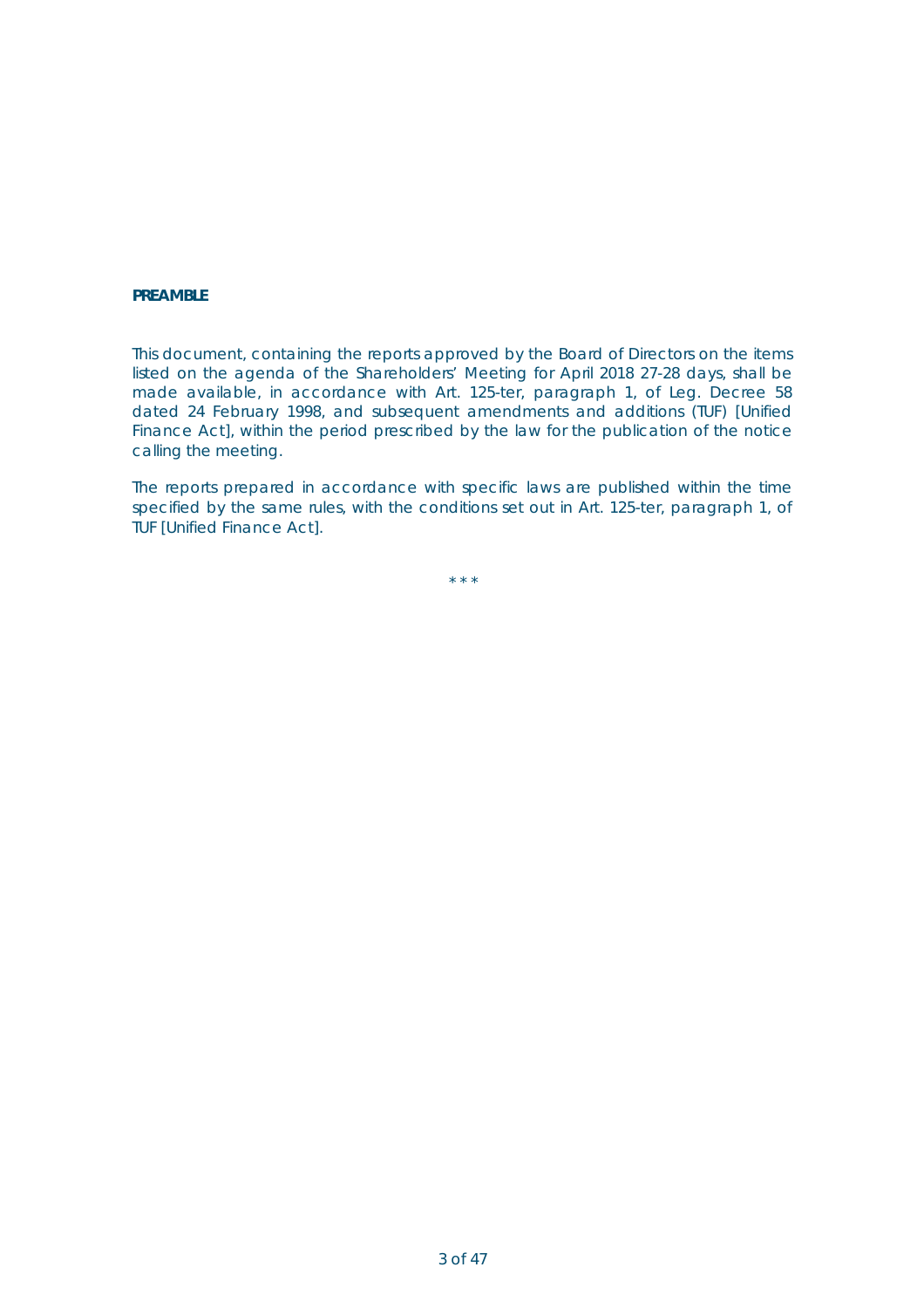**CALL FOR MEETING**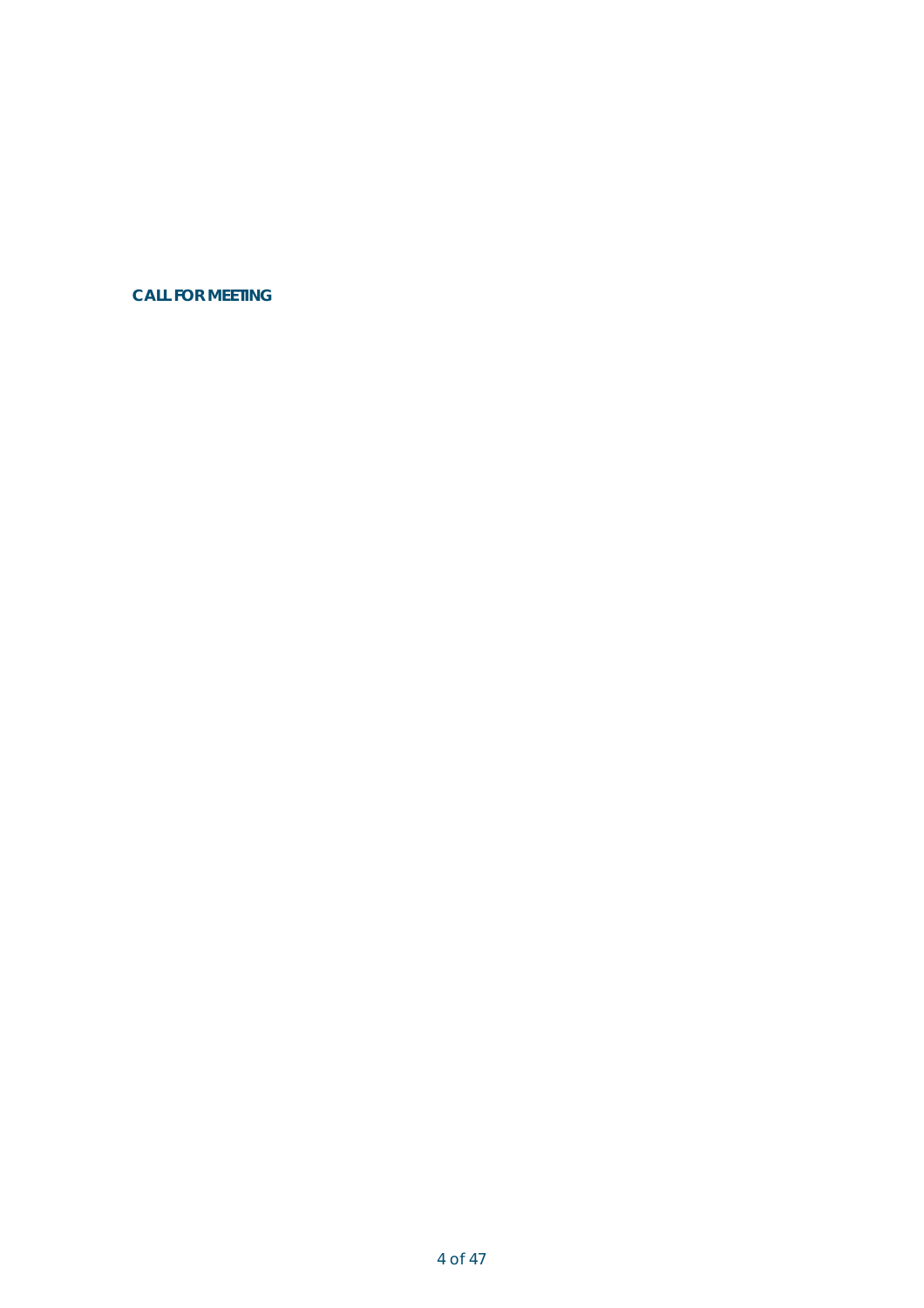#### **CATTOLICA ASSICURAZIONE**

Cooperative Company Registered office in Verona Lungadige Cangrande 16 Tax ID and registration number in the Companies Register of Verona 00320160237- Coop. Reg. No. A100378 Registered in the Insurance Undertakings register at No. 1.00012 Parent Company of Cattolica Assicurazioni Insurance Group, registered in the Registry of Insurance Groups at No. 019 Share capital euro 522,881,778.00 ent. pd. and existing

#### **CALL FOR THE EXTRAORDINARY AND ORDINARY SHAREHOLDERS' MEETING**

The shareholders are called to an Extraordinary and Ordinary Shareholders' Meeting at the headquarters in Verona Lungadige Cangrande 16 at 8:30 a.m. on Friday 27 April 2018, or on second call, if a quorum is not reached on that day, at 9:00 a.m. on Saturday 28 April 2018, in Verona, Via Germania 33, to discuss and resolve on the following agenda:

#### **Extraordinary Session**

- Approval of new Bylaws, also in connection with adopting the one-tier governance and control model. Resolutions related thereto and thereof.
- x Approval of final and transitional rules.

#### **Ordinary Session**

- Approval of the financial statements for the year ended 2017 and the report accompanying it, with resolutions relating thereto and thereof.
- Determinations regarding the remuneration policy, in compliance with the legal provisions and bylaws.
- Compensation plans based on financial instruments.
- Authorisation for the purchase and sale of treasury shares in accordance with law. Resolutions related thereto and thereof.
- Appointment of a Shareholder to the Board of Directors.
- Appointment of the Board of Statutory Auditors, its Chair and determination of related remunerations.

Subject to the provisions in the Meeting Rules of Procedure about conducting the agenda and the meeting, it is announced that the discussion on the matters referring to the ordinary session of the Meeting will be preceded by a discussion of the matters referring to the extraordinary session.

In accordance with Art. 30 of the Bylaws, the Board of Directors has arranged, for the second call, for the activation of a remote connection to be established, which will be equipped with the necessary safeguards to ensure identification of the Shareholders and the Chairman to exercise the power of order and control of the meeting:

x Congress Centre Palazzo Rospigliosi -Via XXIV Maggio 43 - ROME

This connection, within the meaning of that provision in the bylaws, will allow the shareholders permitted to participate in the Meeting in accordance with the law and the Bylaws and with the admission ticket, not intending to travel to Verona, Via Germania 33, to join the discussion, to follow the meeting activities live and cast their votes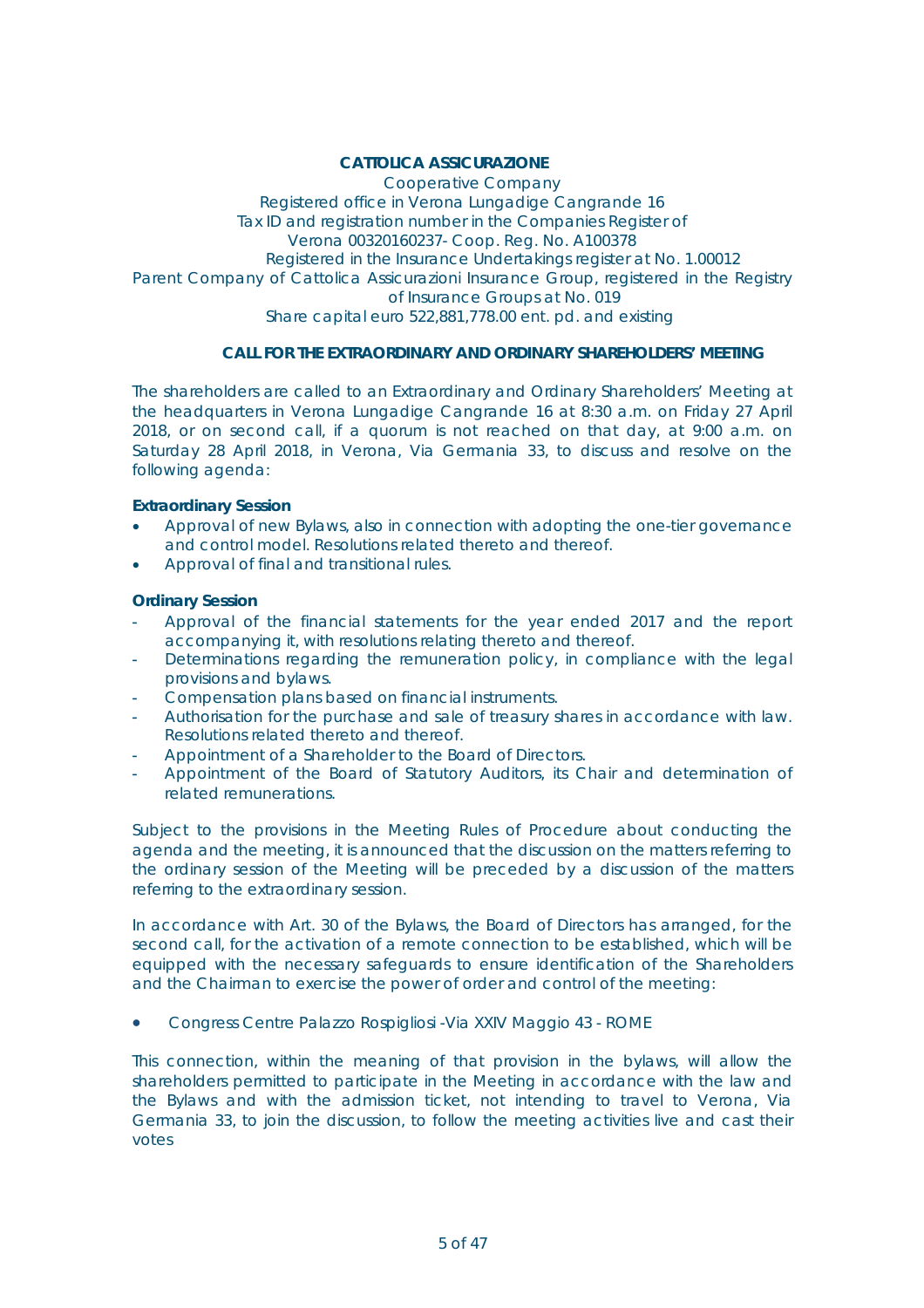during the voting.

In compliance with current legislation, at Borsa Italiana S.p.a., will be made available at the registered office, in the storage mechanism called "eMarket-Storage", approved by

\*

CONSOB and run by Spafid Connect S.p.a., a connection via the website http://www.emarketstorage.com, and on the "Corporate" website of the Company at http://www.cattolica.it/home-corporate in the "Governance" section, for the public documents relating to the meeting, including the reports of the Board of Directors on the agenda and the related proposed resolutions, and specifically:

- at least thirty days before the date set for the Shareholders' Meeting on first call, and thus by 28 March 2018, the reports of the Board of Directors on the matters on the agenda and the other documents that will be published before the Meeting, other than those subsequently listed;
- at least 21 days before the date set for the meeting on first call, and thus by 6 April 2018, the financial report and the other documents referred to in Art. 154-*ter*  of Leg. Decree 58/1998, the Remuneration report, the report on proposals to authorise the purchase and sale of treasury shares and the report on the motion for adopting a new text of the bylaws. In the same timeframe the report on corporate governance and ownership structure will also be made available containing the information referred to in Art. 123-*bis* of Leg. Decree 58/1998.

Shareholders are entitled to inspect the aforementioned documents filed at the company headquarters and to obtain copies.

It is recalled that, in accordance with the law and the Bylaws, Shareholders registered in the Shareholders List may speak and vote at the meeting if enrolled at least 90 days prior whereby the authorised intermediary, at the place where the shares are filed, has delivered the Company the appropriate notification as provided by the current regulations certifying the ownership of the shares at least two days prior to the date of the first call; a copy thereof, that the intermediary is obligated to make available to the applicant, can be used to confer delegation for participating in the meeting by signing the delegation form inserted at the bottom. A form that can be used to confer a delegate to attend the general meeting is sent to all the entitled Shareholders along with the notice of the meeting; it is also available on the "Corporate" website of the company at http://www.cattolica.it/home-corporate in the "Governance" section. Pursuant to the Bylaws, the Shareholders enrolled in the Shareholders' list starting from 21 April 2001 may participate in the meeting on condition that the above communication confirming the ownership of at least one hundred shares has been made. The Shareholders enrolled in the Shareholders' list after 8 June 2015 may participate in the meeting on condition that the above communication confirming the ownership of at least three hundred shares has been made.

The Shareholder may, by proxy, represent another Shareholder; however, no delegate may represent more than five Shareholders. The proxy cannot be conferred to members of the Board of Directors or the Board of Statutory Auditors of the Company or the subsidiaries or to the members of the administrative or supervisory body, or the employees thereof.

6 of 47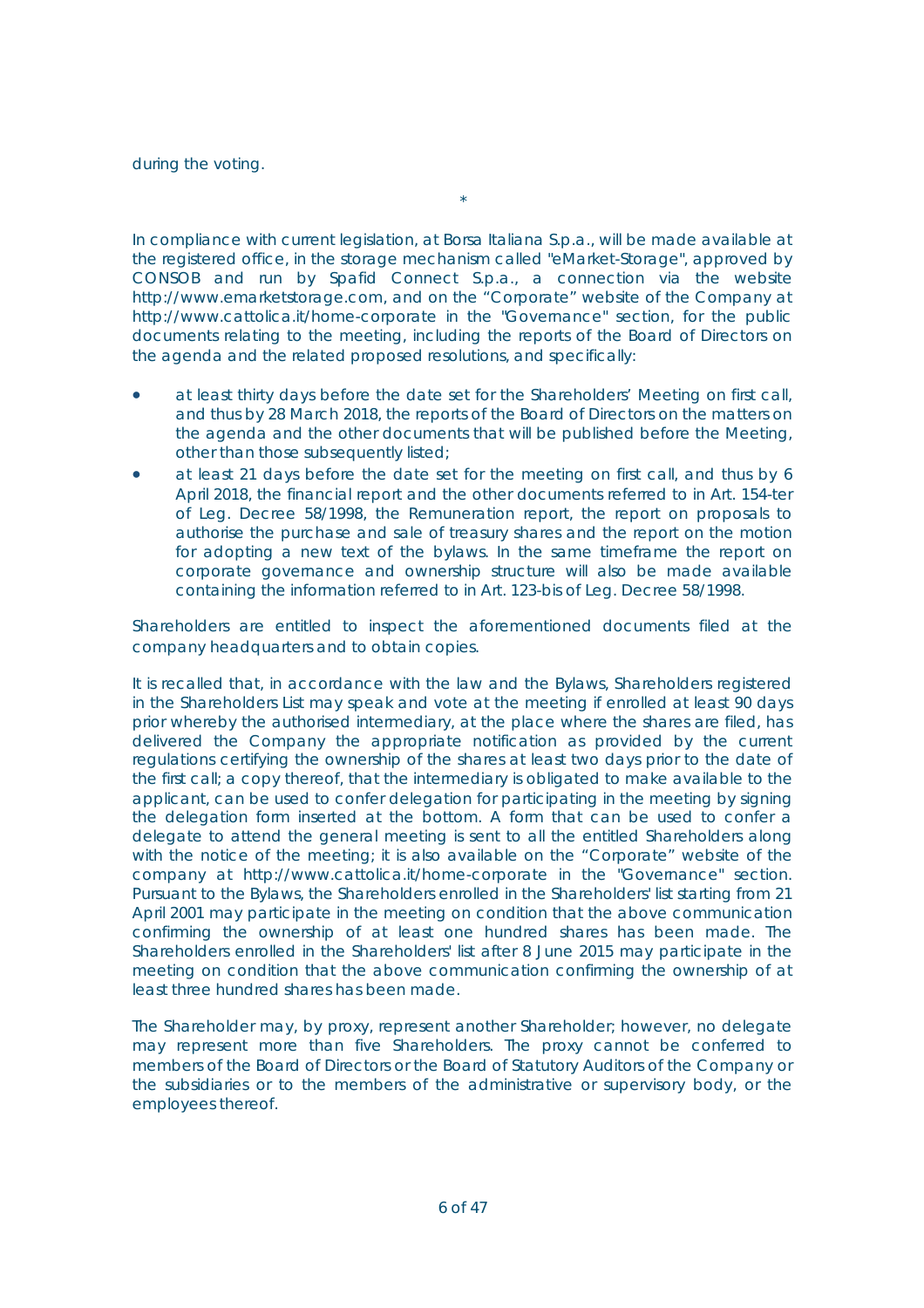#### **It is recalled that, pursuant to Art. 3 of the existing Meeting Rules of Procedure, the proxy must be exhibited in the original and accompanied by a photocopy of a valid ID of the delegator.**

Each Shareholder is entitled to only one vote, regardless of the number of shares held. The number of Shareholders enrolled in the Shareholders List at least 90 days before the date of the first call amounts to 23,858.

Shareholders holding shares not yet computerised under existing legislation shall provide for their delivery in good time with an empowered intermediary, for the purpose of carrying out the procedure of computerisation provided therein and transmission of the notification provided under the current regulations above.

Please note that the share capital subscribed and fully paid equals, on 22 March 2018, euro 522,881,778.00, and is represented by 174,293,926 shares. The company holds, as of the date of this notice, 6,679,907 treasury shares.

It should be noted that, for the purposes of electing only one Director, the slates submitted must consequently contain the designation of a single candidate with no constraints of residence and gender.

\*

It should also be noted that there are no plans to elect a Director from a minority slate pursuant to Art. 33.4 of the Bylaws, that having proceeded at the Meeting of 16 April 2016.

The Board of Directors will submit its own slate.

As for the submission of candidates on the basis of slates by the Shareholders, it is recalled that, pursuant to the Bylaws, these may be submitted by Shareholders who, alone or together with other Shareholders, hold shares representing at least 0.50% of the share capital. Candidates proposed by Shareholders may also be submitted by at least 500 Shareholders, regardless of the percentage of total share capital held.

Subject to the obligation to produce the certification relating to the ownership of the stake according to the law and regulations, submitting Shareholders must, at the same time as filing, sign the slate and each signature has to be accompanied by a photocopy of a valid identity card.

Filed together with each slate, within the time limit stated above for filing the same at the company's headquarters, must also be the Declaration whereby the nominee accepts their candidacy and certifies, under their own responsibility, that there are no grounds for their ineligibility or incompatibility, and that they meet the requirements prescribed by law and the Bylaws for the post of Director of the Company.

The applications must be accompanied by exhaustive information on the personal and professional characteristics of the candidate, including whether the independence requirements provided for by the combined provisions of Arts. 147-*ter,* paragraph 4, and 148, paragraph 3, of Leg Decree 58/1998 are met, and for the Code of Self-Governance for listed companies. In that regard, it is recognised that the current composition of the Board of Directors meets the requirements of the law.

The slates must be filed, together with all the additional documentation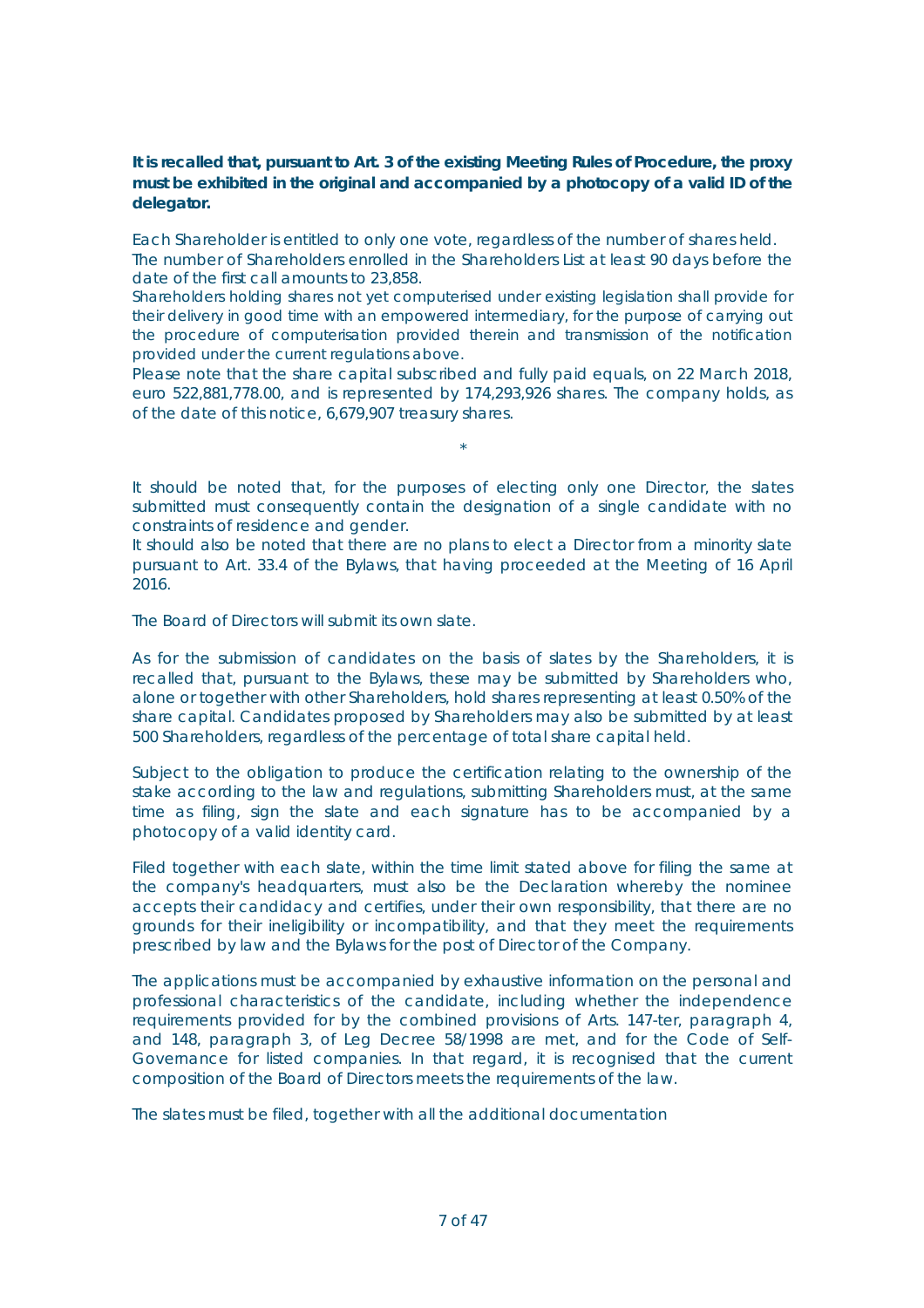required, at least 25 days before the date when the Meeting was convened on first call, and thus by 2 April 2018 through certified email to the address serviziosoci@pec.gruppocattolica.it or filed at the Shareholders' Service.

\*

With reference to the election of the Board of Auditors, subject to the existing legislative provisions, it is recalled that, pursuant to Art. 44 of the Bylaws, the Board of Statutory Auditors to be elected also by voting on the slate pursuant to the Bylaws, must be composed of 3 standing auditors and 2 alternates.

As for the submission of slates by the Shareholders, it is also recalled that, pursuant to Art. 44 of the Bylaws, these may be submitted by at least 250 Shareholders who, alone or together with other shareholders, hold shares representing at least 0.25% of the share capital.

The slates must be filed, and according to the Bylaws must clearly distinguish with consecutive numbering one or more candidates for the office of Statutory Auditor and one or two candidates for the office of Alternate, together with all the ancillary documentation required at least 25 days before the date when the Meeting was convened on first call, and thus by 2 April 2018, by certified email to the address serviziosoci@pec.gruppocattolica.it or filed at the Shareholders' Service.

In the event that upon the expiration of this deadline of 2 April only one slate has been submitted for appointing the Board of Statutory Auditors, slates may be submitted until the third day following that date; in that case the thresholds indicated above will be reduced by half.

Filed together with each slate, within the time limit stated above for filing the same at the company's headquarters, must also be the Declaration, whereby the nominee accepts their candidacy and certifies, under their own responsibility, that there are no grounds for their ineligibility or incompatibility, and that they meet the requirements prescribed by law and the Bylaws for the office of Statutory Auditor.

The applications must be accompanied by a curriculum vitae that describes the personal and professional characteristics of the candidates, as well as the list of any offices as directors and statutory auditor held in other companies by each of them, which must be updated to the actual day of the Meeting.

The Board of Directors, in accordance with the provisions of the bylaws and within the terms noted above, will submit its own slate, signed for endorsement by a number of Shareholders who, alone or together with other Shareholders, are holders of shares that represent at least 0.50% of the share capital or by at least 500 Shareholders, regardless of the percentage of total share capital held.

Subject to and in addition to the provisions of the Bylaws, the Board of Statutory Auditors must respect gender balance to as per the legislation in effect, and thus slates containing a number of candidates of three must include candidates of both genders.

\*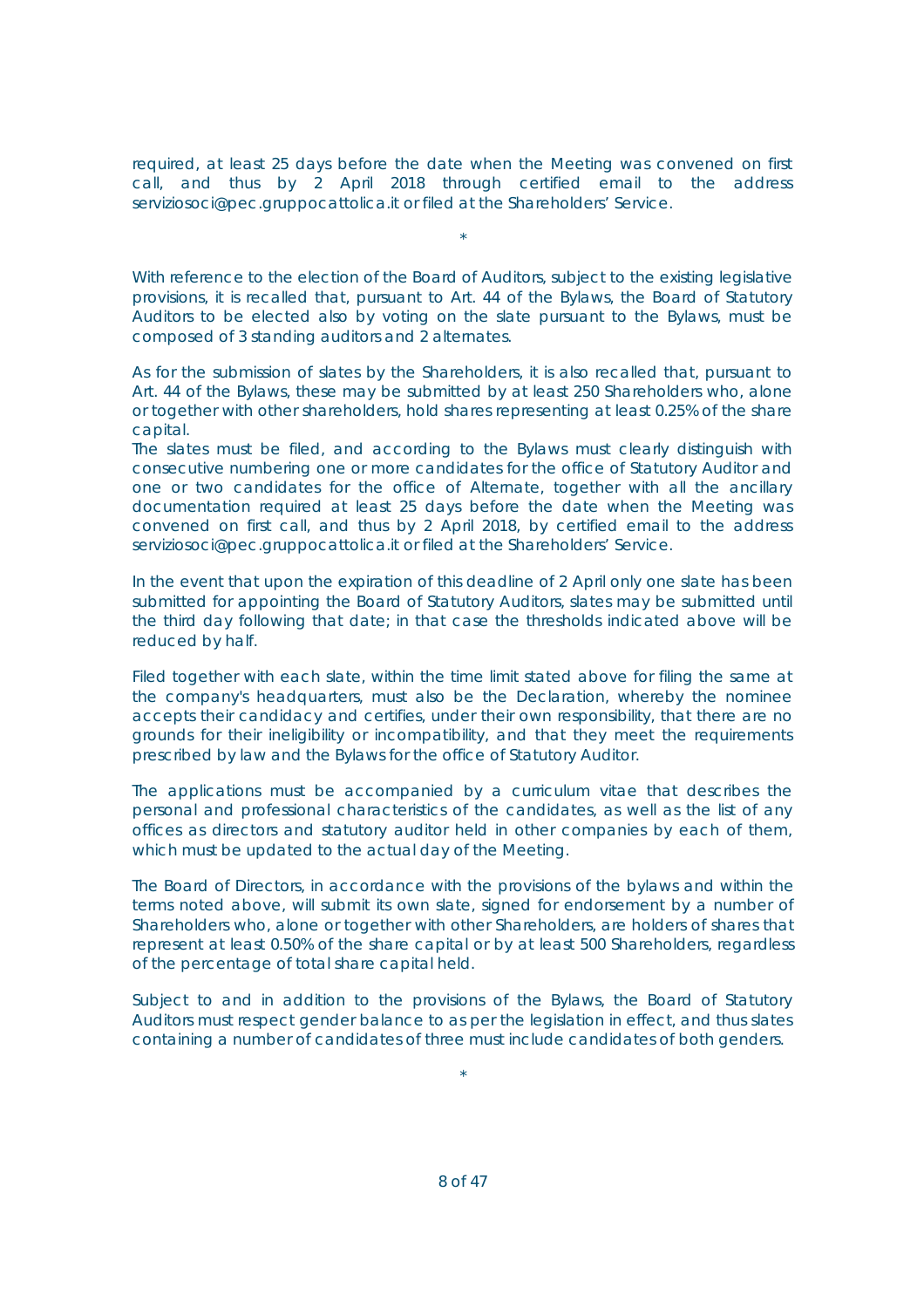It is noted that, for greater clarity and uniformity of the process and to facilitate exercising the right to submit the slates, the Board of Directors has explained the procedures to be followed for conducting the related formalities, that are already deposited at the registered office and available at the company's Corporate website, http://www.cattolica.it/home-corporate, under "Governance", within the period prescribed for the publication of the notice calling the meeting. Shareholders are asked to take note of these operating procedures for more complete information.

It is recommended that Shareholders pay attention to the formalities and documentation required for submitting the slates for the appointment of a Director and for the appointment of the Board of Statutory Auditors.

\*

In the manner and within the limits established by law, a number of Shareholders not fewer than one-fortieth of total number, and that document, according to the regulations in force, holding the minimum number of shares required under Articles 9-*bis* and 54 of the Bylaws, to exercise the rights other than those of equity, may request the addition to the list of items to be discussed at the Meeting as resulting from this notice, stating in their application the additional topics proposed, or presenting draft resolutions on subjects already on the agenda. The signature of each Shareholder in the request must be accompanied by a photocopy of a valid identity document.

The request must be received at the registered office of the company within ten days of the publication of this notice by registered mail or certified email to the address serviziosoci@pec.gruppocattolica.it. Within the same timeframe, those Shareholders who request additions to the agenda must prepare a report stating the justification for the proposed resolutions on new matters for which they propose discussion or the reason concerning additional draft resolutions presented on subjects already on the agenda.

\* \* \*

Verona, 22 March 2018

The Chairman (Paolo Bedoni)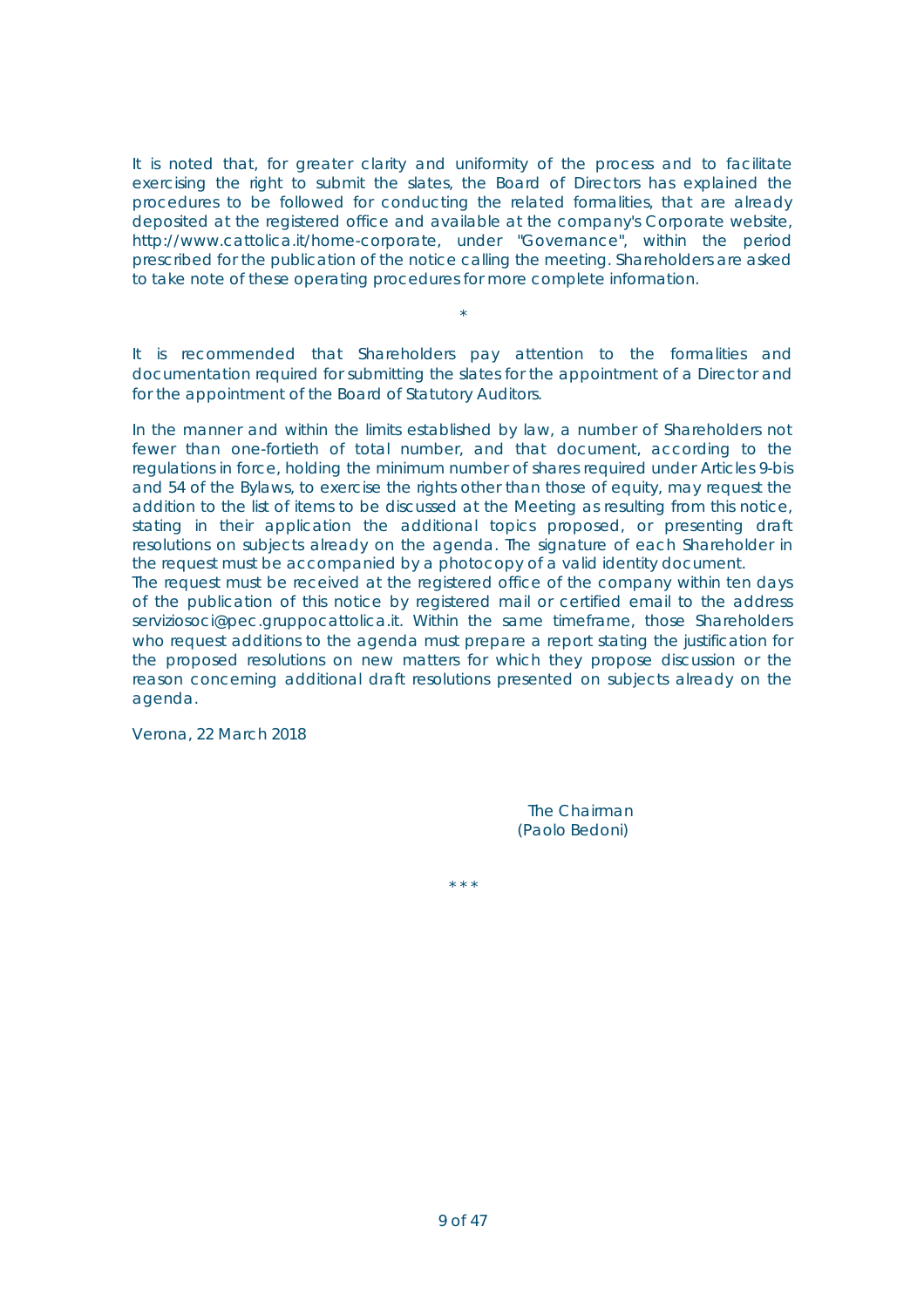**EXTRAORDINARY SESSION**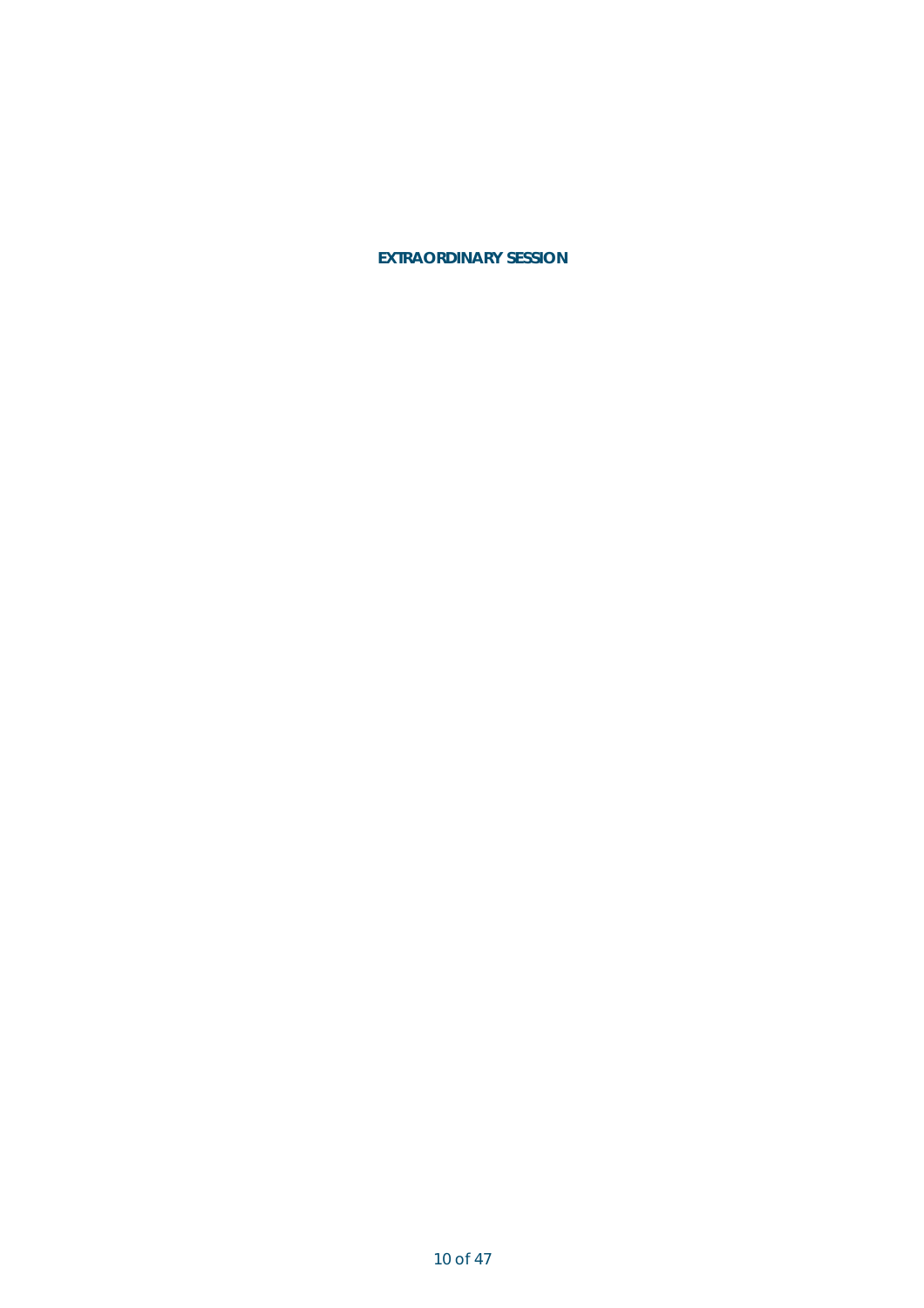**APPROVAL OF NEW BYLAWS, ALSO IN CONNECTION WITH THE ADOPTION OF THE ONE-TIER GOVERNANCE AND CONTROL MODEL. RESOLUTIONS RELATED THERETO AND THEREOF.**

**APPROVAL OF FINAL AND TRANSITIONAL RULES.**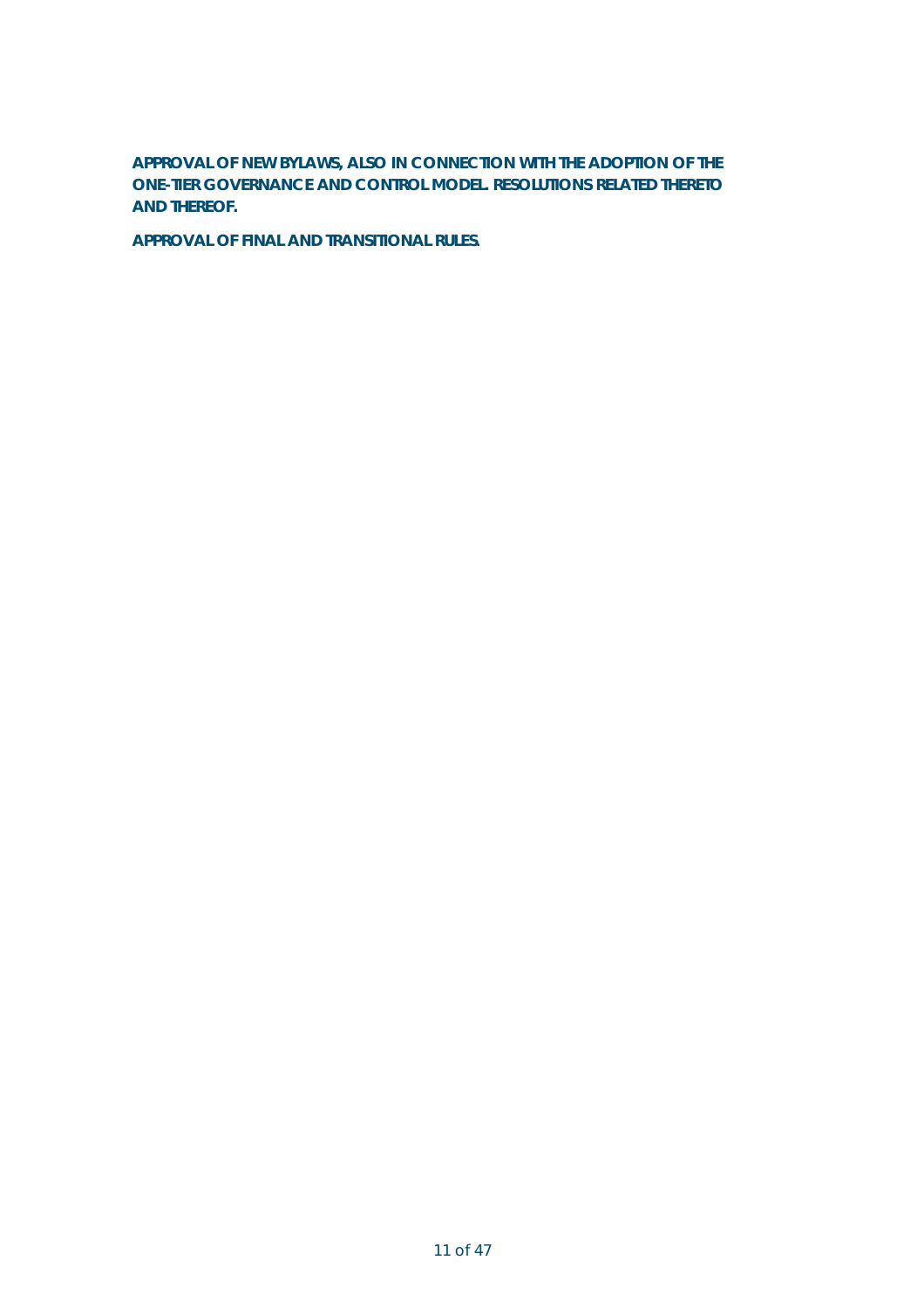The Board of Directors announced that the Report prepared with respect to the items on the agenda of the Extraordinary Session, to which express and full reference is made, shall be made available under the terms and conditions required by current regulations, and thus by 6 April 2018.

 $\star$   $\star$   $\star$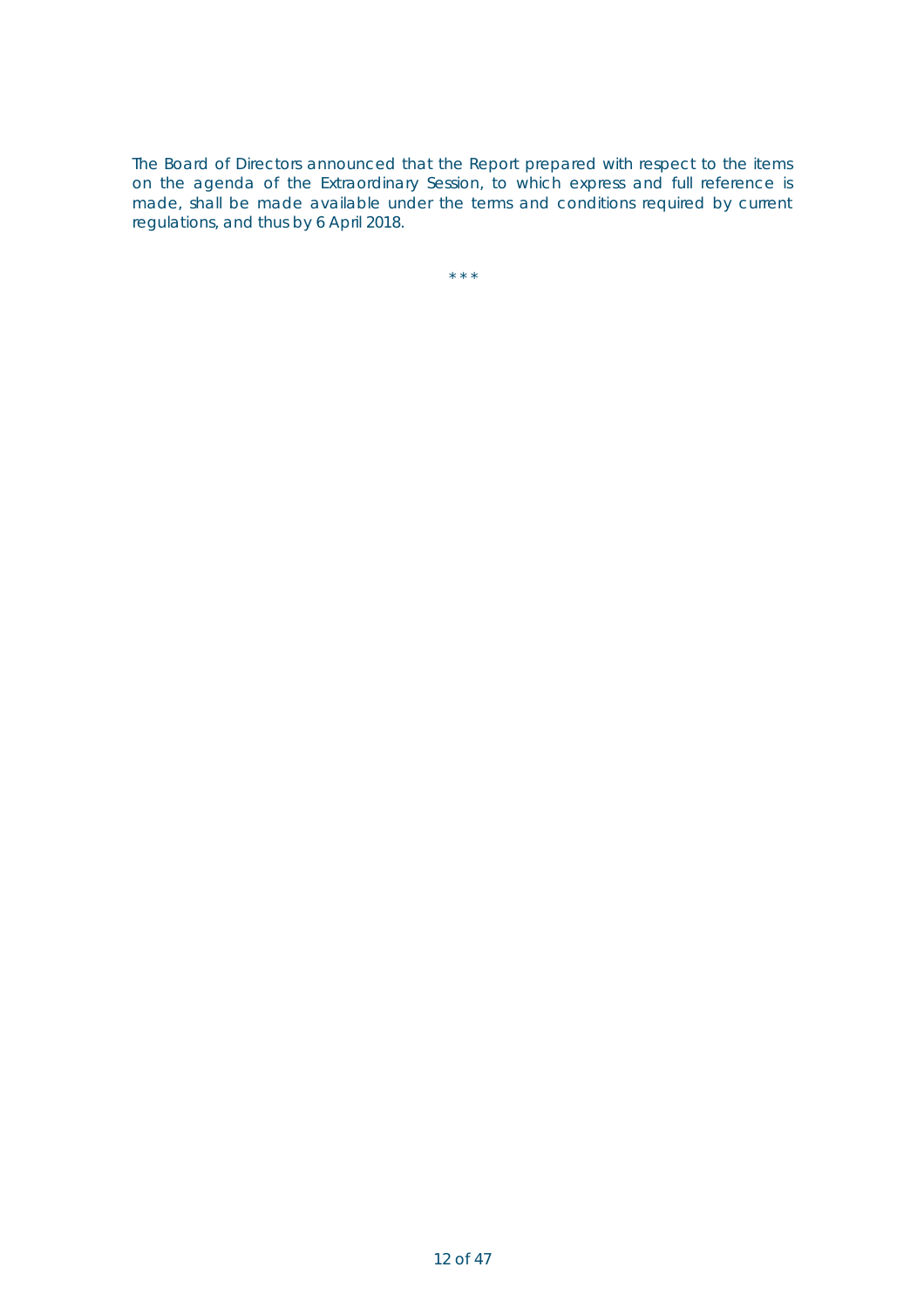**ORDINARY SESSION**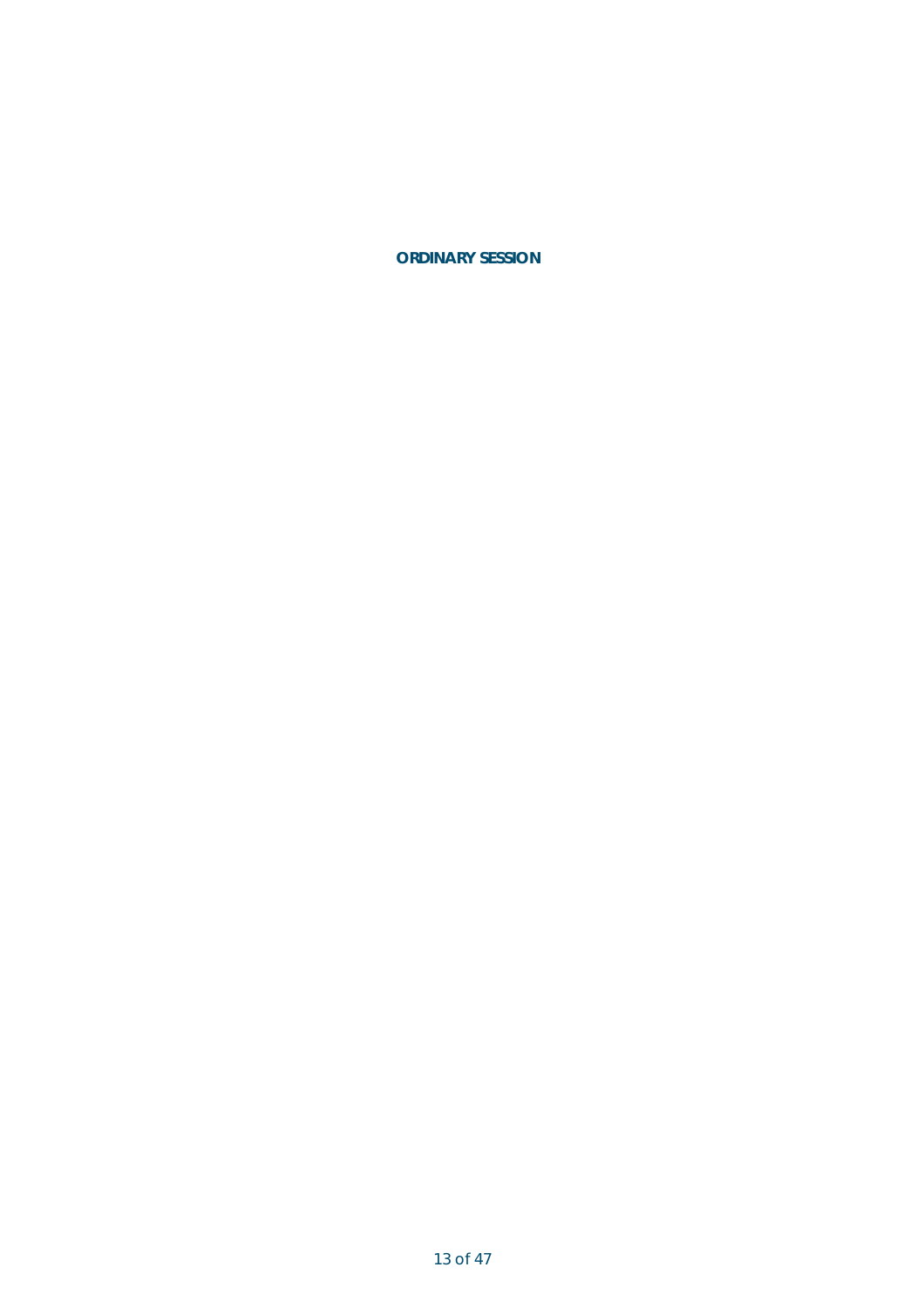#### **APPROVAL OF THE FINANCIAL STATEMENTS FOR YEAR 2017 AND THE REPORT ACCOMPANYING IT, WITH RESOLUTIONS PERTAINING THERETO AND THEREOF**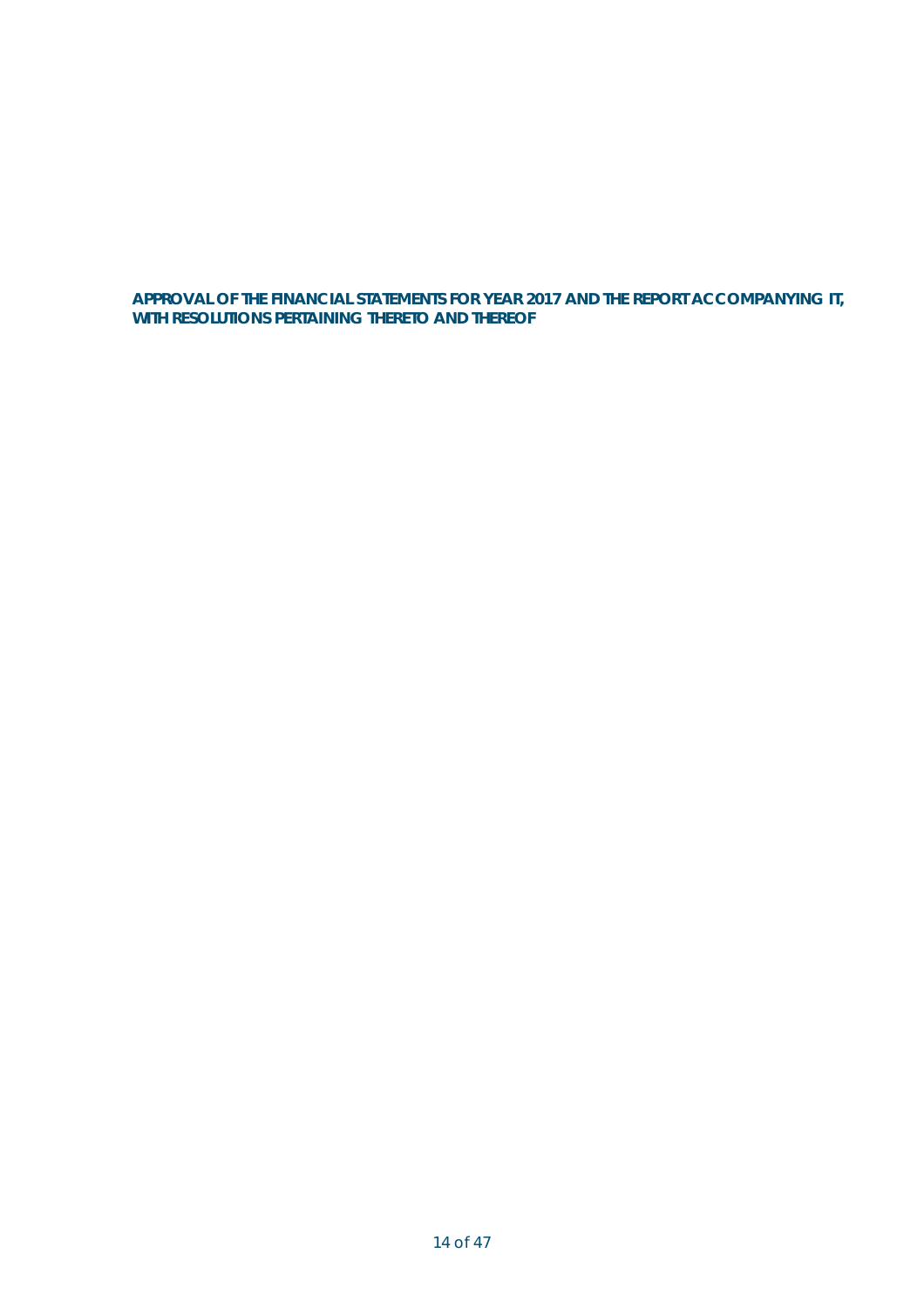The Board of Directors announces that the financial statements file, to which express and full reference is made, shall be made available under the terms and conditions required by Art. 154-*ter* of TUF, and thus by 6 April 2018.

It is proposed that the Meeting, having taken note of the contents of the financial statements, the Explanatory notes to the financial statements, the management report, the related data and the proposed allocation of the profits, approve the financial statements at 31 December 2017, with the related documents and the subsequent and related proposals, as detailed in the same file.

\* \* \*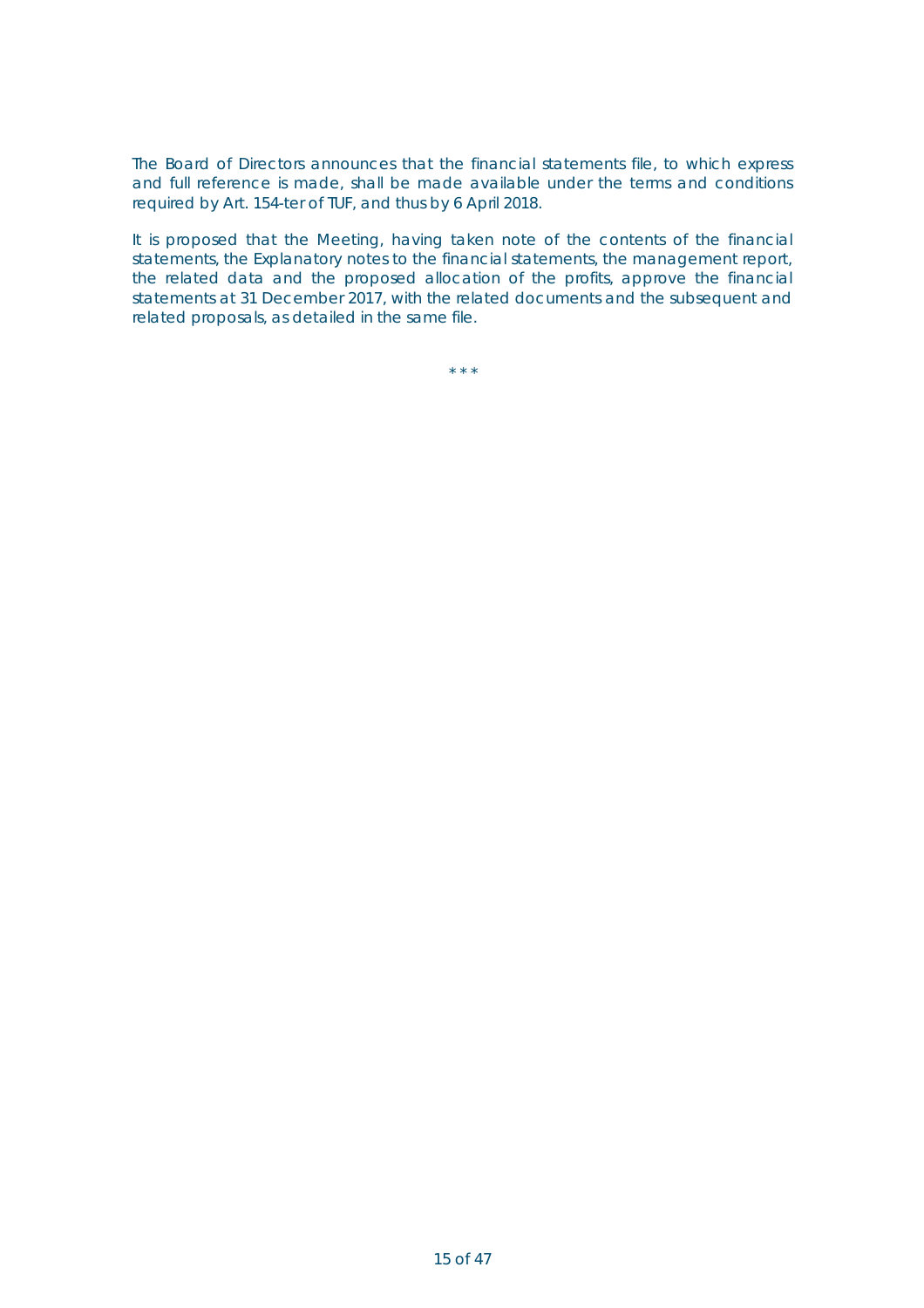**DETERMINATIONS REGARDING THE REMUNERATION POLICY, IN COMPLIANCE WITH THE LEGAL PROVISIONS AND BYLAWS.**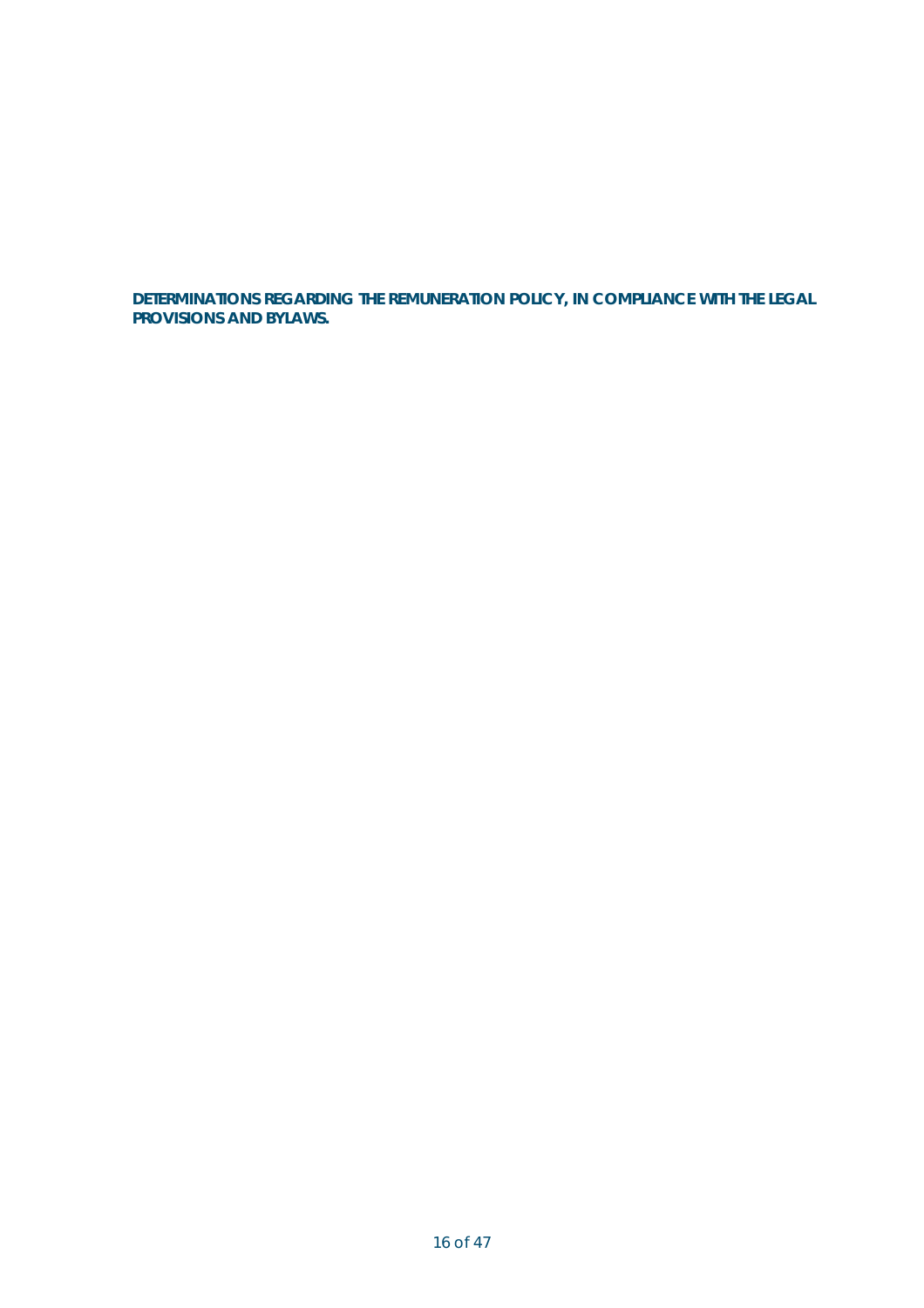The Board of Directors, in accordance with ISVAP Regulation 39 dated 9 June 2011, and CONSOB resolution 18049 dated 23 December 2011, that amended the Issuer Regulations for companies executing the provisions under Art. 123-*ter* of TUF, submitted its own proposal, for approval, to the Shareholders' Meeting concerning the remuneration policy contained in the report that will be made available under the terms and in the manner prescribed by the applicable legislation, and thus by 6 April 2018.

The report will also, in a specific Section, state the information required for the application of the policies for 2017.

\* \* \*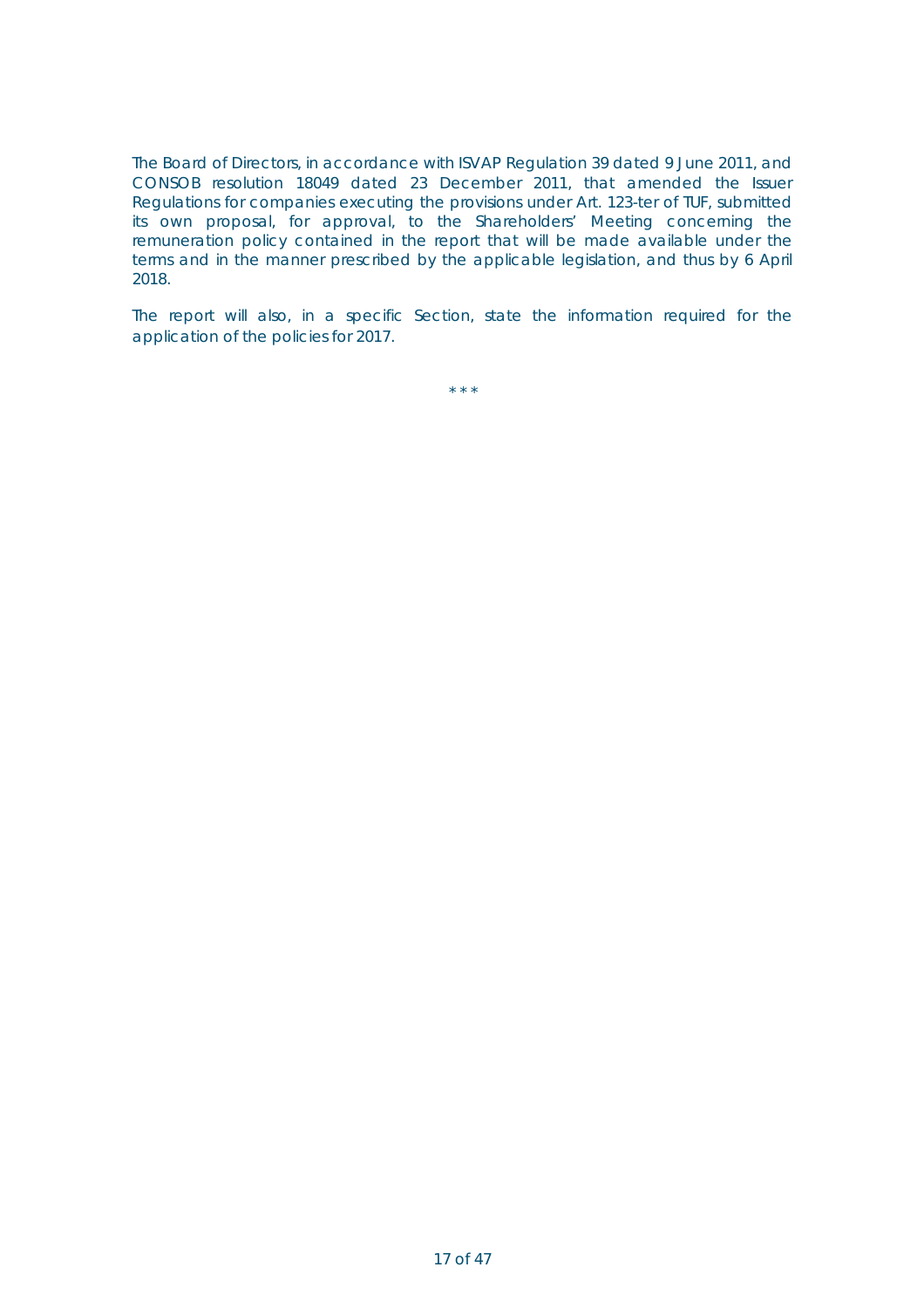**COMPENSATION PLANS BASED ON FINANCIAL INSTRUMENTS.**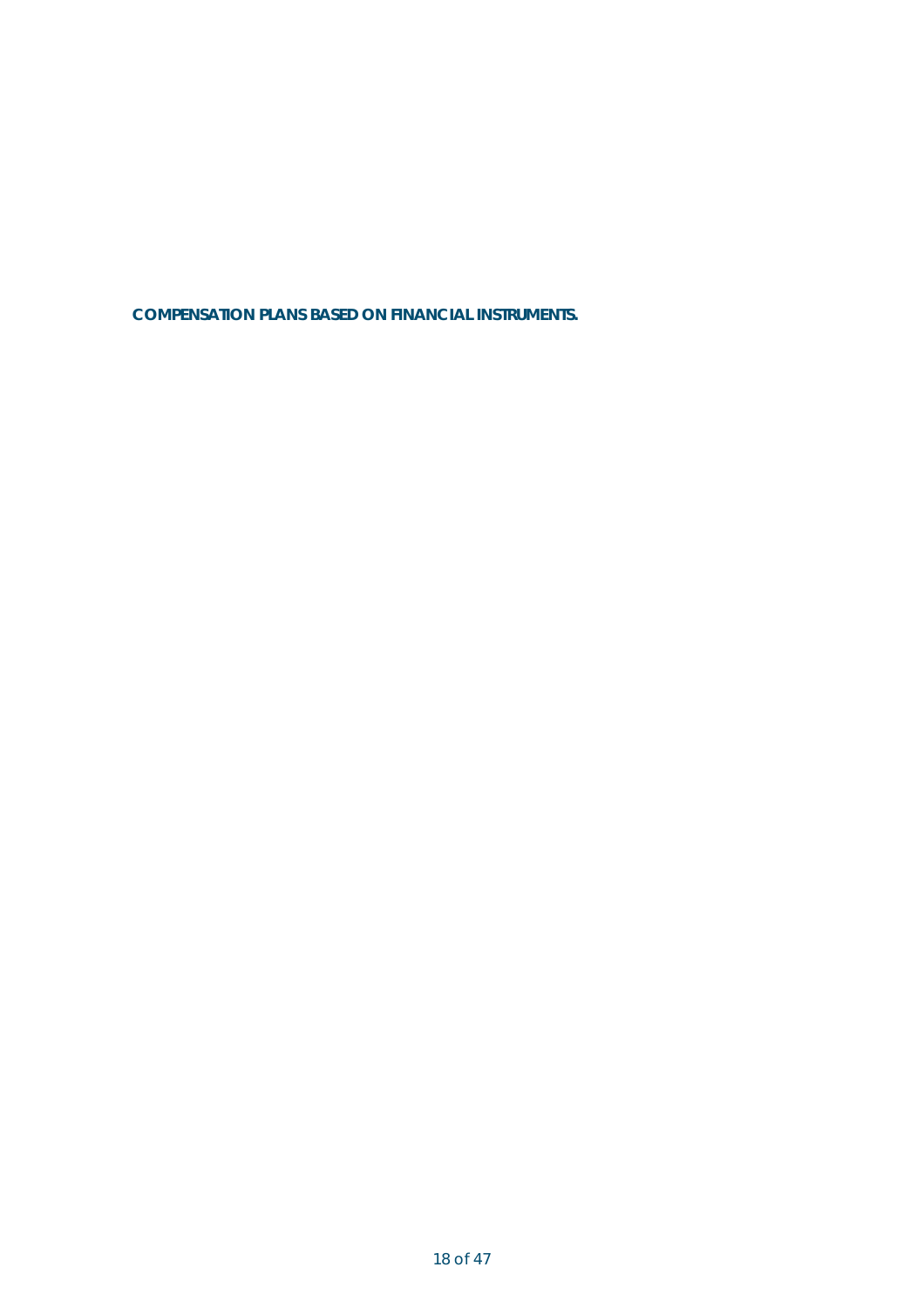The Board of Directors submitted its own proposal to the Shareholders' Meeting, for its approval, on the remuneration policy contained in the report that will be made available under the terms and in the conditions detailed in the information document drawn up in accordance with Arts. 114-*bis* of TUF and 84-*bis* of the Issuers' Regulations and that are fully stated below.

 $\star$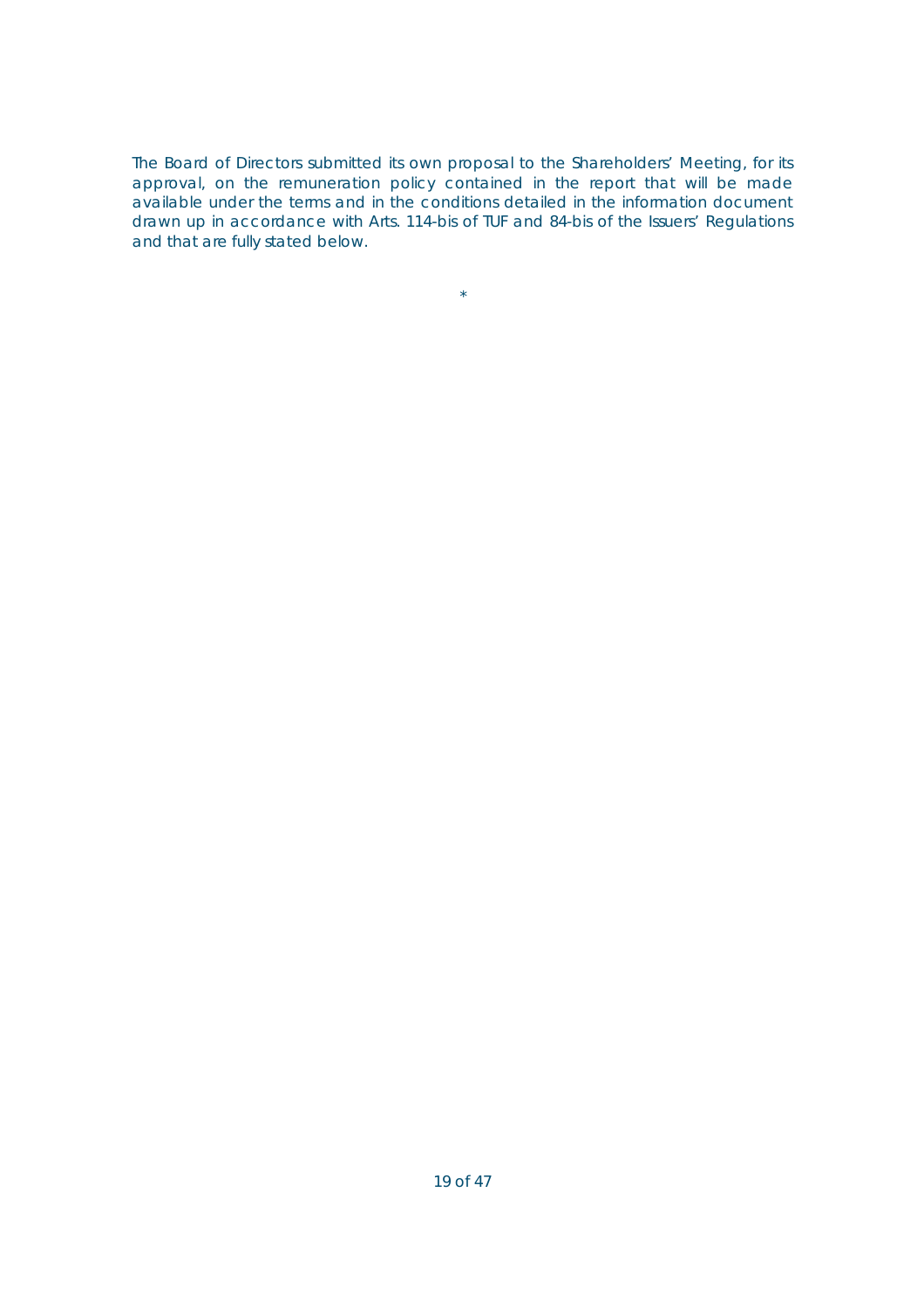

Società Cattolica di Assicurazione, cooperative company with registered offices in Verona, Lungadige Cangrande No. 16.

# *Performance Share Plan 2018-2020*

#### **INFORMATION DOCUMENT RELATING TO THE LONG-TERM INCENTIVISATION PLAN SUBMITTED TO THE GENERAL MEETING ON 28 APRIL 2018**

Document drawn up pursuant to Article 84-bis of Consob Regulation No. 11971 of 14 May 1999 and Schedule 7 of Appendix 3A of the Implementing Regulations of Legislative Decree No. 58 of 24 February 1998 concerning Issuers' Regulations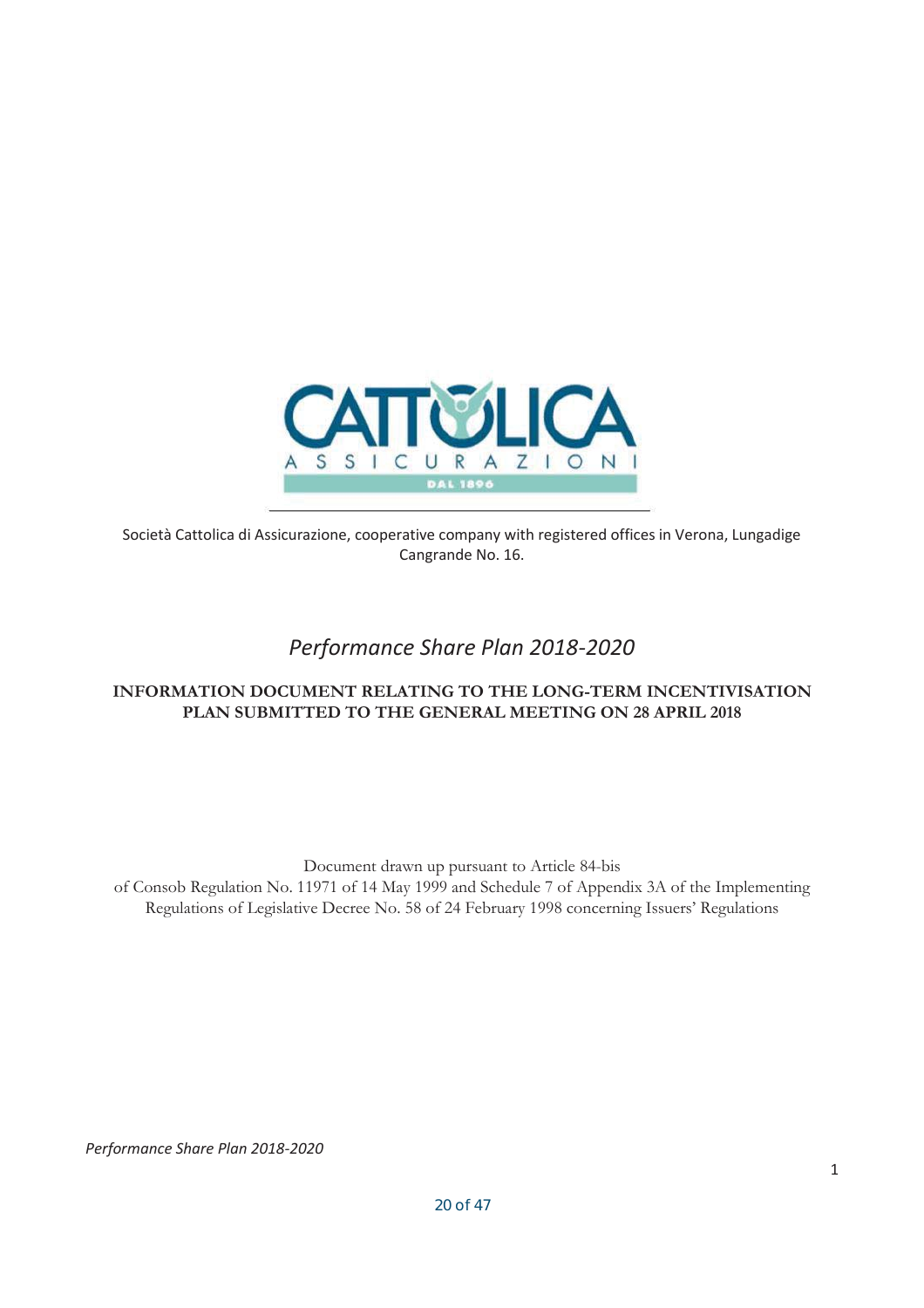#### **INTRODUCTORY NOTE**

This information document is drawn up pursuant to Art. 84-*bis*, paragraph 1 of the Issuers' Regulations (Consob Resolution No. 11971/1999 and subsequent amendments) in order to illustrate the terms and conditions of the Plan, as presently defined.

The Regulations of the *Performance Share Plan 2018-2020* were approved by the Board of Directors of the Company with resolution dated 20 March 2018, on the proposal of the Remuneration Committee and having heard the opinion of the Board of Statutory Auditors, and were submitted to the General Meeting called for 27/28 April 2018.

At the date of this information document, the General Meeting of the Company has not yet approved to adopt the Plan. It is noted, therefore, that this document was drawn up exclusively on the basis of the Regulations approved by the Board of Directors of the Company on 20 March 2018 and that each reference to the Plan in this document must be understood as referring to the Regulations.

The Company will be responsible for updating this information document where necessary and on the basis of the terms and methods required by existing legislation, in accordance with the approval of the Plan by the General Meeting and the resolutions it adopts.

*It is noted that the Plan potentially qualifies as being "of particular relevance" in accordance with Art. 114-bis, paragraph 3 of the TUF (Leg. Decree No. 58/1998) and Art. 84-bis, paragraph 2 of the Issuers' Regulations.*

#### **DEFINITIONS**

- Allocation: the effective allocation of Shares to each Beneficiary after the Vesting Period and the Deferment Period, in accordance with the terms and upon satisfaction of the conditions outlined in the Regulations.
- Attribution: the attribution to each Beneficiary by the Board of Directors, having heard the opinion of the Remuneration Committee, of the Right to Receive Shares.
- Bad Leaver: all cases of Contract terminations that are not classed as Good Leaver cases.
- Base Number of Shares: for each Beneficiary, the number of Shares obtainable when 100% of the Performance Objectives are achieved in the terms and conditions outlined by the Regulations.
- **•** Beneficiaries: directors and/or employees of the Company, in addition to the Chief Executive Officer, identified as members of the Management Committee and second level Managers employed by the Parent Company, who report to the Chief Executive Officer or the General Managers or the Vice General Managers, including employees with high organisational and digital competencies who have demonstrated continuously high performance, on the proposal of the Chief Executive Officer and decided by the Board of Directors, having heard the opinion of the Remuneration Committee.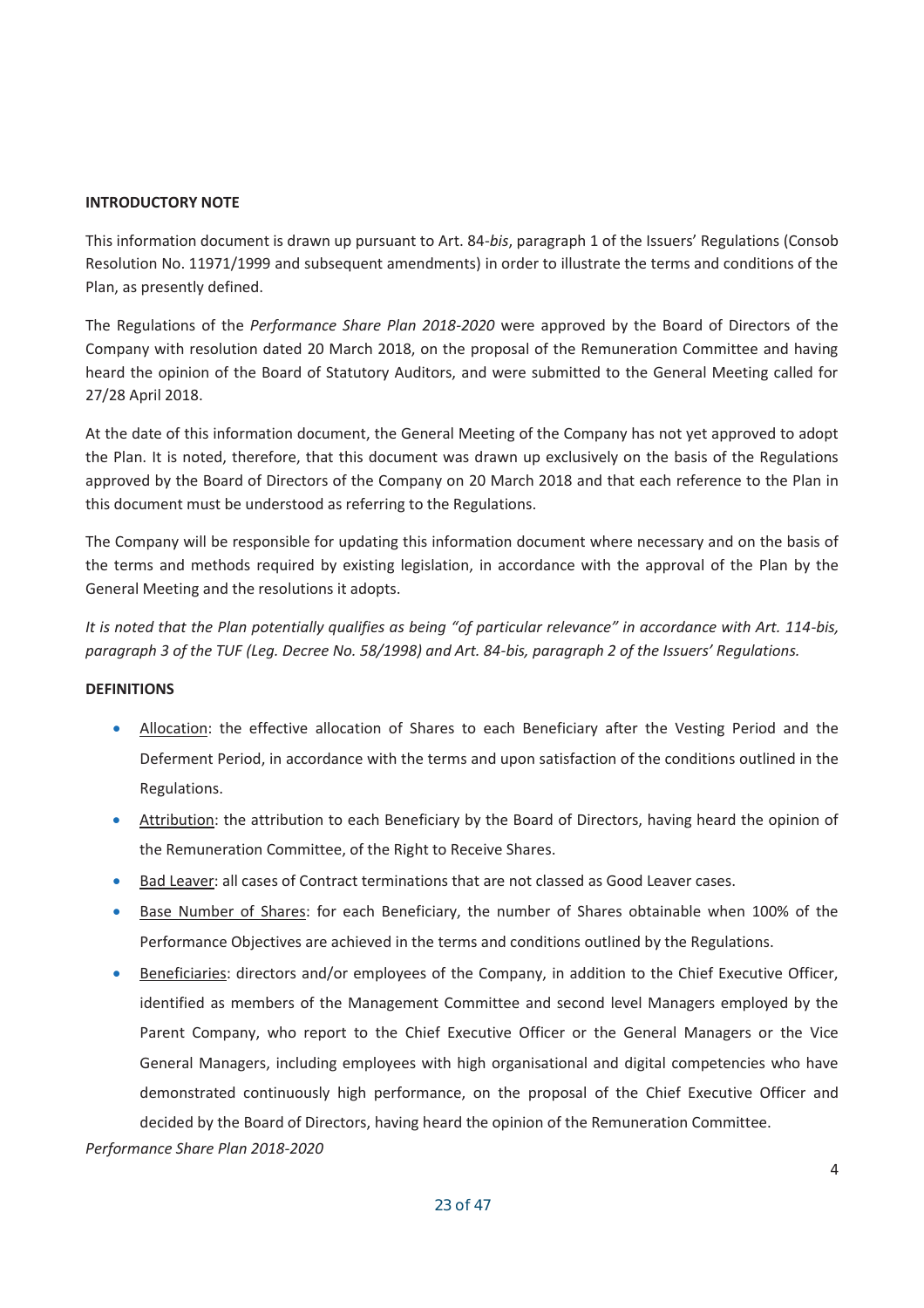- Board of Directors: the Board of Directors of CATTOLICA.
- CATTOLICA Group or Group: CATTOLICA and the Subsidiary Companies.
- Change of Control: (a) the acquisition by one or several Third-Party Purchasers of the control of the Company pursuant to Art. 93 of the TUF; (b) the acquisition by one or several Third-Party Purchasers of a number of shares or of a quota of a Subsidiary, or a direct or indirect parent company of the Subsidiary, so long as these are different from the Company, which is overall greater than 50% of the relative share capital, as long as the Company continues to have control pursuant to Art. 2359 of the Civil Code; (c) the definitive transfer in any capacity to one or several Third-Party Purchasers of the company or of the branch of the company in which the Beneficiary is employed.
- Company or CATTOLICA: Società Cattolica di Assicurazione, cooperative company with registered offices in Verona, Lungadige Cangrande No. 16.
- Contract: the employment and/or director contract existing between the individual Beneficiary and CATTOLICA or one of the Subsidiary Companies.
- Date of Allocation of Shares: with reference to each Beneficiary, the date of the Board of Directors decision regarding the allocation of Shares to that Beneficiary. The Shares will be available "upfront" for a quota equal to 60% and for a quota equal to 40% after the Deferment Period, in the methods provided for by Article 9.
- Date of Approval: the date these Regulations are approved by the Board of Directors.
- Date of Attribution of the Right: with reference to each Beneficiary, the date of the Board of Directors decision regarding the identification of said Beneficiary and the attribution to them of the Right to Receive Shares.
- Deferment Period: the period of duration of 2 (two) years beginning 31/12/2020 and ending 31/12/2022, after which a quota will be allocated equal to 40% of the Shares allocated.
- Good Leaver: the following situations in which the Contract is terminated:
	- o termination not due to just cause;
	- o voluntary resignation, only on the condition that the Beneficiary possesses the legal retirement requisites and in the following 30 days has issued a request to access the related process;
	- o death or permanent disability.
- Letter of Attribution: the letter that the Company will send to each Beneficiary in order to communicate the attribution of their Right to Receive Shares, to which the Regulations will be attached, as an integral part of the letter, which, when signed and delivered to the Company by the Beneficiaries, will constitute, to the fullest extent of these Regulations, their full and unconditional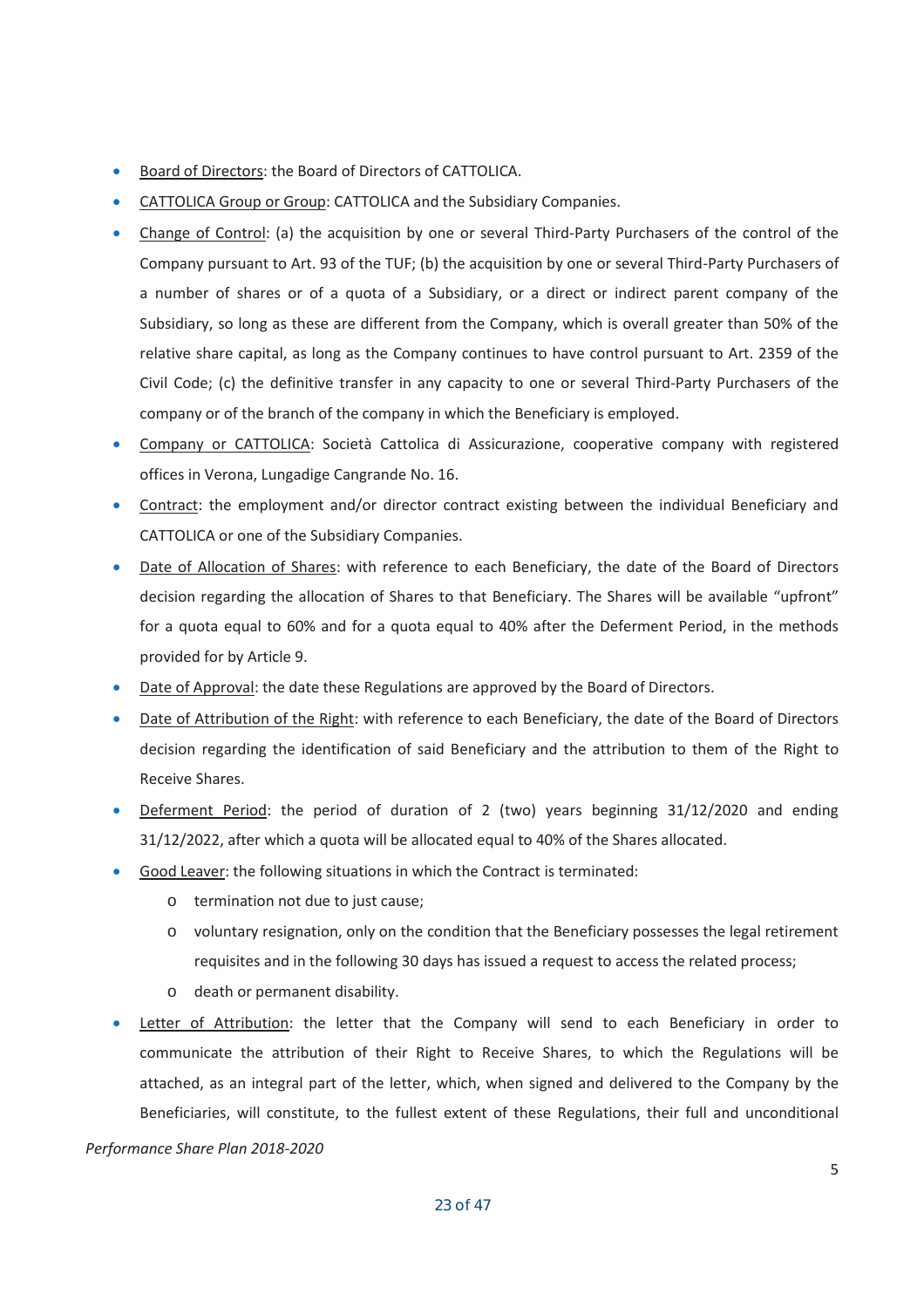acceptance of the Plan.

- Minimum Performance Objectives (also "Gate"): achievement of the soft limit of the Solvency II ratio post distributed profits and the presence of distributable profits, as outlined in Article 8 of the Regulations of the Performance Share Plan, whose achievement the activation of the Plan is subject to.
- Ordinary General Meeting: the Ordinary General Meeting of the Members of CATTOLICA.
- Performance Objectives: the performance objectives outlined in Article 8 of the Regulations with reference to the following indicators:
	- o Relative TSR measured against the EURO STOXX Insurance Index (indicator linked to the equity security);
	- o ROE (indicator linked to the business plan).
- Performance Share Plan 2018-2020 (also "Plan"): the long-term 2018-2020 incentivisation plan aimed at Beneficiaries and governed by these Regulations.
- Reference Value of the CATTOLICA Share: the arithmetical average of the published price of the ordinary CATTOLICA share in the 180 (one hundred and eighty) days preceding the Date of Attribution of the Right.
- Regulations: the regulations regarding the definition of the criteria, methods and terms of implementation of the Plan.
- Remuneration Committee: the Remuneration Committee established and appointed by the Board of Directors of the Company in accordance with the Code of Conduct.
- Right to Receive Shares: the conditional, free, and non-transferable inter vivos right to the allocation free of charge of Shares in the terms and conditions set out by the Regulations.
- Shares: the CATTOLICA ordinary shares.
- Vesting Period: the period of performance measurement that begins 01/01/2018 and ends 31/12/2020, after which achievement of the Performance Objectives will be evaluated.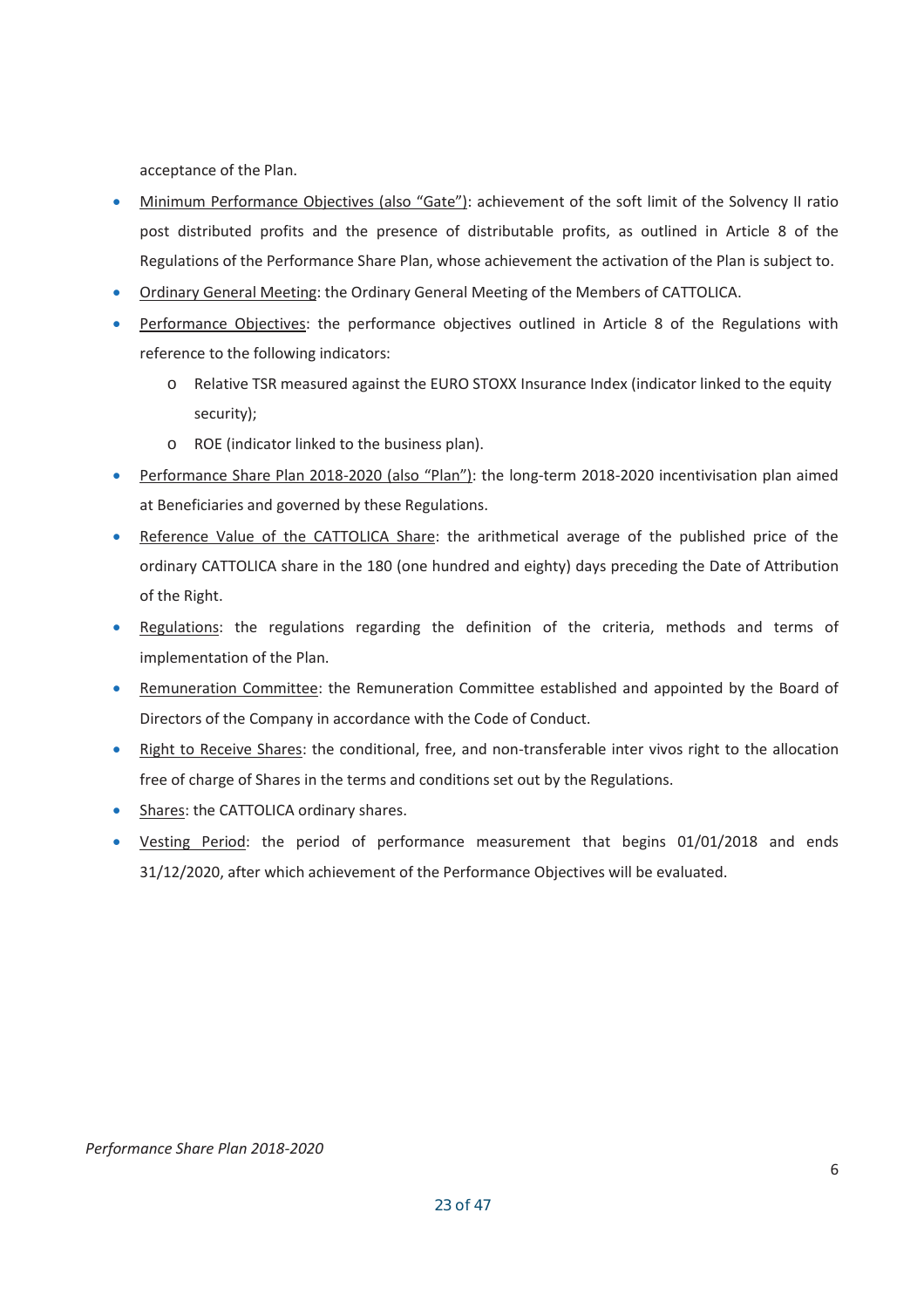#### **1. BENEFICIARIES**

The Beneficiaries, in addition to the Chief Executive Officer, were identified as members of the Management Committee and second level Managers employed by the Parent Company, who report to the Chief Executive Officer or the General Managers or the Vice General Managers, including employees with high organisational and digital competencies who have demonstrated continuously high performance.

## **1.1 Names of the Beneficiaries who are members of the Board of Directors of the Company and the companies directly or indirectly controlled by it.**

On the basis of the Plan Proposal approved by the Board of Directors of Cattolica on 20 March 2018, the only member of the Board of Directors who is – at present – beneficiary of the Plan is the Chief Executive Officer.

## **1.2 Categories of Beneficiaries who are employees or associates of the Company and the subsidiary or parent companies as identified in the Plan**

On the basis of the Plan Proposal approved by the Board of Directors of Cattolica on 20 March 2018, the Plan is targeted at, in addition to the Chief Executive Officer, members of the Management Committee and second level Managers employed by the Parent Company, who report to the Chief Executive Officer or the General Managers or the Vice General Managers, including employees with high organisational and digital competencies who have demonstrated continuously high performance, including Managers with Strategic Responsibilities of Cattolica.

#### **1.3 Names of the Beneficiaries of the Plan**

*a) general managers of the financial instruments issuer;*

General Manager, Carlo Ferraresi

*b) other managers with strategic responsibilities of the financial instruments issuer, which is not of a "small size", pursuant to Article 3, paragraph 1, lett. f) of Regulation No. 17221 of 12 March 2010, in the event that over the course of the financial year they have received overall compensation (obtained from the sum of monetary compensation and compensation based on financial instruments) greater than the highest overall compensation between that allocated to members of the Board of Directors, or the Management Board, and to the general managers of the financial instruments issuer;*

#### None present

*c) individuals controlling the shares issuer who are employees or who provide collaboration activities in the shares issuer.*

Not applicable in that there are no individuals controlling the Company amongst the Beneficiaries.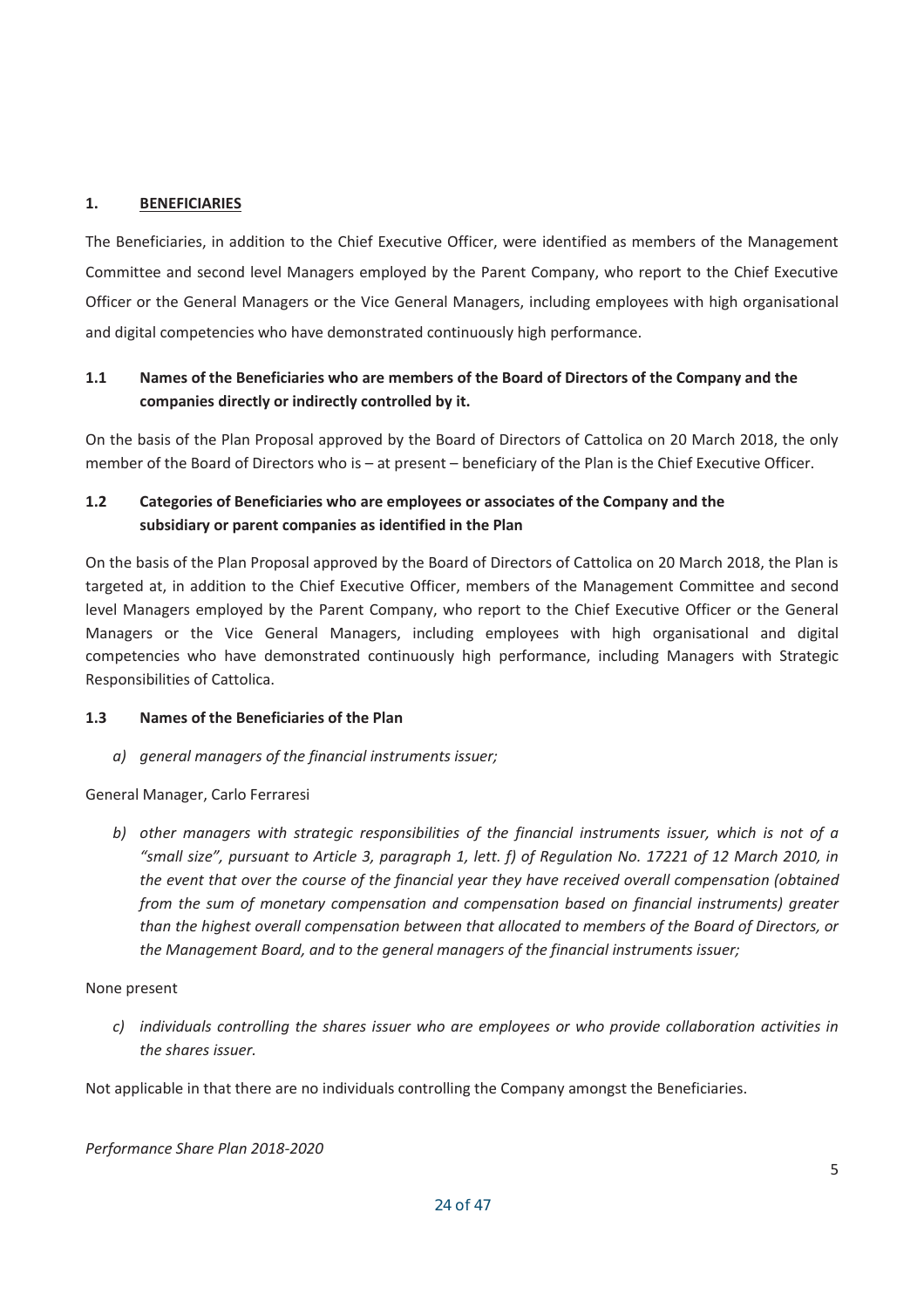#### **1.4 Numbers per category of Beneficiaries of the Plan**

At the date of this information document, the Plan has not yet been approved by the General Meeting and, therefore, it is not possible to provide the number of Beneficiaries.

The characteristics of the Plan are the same for all Beneficiaries.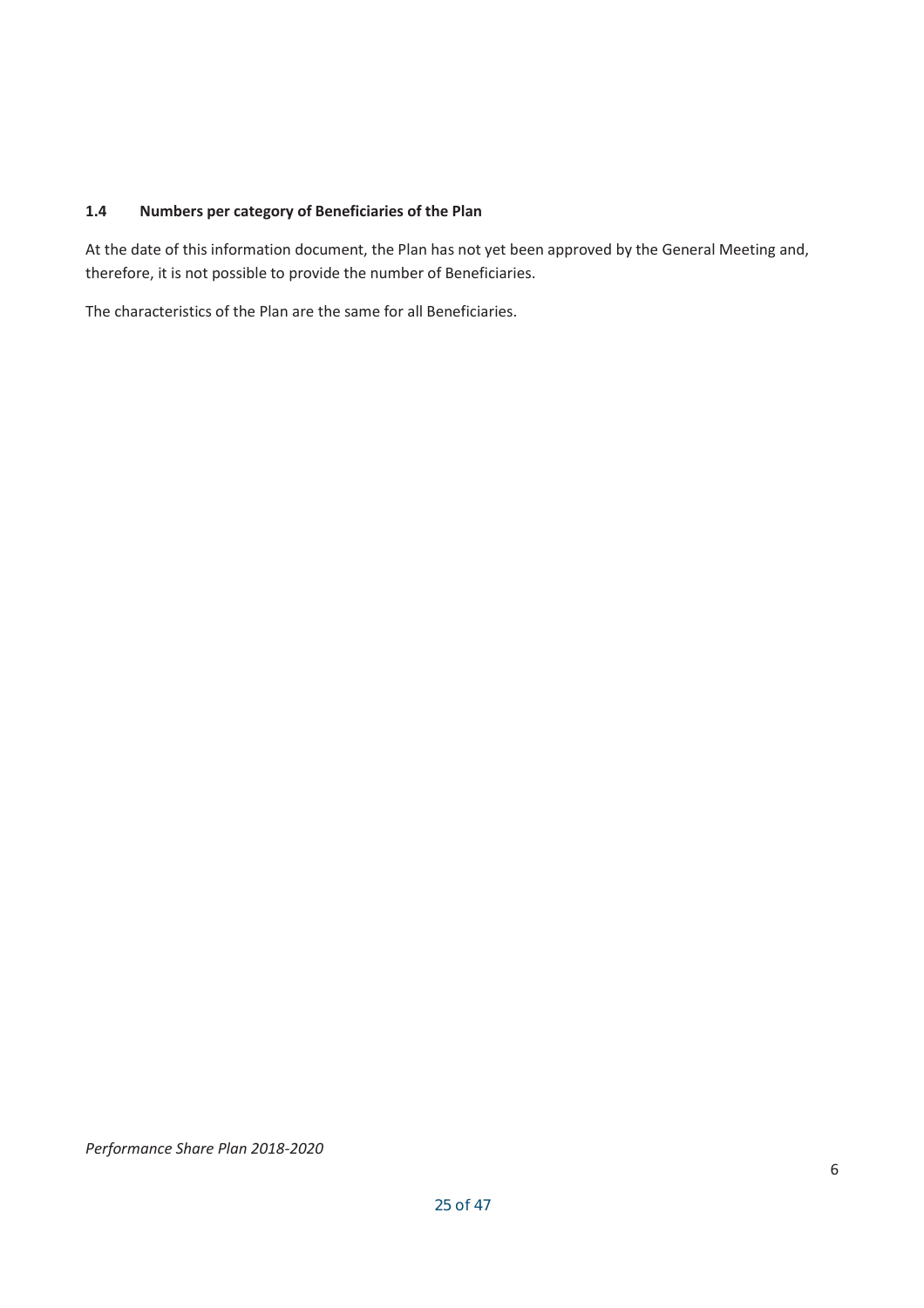#### **2. REASONS MOTIVATING THE ADOPTION OF THE PLAN**

#### **2.1 Objectives intended to be achieved through attribution of the Plan**

The adoption of the long-term Performance Share incentive Plan aims to:

- guide the performance of Top Management and any member of staff contributing at high level to the achievement of the three-year Plan's targets;
- reward the annual performance, provided that the set targets are met;
- retain the talents already working for the company and attract talents from the market to develop them in the mid term.

## **2.1.1 Further information**

The company has decided to introduce a long-term share incentive plan as a tool suited to aligning the interests of management and shareholders.

Beneficiaries of the Plan are a limited number of Top Managers whose performance may have a significant impact on the equity security of the Company.

The structure of the plan was designed based on best market practices.

## **2.2 Key variables, also in the form of performance indicators, considered for the purposes of attributing the Plan**

The allocation of Shares is subject to the Beneficiaries meeting the performance objectives.

#### **2.2.1 Further information**

In addition to the Minimum (Gate) Objectives defined above, the performance objectives, suited to aligning the interests of management and shareholders, were identified from share and economic/financial indicators, which are calculated for the 2018-2010 Performance Period:

- Relative TSR -- growth of the equity security value in the 2018-2020 period plus the dividends if they are reinvested, in relation to the STOXX® Europe 600 Insurance performance in the same period (relative weight 30%);
- $\bullet$  ROE -- indicator linked to the business plan (relative weight 70%).

## **2.3 Basic elements for determining the extent of the compensation based on financial instruments, namely, its determining criteria**

The amount of Rights to Receive Shares to be attributed to each of the Beneficiaries is defined by the Board of Directors on the proposal of the Remuneration Committee, having heard the opinion of the Board of Statutory Auditors.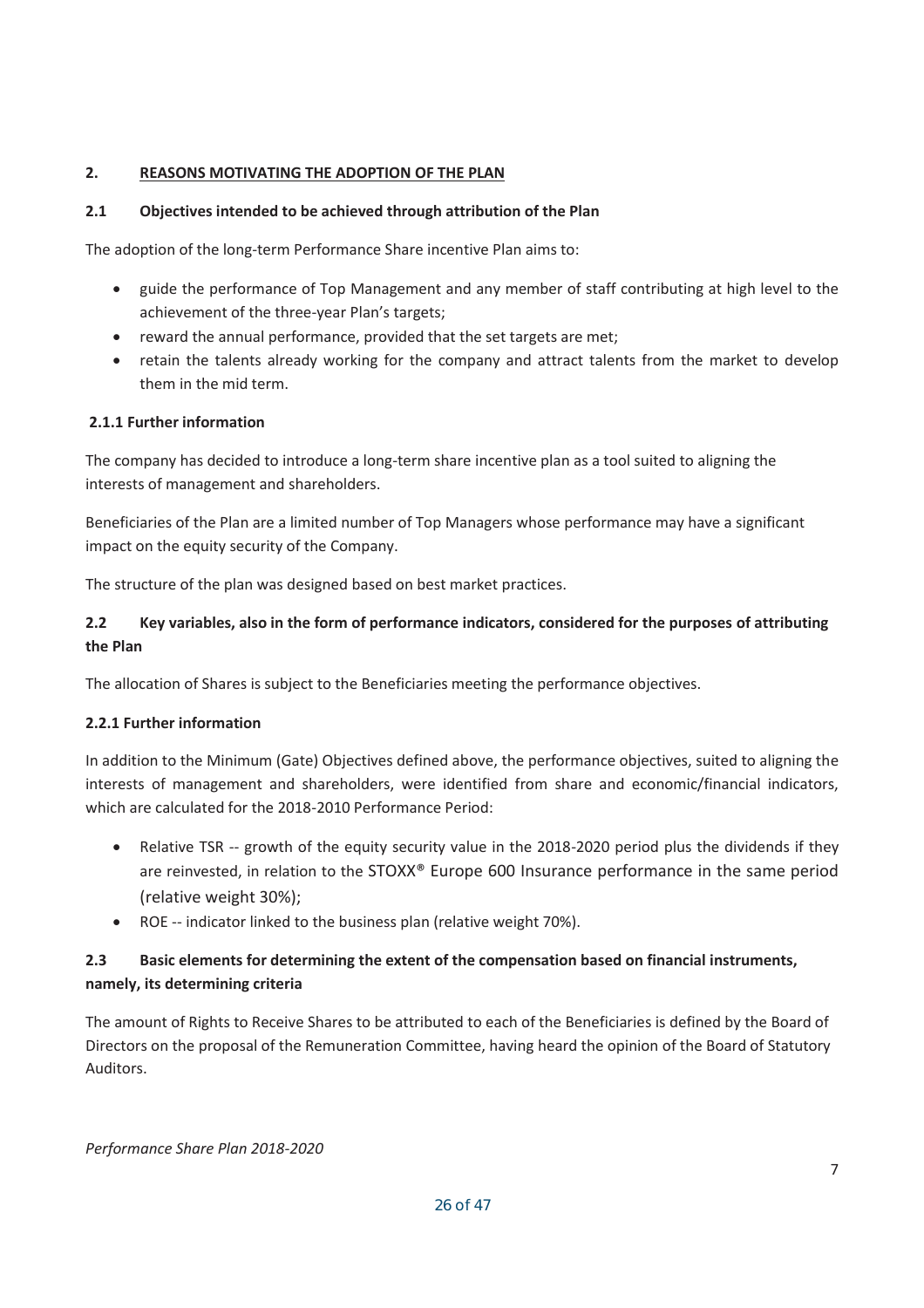#### **2.3.1 Further information**

In accordance with point 2.3 above, the number of Rights to Receive Shares to be attributed to each Beneficiary will be defined by the Board of Directors, also taking into consideration the following elements:

- retention criticality
- impact on the business
- strategic importance of the employee

## **2.4 Reasons at the basis of any decision to attribute compensation plans based on financial instruments not issued by the Issuer**

Not applicable.

#### **2.5 Evaluations regarding significant fiscal and accounting implications that influence the definition of the Plan**

There were no evaluations of significant fiscal or accounting implications that influenced the definition of the Plan.

## **2.6 Any support of the Plan from the Special Fund to Incentivise Employee Participation in Companies, as per Article 4, paragraph 112 of Law No. 350 of 24 December 2003**

The Plan receives no support from the Special Fund to Incentivise Employee Participation in Companies, as per Law No. 350 of 24 December 2003.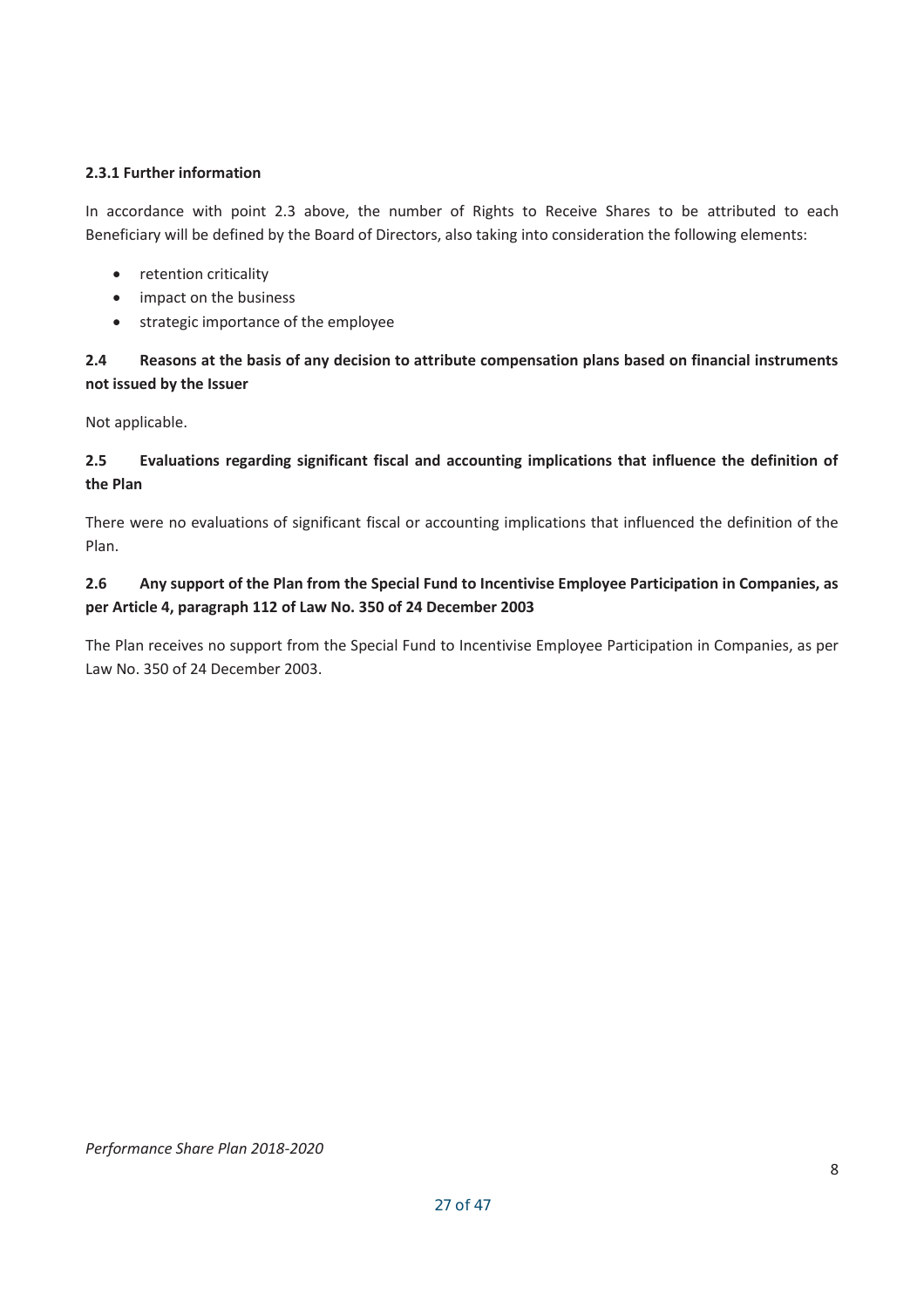#### **3. APPROVAL PROCEDURE AND TIME FRAMES FOR ALLOCATING THE INSTRUMENTS**

## **3.1 Scope of the powers and functions delegated by the General Meeting to the Board of Directors of the Company**

On 28 April 2018, the General Meeting will be called to make a decision on granting mandate to the Board of Directors for the actual implementation of the "*Performance Share Plan 2018-2020*", to be carried out in accordance with the Regulations of the Plan and in particular, including but not limited to, as regards the following:

- definition of the number of Rights to Receive Shares to be allocated to each Beneficiary in accordance with the maximum number that can be allocated;
- implementation of the Regulations of the Plan in accordance with the terms and conditions described in the Regulations themselves;
- granting the Board of Directors all powers to perform the legislative and regulatory obligations following the adopted resolutions.

#### **3.2 Individuals in charge of administration of the Plan**

Without prejudice to the duties of the Remuneration Committee, the operating management of the Plan will be entrusted to the Board of Directors with the support of the competent corporate structures.

## **3.3 Existing procedures for the revision of the Plan, also in relation to any variations of the basic objectives**

Without prejudice to the duty of the General Meeting in the cases provided for by existing legislation, the Board of Directors is the competent body that will make amendments to the Plan.

## **3.4 Description of the methods through which the availability and allocation of the financial instruments for the Plan are determined**

The Plan foresees the free allocation to Beneficiaries of Rights to Receive ordinary shares of the Company.

The overall maximum number of shares to be allocated to Beneficiaries is established as up to a maximum of 1,600,000 (one million six hundred thousand) shares.

For this purpose, on 28 April 2018 the General Meeting of the Company will approve the use of own shares for the Plan.

For further information on the use of own shares for the Plan see the explanatory report prepared pursuant to the Issuers' Regulations, which will be made available to the public in the terms of the law through publication on the Company's website.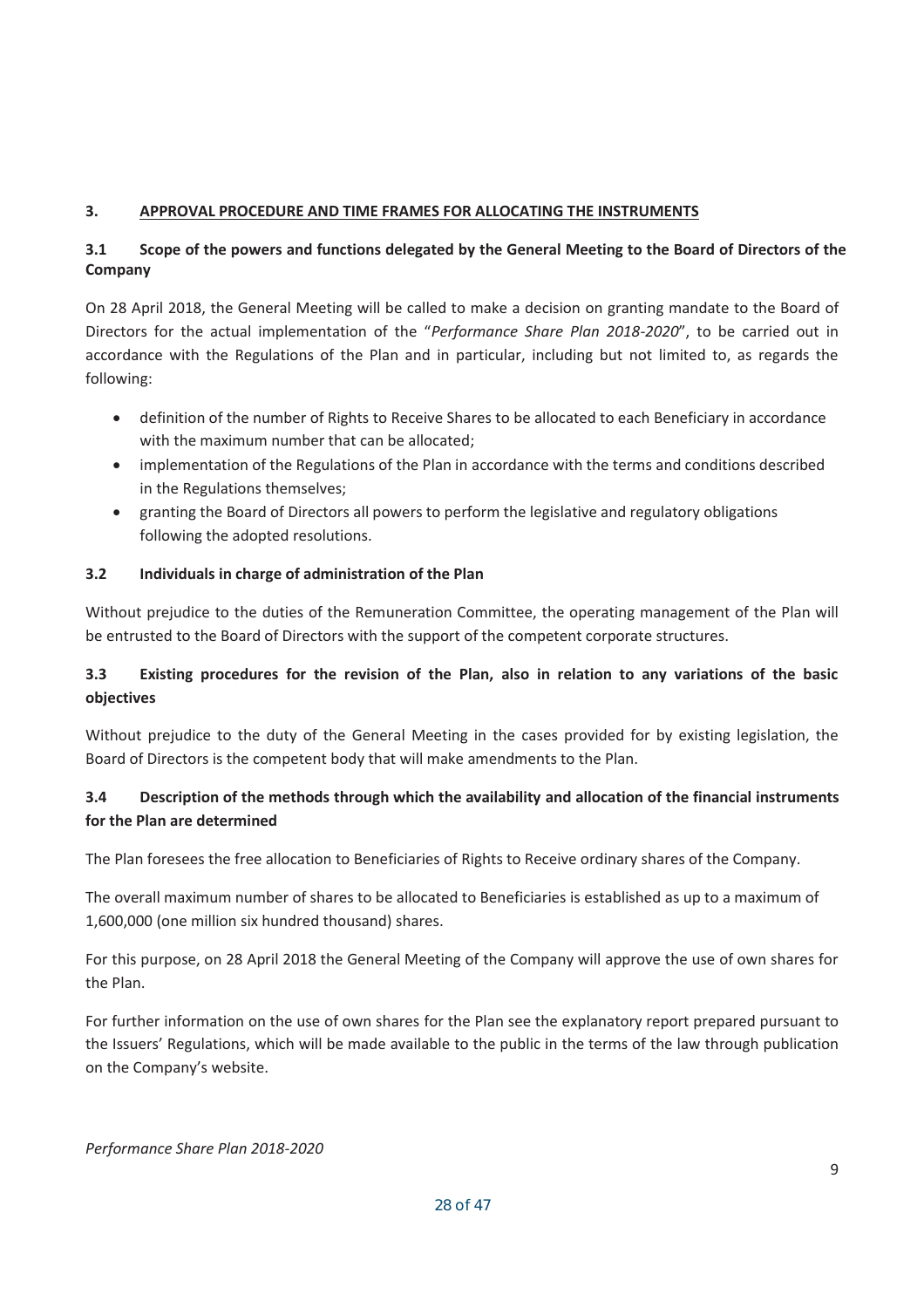## **3.5 Role carried out by each Director in determining the characteristics of the Plan; any conflicts of interest of the Directors concerned**

The characteristics of the Plan, which will be submitted to the General Meeting pursuant to and in accordance with Art. 114 bis of the TUF, were determined jointly by the Board of Directors, which approved the submission of plan for approval of the General Meeting, based on the proposal from the Remuneration Committee.

At present, there are no potential conflicts of interest of the Directors since the Directors – with the exception of the Chief Executive Officer who did not participate in the construction of the plan – are not Beneficiaries of the Plan.

## **3.6 Date of the decision by the competent body to submit the Plan to the General Meeting for approval and the proposal of the Appointments and Remuneration Committee**

The Remuneration Committee specifically prepared the structure of the Plan, reporting on the activity carried out to the Board of Directors in the meetings in February and March 2018.

On 20 March 2018 the Board of Directors approved the Regulations of the Plan. The ordinary General Meeting of the Company was called on 28 April 2018 for the approval of the Plan.

## **3.7 Date of the decision by the competent body regarding the allocation of instruments and any proposal to the afore-mentioned body formulated by the Appointments and Remuneration Committee**

Following the General Meeting of 28 April 2018, if the Plan is approved, the Board of Directors will meet to make the relevant decisions for the purposes of implementing said Plan, in accordance with the Regulations and the rules applicable to Beneficiaries.

## **3.8 Market price of shares, recorded on the above dates, for the financial instruments on which the plans are based, if negotiated on regulated markets**

Each of the Rights to Receive Shares attributed to the Beneficiaries, under the conditions outlined by the Regulations, will have a unit value equal to the arithmetical average of the official prices recorded by the shares on the Mercato Telematico Azionario organised and managed by Borsa Italiana S.p.A. in the 180 clear calendar days preceding the Date of Attribution.

## **3.9 Terms and methods with which, when identifying the time frames for allocating the instruments to implement the Plan, the Issuer takes into account the possible coincidence in time between: (i) said allocation or any decisions made in this regard by the Appointments and Remuneration Committee; and (ii) the distribution of any relevant information pursuant to Art. 114, paragraph 1 of the TUF**

The decisions regarding the allocation of the Rights to Receive Shares will be made by the Board of Directors in one or several sessions, subject to approval of the initiative by the General Meeting, having acquired the opinion of the Remuneration Committee.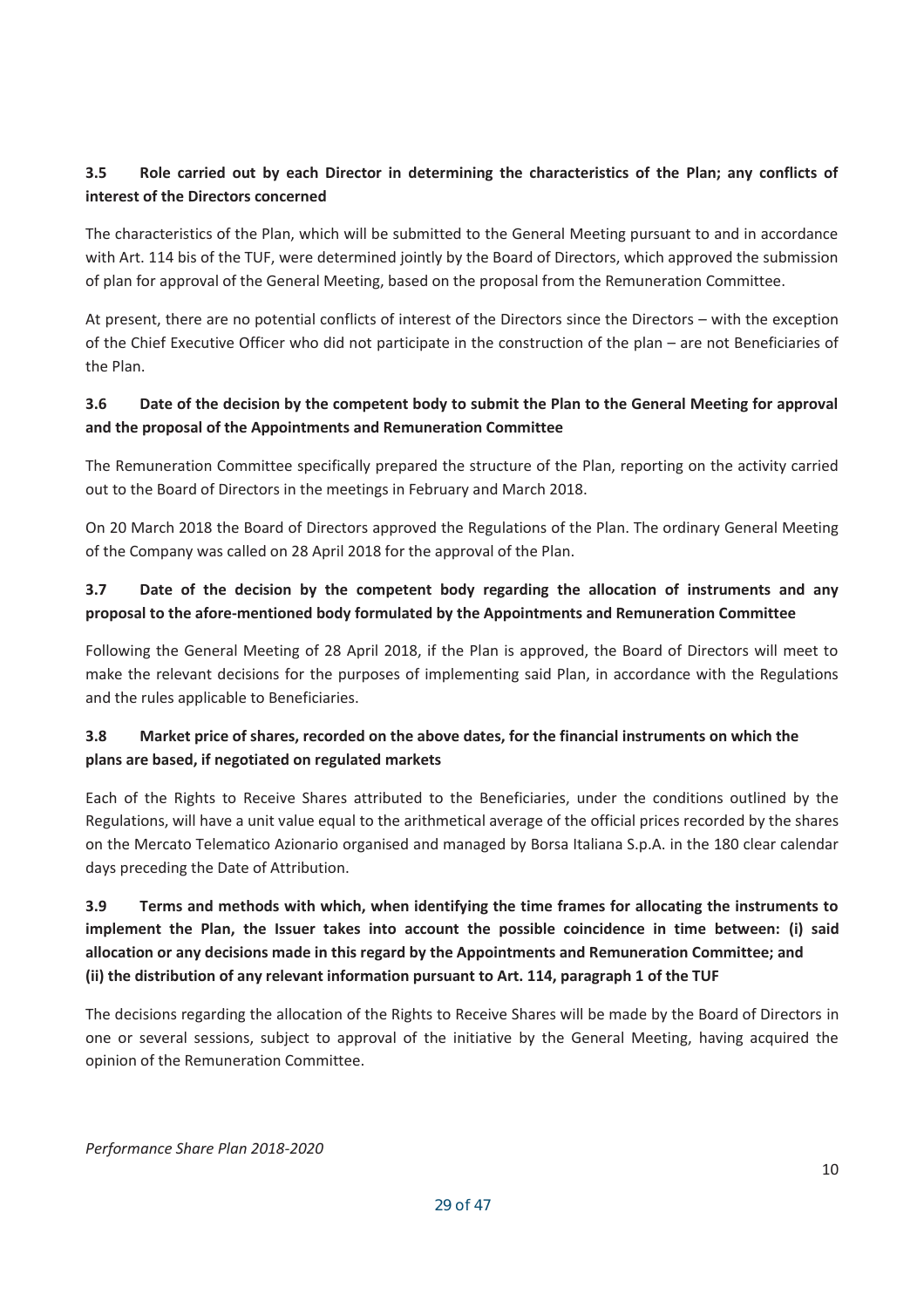Moreover, the Rights to Receive Shares will not be immediately available and are subject to the conditions outlined by the Regulation, in addition to the specific performance conditions, for which the Company does not envisage the creation of any particular safeguards in relation to the situations described above.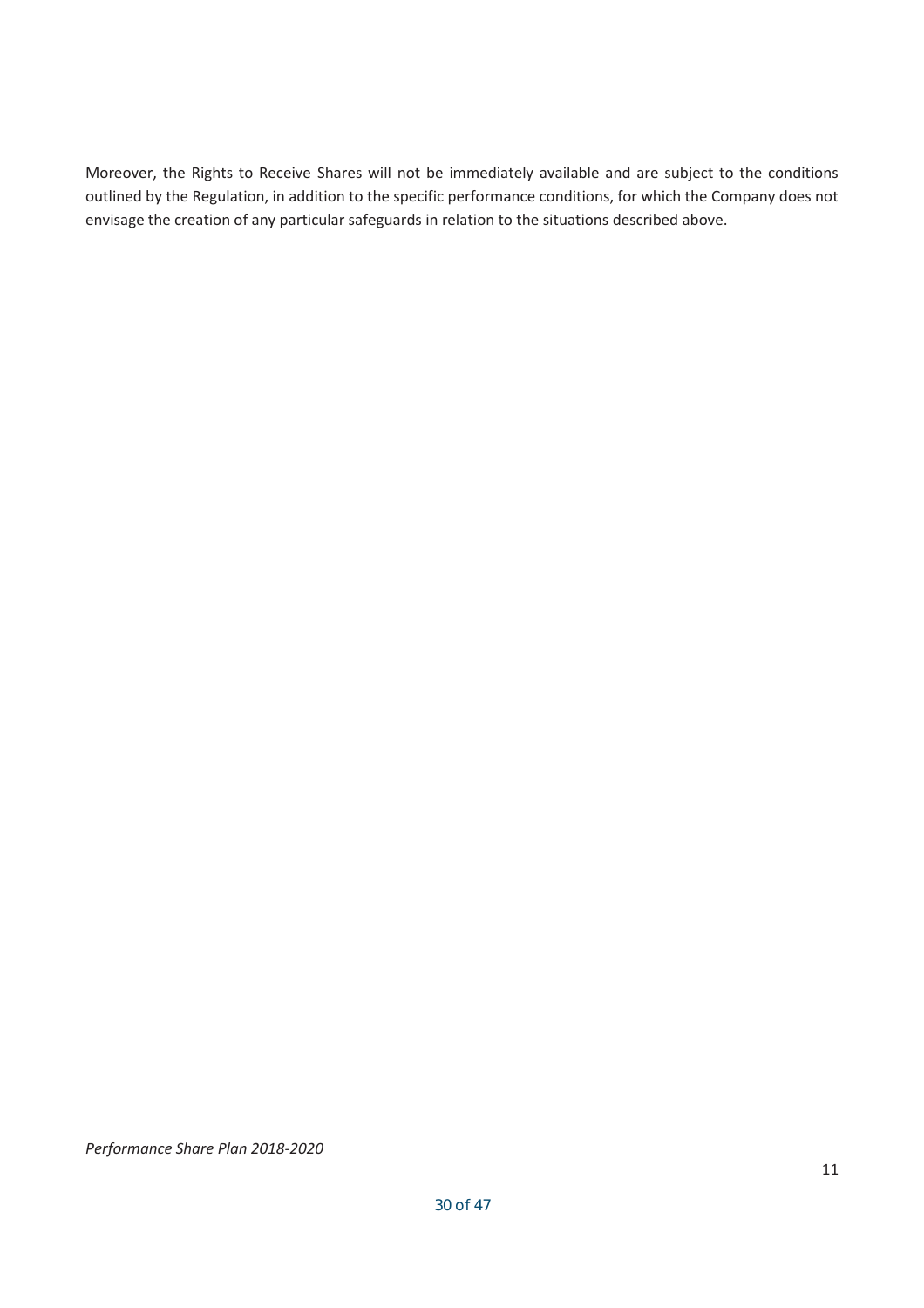## **4. CHARACTERISTICS OF THE INSTRUMENTS ATTRIBUTED**

# **4.1 Description of the forms in which the Plan is structured**

The Plan envisages the free allocation to the Beneficiaries of Rights to Receive Shares, in the proportion of one Right per Share. The allocation of shares after the Performance Period (31 December 2020) is subject to the Beneficiaries reaching performance objectives, in addition to fulfilling the terms and upon satisfaction of the conditions provided for by the Regulations.

# **4.2 Indication of the period of effective implementation of the Plan also with reference to any different cycles envisaged**

This Plan envisages an overall duration of 3 years (from 1 January 2018 to 31 December 2020), after which achievement of the Performance Objectives will be evaluated. The Shares will then be allocated according to the following quotas equal to:

- 60% "upfront" no later than two months following approval of the 2020 Financial Statements relating to the final year of the vesting period;
- $\bullet$  40% after the deferment period of 2 (two) years from 31/12/2020 until 31/12/2022.

# **4.3 Term of the Plan**

This Plan will in any case end on 31 December 2020.

# **4.4 Maximum number of financial instruments, also in the form of Options, allocated in every financial year to the individuals named or the categories indicated**

The overall maximum number of shares to be allocated to Beneficiaries is established as up to a maximum of 1,600,000 (one million six hundred thousand) shares.

# **4.5 Methods and implementing clauses of the Plan, specifying if the effective attribution of the instruments is subject to satisfying conditions or fulfilling certain results including performance**

The effective allocation of Shares is subject to the Beneficiaries meeting the performance objectives.

# **4.6 Indication of any availability restrictions borne on the Options or on the Shares resulting from their exercise**

The Plan consists of the free allocation to the Beneficiaries of the Right to Receive Shares free of charge in the terms and conditions outlined in the Regulations.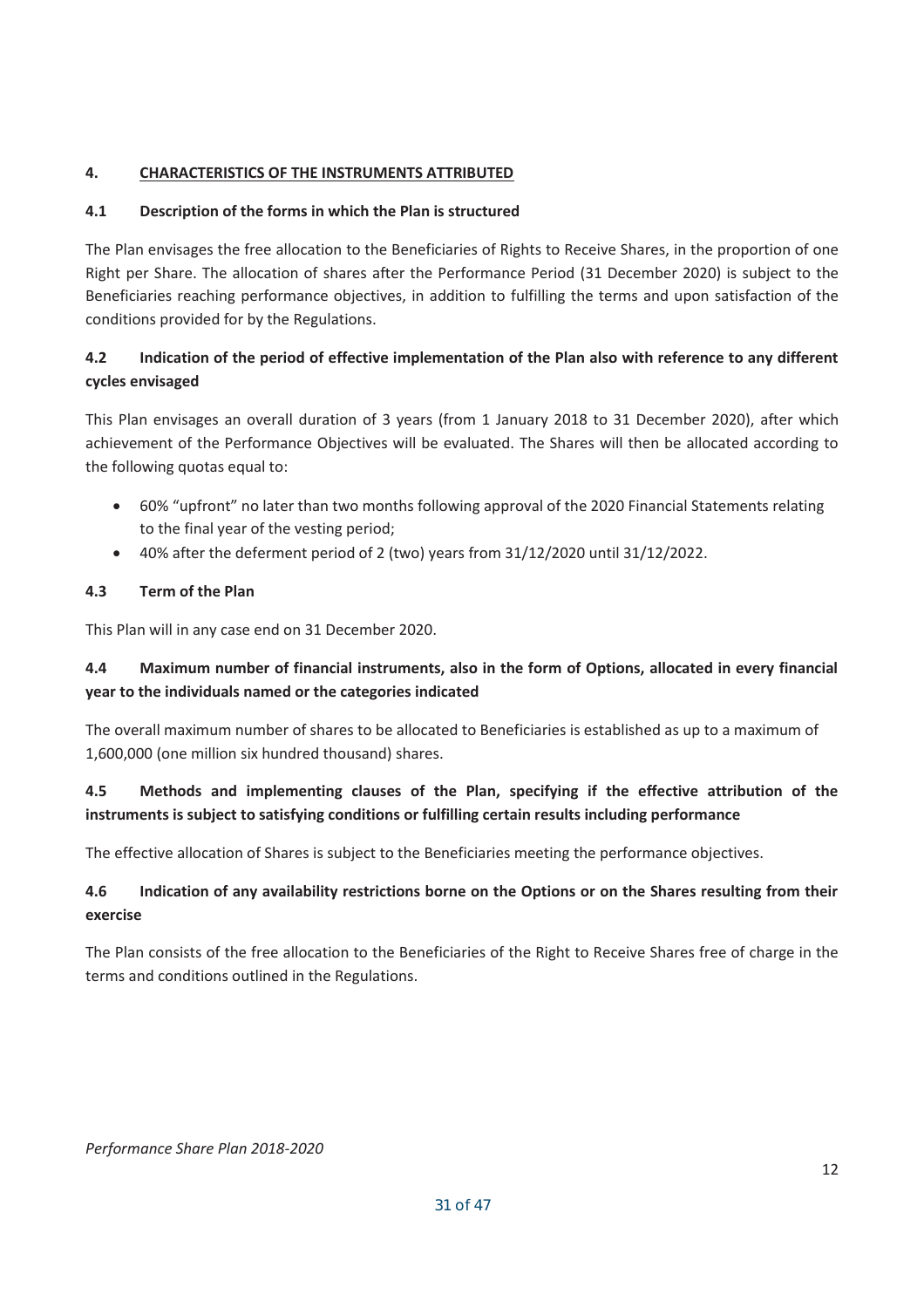The Right to Receive Shares will be attributed on an individual basis to each Beneficiary and cannot be transferred by deed between living persons nor subject to constraints nor made the object of other trading methods in any capacity.

The Shares allocated in favour of the Beneficiary will be freely available and, therefore, freely transferable by the Beneficiary.

The Shares allocated pursuant to the Plan will have regular dividend rights and, therefore, be equal to that of other Shares in circulation at the date of their issue.

## **4.7 Description of any conditions subsequent in relation to attribution of the Plan if the beneficiaries carry out hedging transactions to neutralise any prohibitions on the sale of the Options or of the Shares resulting from their exercise**

Not applicable.

#### **4.8 Description of the effects caused by terminating the employment contract**

Since the right to receive Shares is genetically and functionally connected to the existence of the Contract between the Beneficiary and the Company or its Subsidiary Companies, in the event of termination of the Contract, the following provisions will apply, unless decided otherwise by the Board of Directors if more favourable to the Beneficiaries.

In the event of terminating the Contract following a Bad Leaver situation during the vesting period or in any case before the delivery of the Shares, the Beneficiary will lose definitively and entirely the right to receive the Shares allocated.

In the event of termination of the Contract following a Good Leaver situation during the vesting period or in any case before the delivery of the Shares, the Beneficiary (or his or her heirs) will maintain the right to receive a pro-rata quantity of the Shares allocated before the Date of Termination, based on the final assessment of the Board of Directors regarding the level of achievement of the performance objectives. It is understood that the assessment of the level achievement of the objectives will be carried out with reference to the last approved Financial Statements and that the pro-rata will be determined by using the financial year as a unit of calculation.

#### **4.9 Indication of any other causes of cancellation of the Plan**

Not applicable.

## **4.10 Motivations relating to any "repurchase", by the company, of the financial instruments under the plan, prepared pursuant to Articles 2357 et seq. of the Civil Code**

The Plan does not envisage the right to repurchase by the Company.

## **4.11 Any loans or other subsidies intended to be granted for the purchase of Shares pursuant to Art. 2358, paragraph 3 of the Civil Code**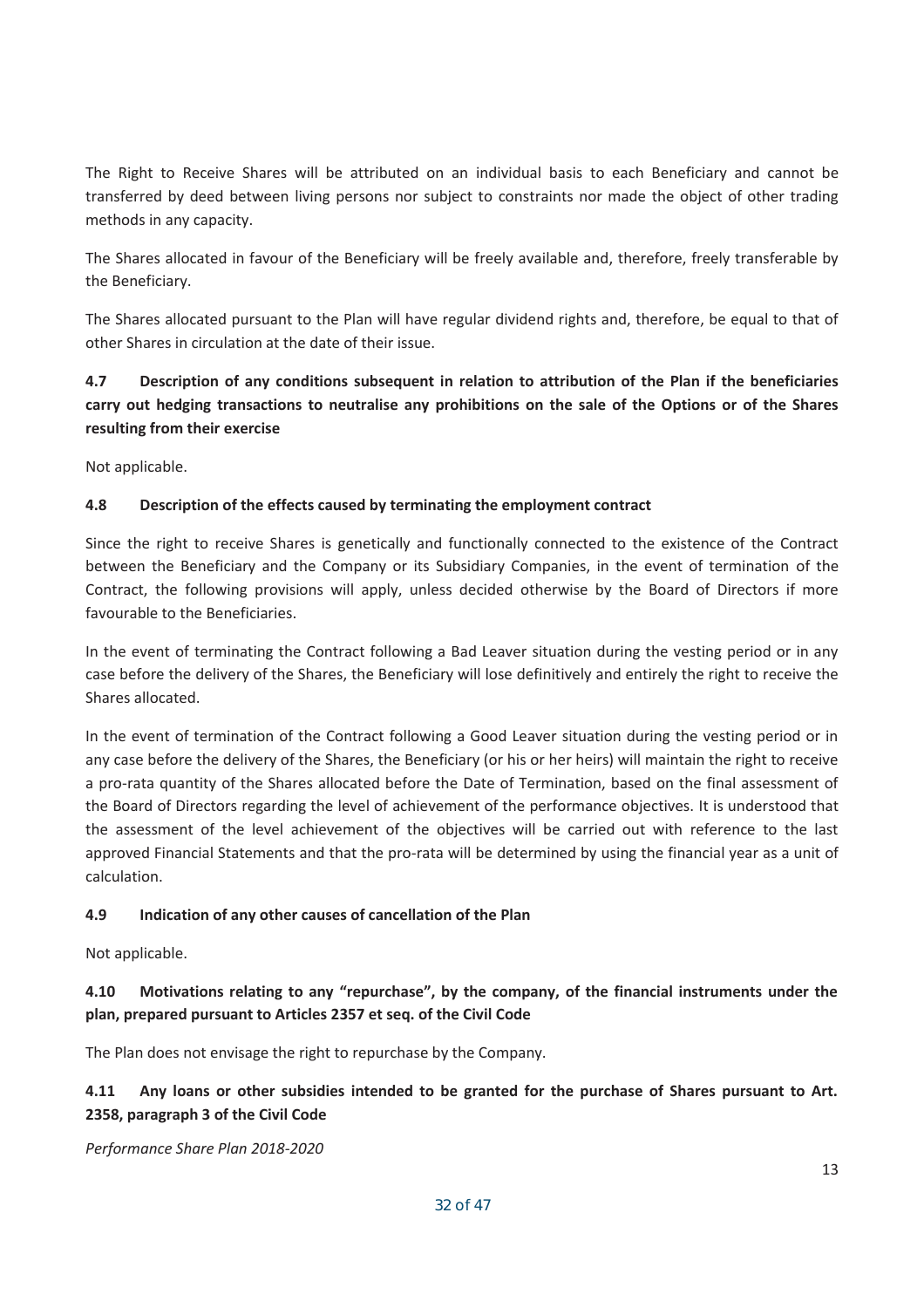There are no loans or other subsidies for the purchase of Shares pursuant to Art. 2358, paragraph 3 of the Civil Code.

## **4.12 Evaluations on the fee expected for the Company at the date of allocation, as can be determined on the basis of previously defined terms and conditions, for overall amount and in relation to each financial instrument**

At the date of this document, it is not possible to specify the exact fee amount expected from the Plan for the Issuer, in that said fee is influenced by the maximum extent of the Shares that will be allocated.

Pursuant to the IFRS 2 (Share-based payments), the Company will recognise, for the part under its jurisdiction, during the period of maturation, the Fair Value of the Shares allocated.

#### **4.13 Indication of any dilution effects on the capital caused by the Plan**

The use of own shares, for a maximum number of 1,600,000 (one million six hundred thousand) would not lead to any dilution effect on the total share capital.

#### **4.14 Any limits envisaged for exercising the voting right and for allocating proprietary rights**

The Shares allocated pursuant to the Plan will have regular dividend rights and, therefore, be equal to that of other Shares in circulation at the date of their issue.

The Shares have voting rights.

## **4.15 If the shares are not negotiated on regulated markets, any information useful for an evaluation of the value attributable to them**

Not applicable.

#### **4.16 Number of financial instruments underlying each Option**

Not applicable.

#### **4.17 Expiry of the Options**

Not applicable.

#### **4.18 Methods, time frames and exercise clauses of the Options**

Not applicable.

**4.19 Exercise price of the Options, namely methods and criteria for determining it, with particular reference to: a) the formula for calculating the exercise price in relation to a determined market price; and b) the methods for determining the market price used as a reference for determining the exercise price**

Not applicable.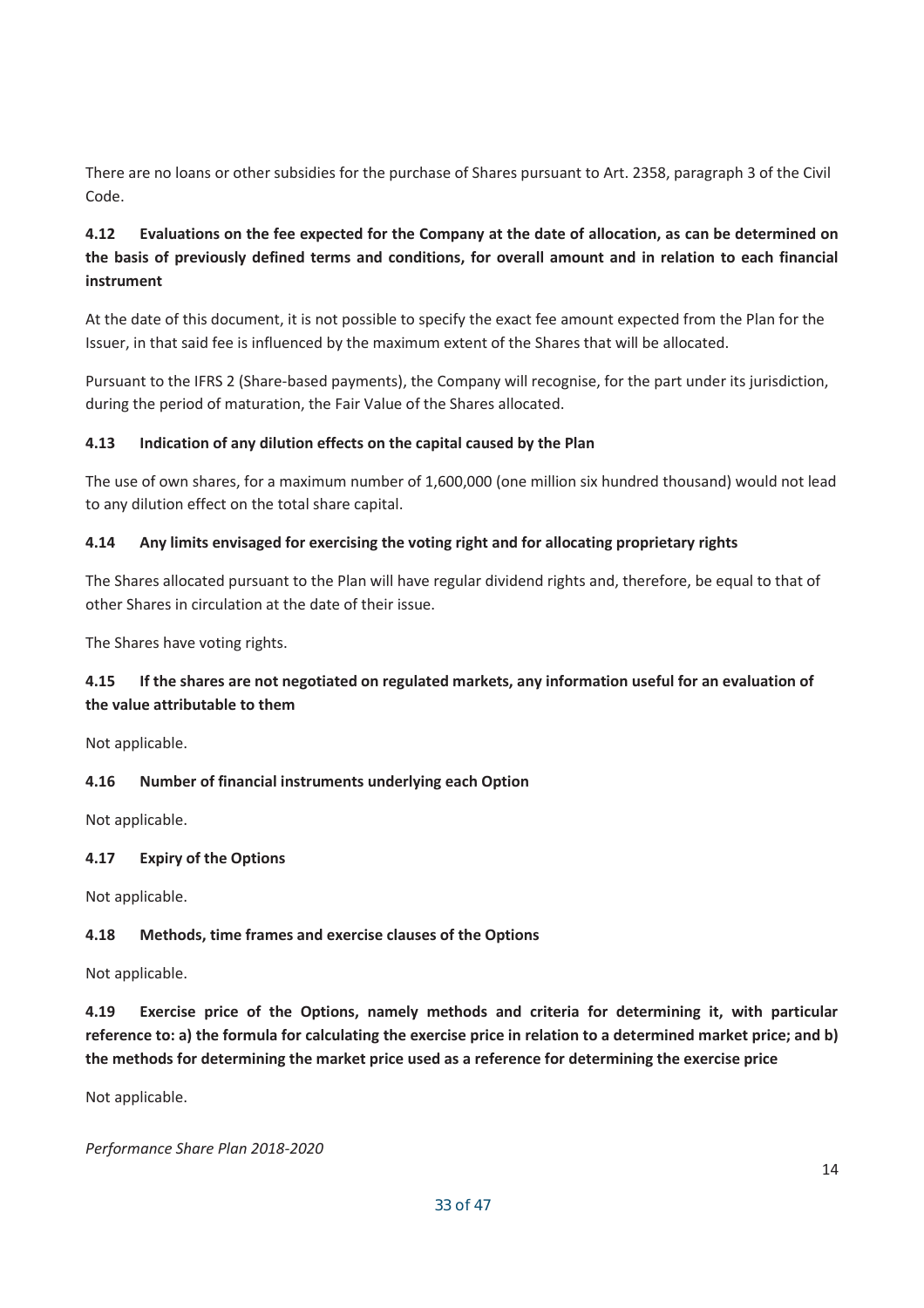**4.20 If the exercise price is not equal to the determined market price as indicated in point 4.19 letter b) (fair market value), motivations for said difference**

Not applicable.

**4.21 Criteria on the basis of which different exercise prices are envisaged between various individuals or various categories of beneficiaries**

Not applicable.

**4.22 If the financial instruments underlying the Options are not marketable on regulated markets, indication of the value attributable to the underlying financial instruments or the criteria for determining the value**

Not applicable.

## **4.23 Criteria for the necessary adjustments following extraordinary transactions on the capital and other transactions that lead to the variation of the number of underlying instruments**

In the event of extraordinary events not specifically governed by the Regulations, including:

- i. extraordinary transactions on the capital of the Company and, including but not limited to, reductions of capital for losses through cancellation of shares, increases of the capital of the Company, free or for cash, offered as an option to shareholders or without preemptive rights, possibly also to be settled through contribution in kind, rearrangement or splitting of Shares likely to influence the Shares,
- ii. mergers or demergers, purchase or sale of shares, companies or branches of the company, or
- iii. legislative or regulatory amendments or other events likely to influence the Rights, Shares, or the Company.

the Board of Directors will, autonomously and without the need for further approval from the General Meeting of the Company, having heard the opinion of the Remuneration Committee, be able to make all amendments and additions to the Regulations considered necessary or appropriate, within the limits acceptable by legislation from time to time applicable, so that the substantial and economic contents of the Plan remain unvaried.

Should, during the vesting period:

- i. a Change of Control take place,
- ii. a public offer of purchase or a public offer of exchange regarding the Shares take place, or
- iii. the quotation of the Shares in the MTA be revoked (delisting),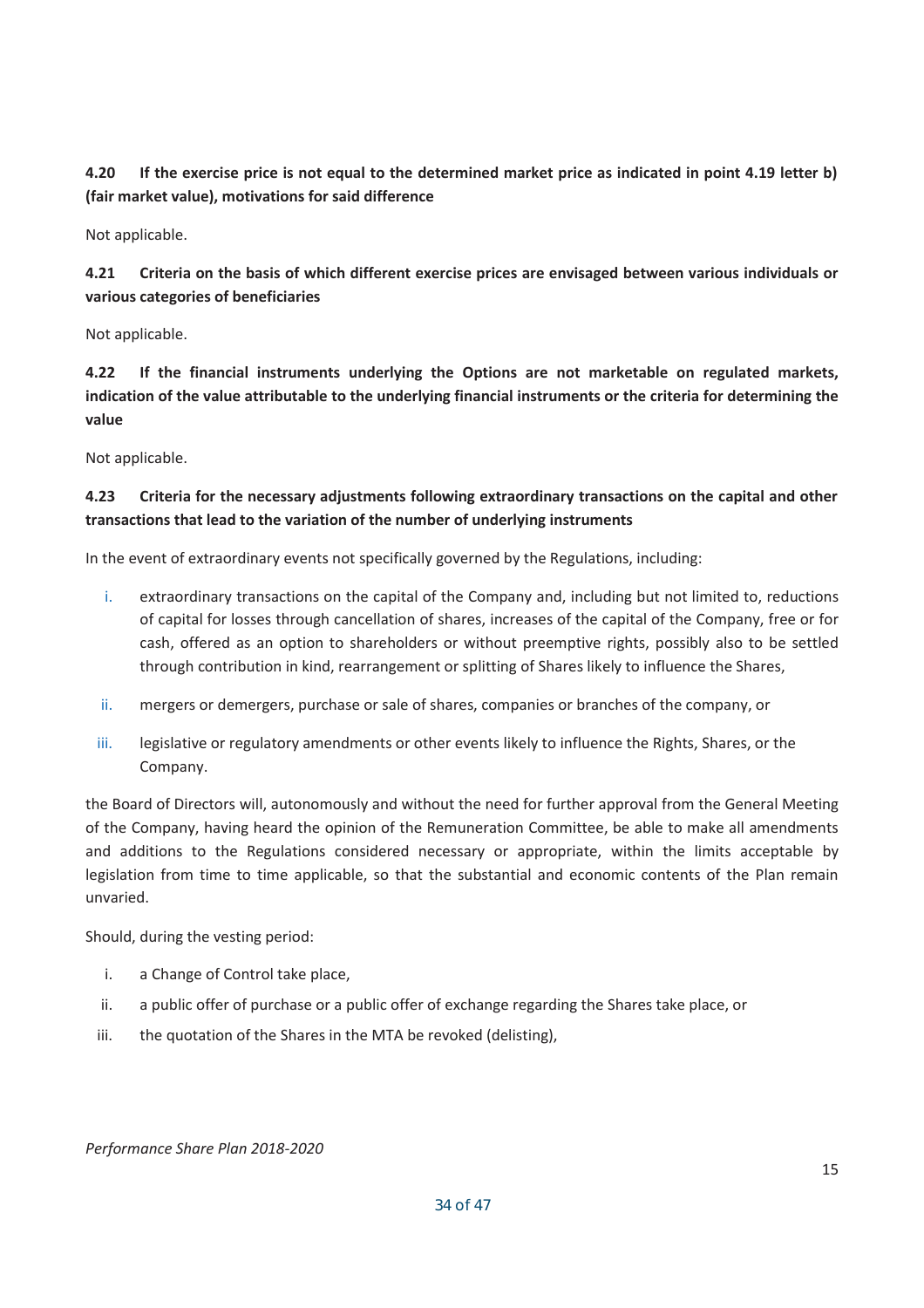The Board of Directors will have the power to allow for the Beneficiaries, in accordance with the terms provided for by the Regulations, to receive all or part of the Shares early, even independently of the effective achievement of the required objectives, namely to envisage the early termination of the Plan.

These decisions will be binding for the Beneficiaries.

\*\*\*

#### **4.24 The share issuers attach Appendix Table No. 1 to the information document**

With regard to the implementation of the Plan and the data in the summary table pursuant to Article 4.24, Appendix 3A of the Issuers' Regulations, information will be provided in the times and methods outlined by the Regulations and the applicable legislation.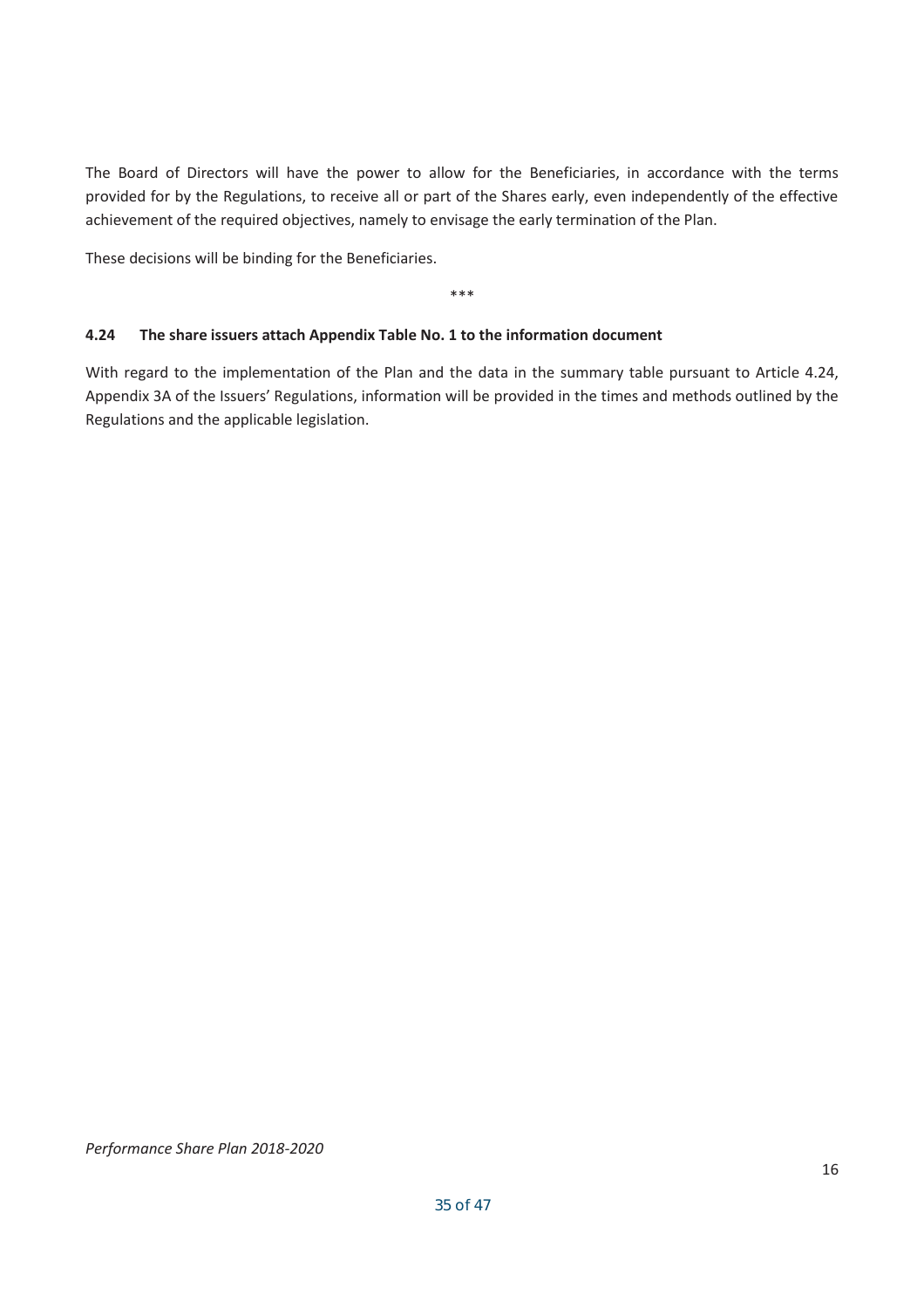**"AUTHORISATION FOR THE PURCHASE AND SALE OF TREASURY SHARES IN ACCORDANCE WITH LAW. RESOLUTIONS PERTAINING THERETO AND THEREOF.**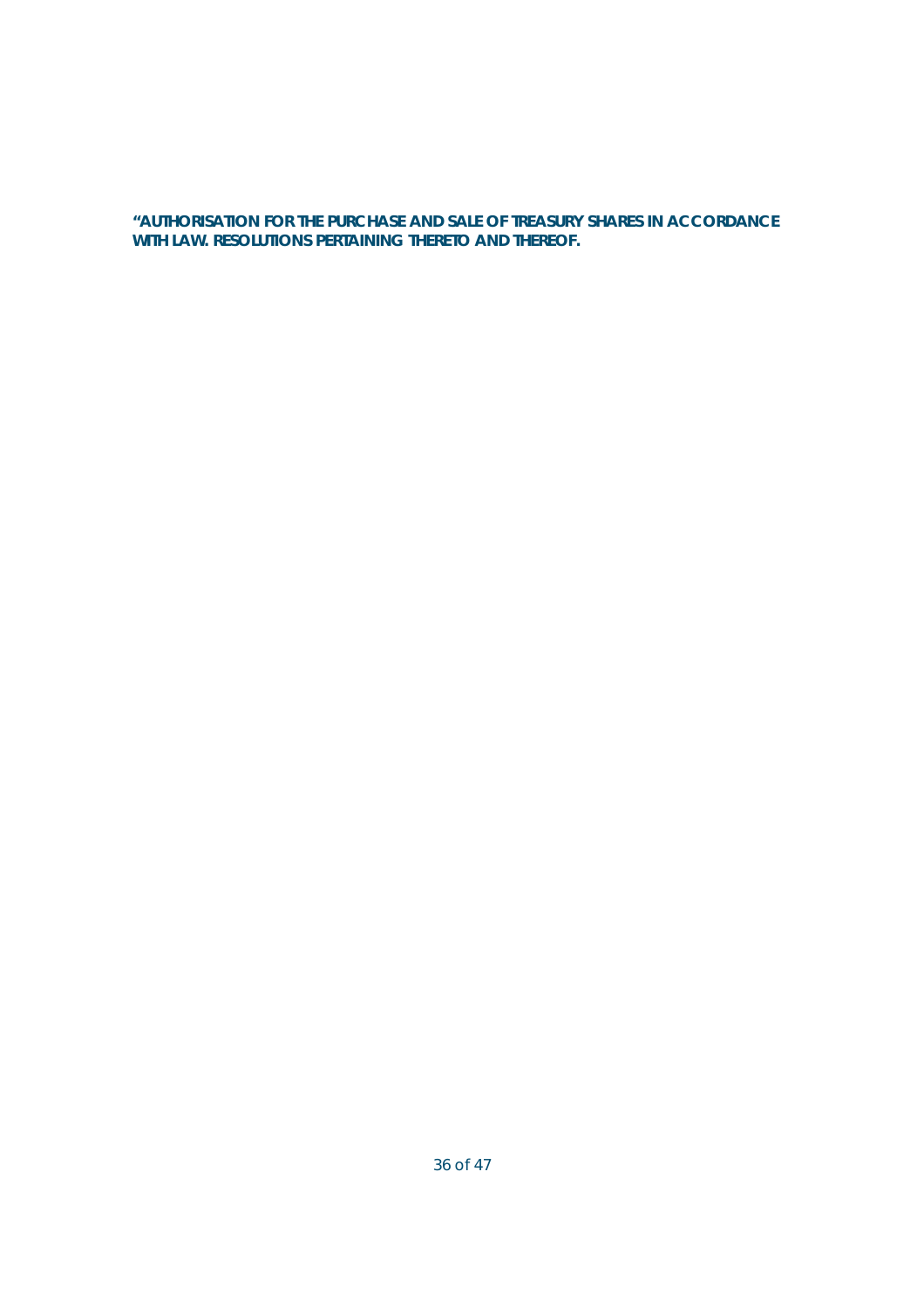The Board of Directors submits to the Shareholders' Meeting, for its approval, its proposal regarding authorisation for the purchase and sale of treasury shares, which is shown in full below.

 $\star \star \star$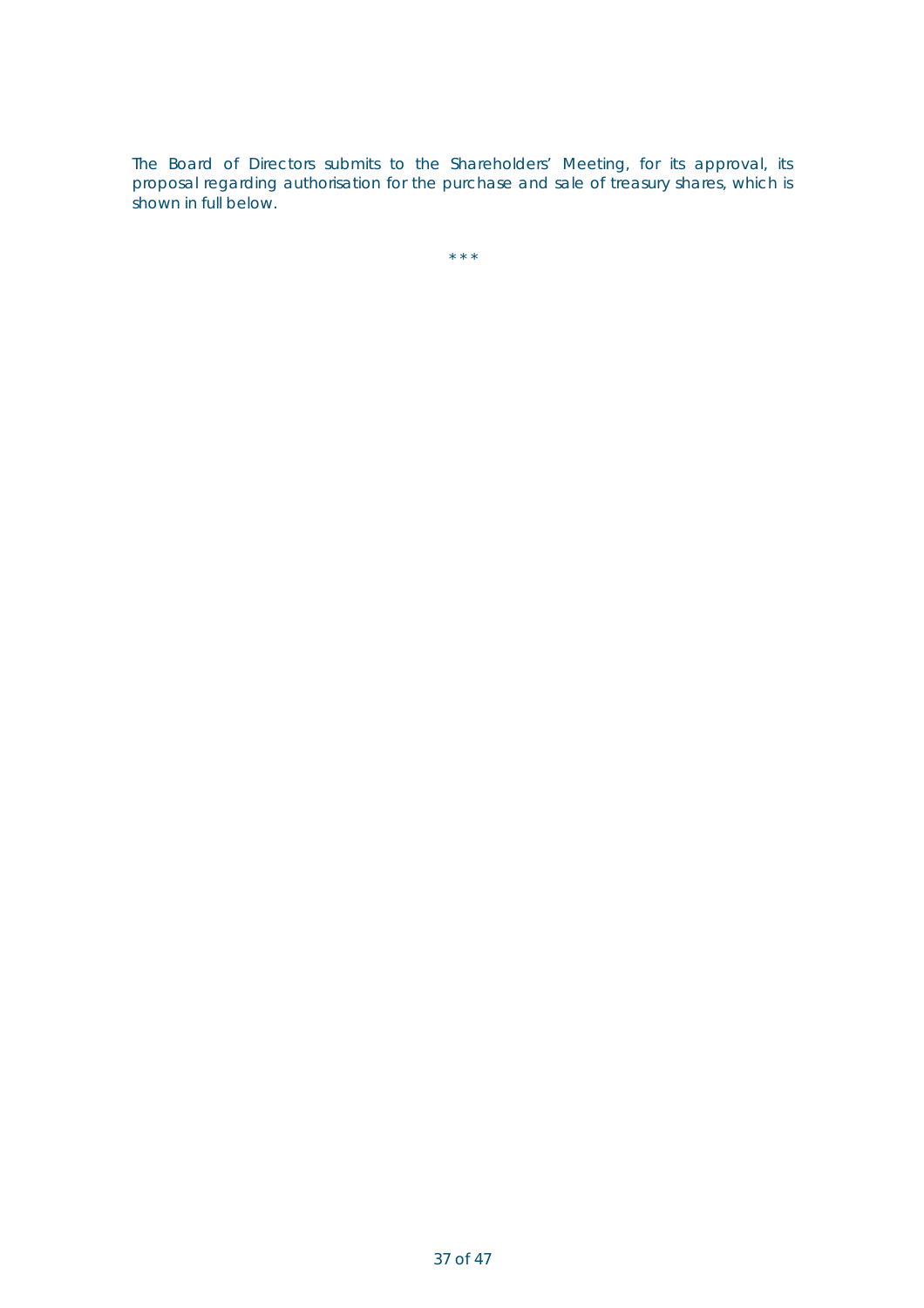Dear Fellow Shareholders,

It is recalled that Art. 23 of the Bylaws provides, pursuant to and for the purposes of Art. 2529 of the Civil Code, the possibility for the Board, with the prior authorisation of the Meeting, to buy and sell treasury shares.

The Shareholders' Meeting on 12 April 2012 authorised the operation in treasury shares, which was renewed at the various Meetings that have occurred since then and, most recently, on the occasion of the meeting of 22 April 2017.

It is proposed that the Shareholders authorise, to the extent and in the manner further clarified, the purchase and disposal of treasury shares - including those already in the portfolio - under the terms and conditions that follow, howsoever in revoking and substituting the authorisation resolved at the Shareholders' Meeting on 22 April 2017 for the period still unused.

#### Reasons for which authorisation is requested for the purchase and/or sale of treasury shares

\*

The purchase, trading and sale of Treasury shares is intended, in the interest of the company and in compliance with the regulations and the bylaws, for the time in force and applicable as well as accepted market practices, in pursuit of the following objectives:

- x previously arranging an equity package available for various operations, including:
	- o special operations aimed at establishing relationships of *partnership*
	- o collaboration with other industrial operators or financial, also in the scope of the typical *business* of the Company;
	- o Compensation plans based on financial instruments;
	- o allotment of shares to shareholders by way of dividend;
- acting in the market to provide liquidity and stable trading volumes of the stock, in the interests of the shareholders and the company, and to avoid uncertainty and unjustified fluctuations in the listings;
- with a view to investment, also in the medium and long term, that is, howsoever, to seize market opportunities wherever either appropriate or on the market (only as regards alienation) in the so-called over-the-counter markets or also outside every market, provided that, taking into account the listings of the regulated market;
- encouraging, where appropriate, in extraordinary situations and of consequent poor liquidity, a timely restructuring of the company structure, without the risk of destabilisation, and sudden movements in the market that can complicate a balanced supply-demand balance of the share.

It should be noted that the request for the authorisation to purchase treasury shares is not intended for reducing the share capital through the cancellation of the treasury shares purchased.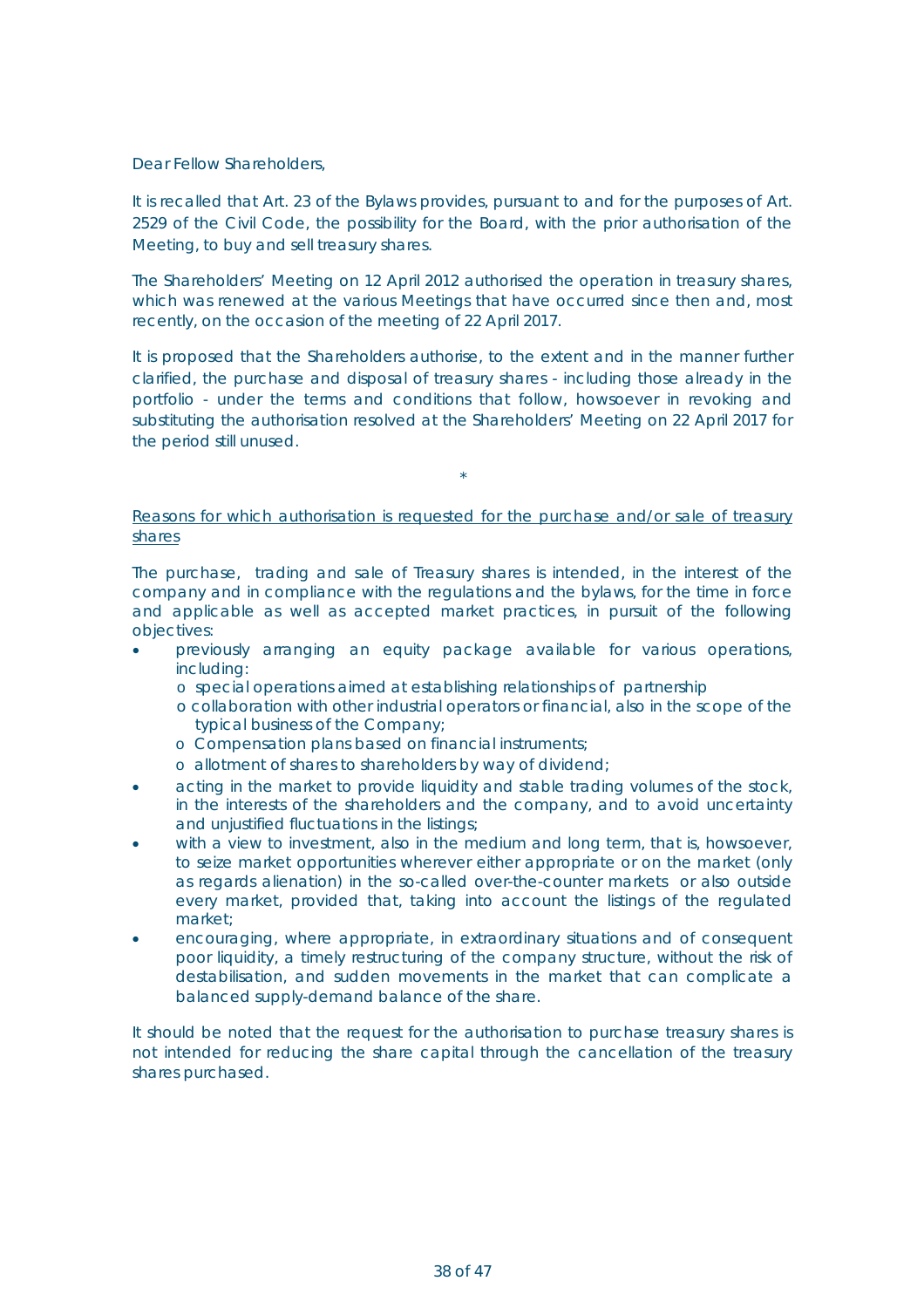#### Maximum number, category and value of the shares referred to for authorisation

As of today's date, the share capital is composed of 174,293,926 ordinary shares, each with a regular dividend.

Within the limits provided for by law (Art. 2357, paragraph 1, of the Civil Code), the distributable profit and available reserves resulting from the last approved budget, the authorisation proposed concerns the purchase, on one or more occasions, of treasury shares up to the maximum number allowed by current laws, and therefore up to 20% of the share capital of the company *pro tempore*, taking into account the Treasury shares already held thereby or by its subsidiaries. The operations will be carried out in compliance with the regulations and bylaws applicable at the time and in accordance with accepted market practices and howsoever according to the procedures and terms allowed.

The request for authorisation provides the power to the Board to make repeated and subsequent purchases and sales (or other acts of disposal) of its treasury shares on the basis of the maximum quantity authorised for on a rotating basis, also for fractions of the maximum quantity authorised, so that, howsoever, at any time, of shares underlying the proposed acquisition and owned by the company does not exceed the limits provided by law and the authorisation of the Meeting.

#### Information useful for verifying compliance with the limits as per Art. 2357 of the Civil Code

The purchases - whose turnover, net of sales, leads to the formation of the negative reserve in equity - cannot be made for amounts which are not available in the reserve capacity defined by the Bylaws and showing in the Company's last regularly approved financial statements. To this end, it should be noted that in the draft budget as at 31 December 2017 (<sup>1</sup>), submitted for approval by the same Shareholders' Meeting called to approve the present proposal for authorisation and, assuming in this venue its approval, the negative reserve for Treasury shares would amount to euro 46,945,285.52 and registered reserves are available for euro 987,522,207.58 and, in particular, euro  $785,490,034.35$  ( $2$ ) in relation to the share premium reserve in which the negative reserve for treasury shares will apply.

Please note that, as of the date of this report, 22 March 2018, the company holds 6,679,907 treasury shares, equal to 3.833% of the share capital  $(3)$ , and that the negative reserve for treasury shares in the portfolio is euro 46,945,285.52; the subsidiaries do not hold Company shares (\*).

In light of the above, compliance is verified with the ceiling limit provided for in Art. 2357, paragraph 3, of the Civil Code, equalling one-fifth part of the share capital, subject in each case to the obligation of compliance with the authorising conditions of the shareholders' meetings.

It remains understood that, in the event of sale, the amount can be reused for additional purchases, until the expiry of the term of the authorisation, subject

<sup>(</sup><sup>1</sup> ) Before allocation of 2017 result.

 $(2)$  Amount at 31 December 2017, to be updated as indicated below.

 $(3)$  At 31 December 2017, the company held an equal amount of treasury shares.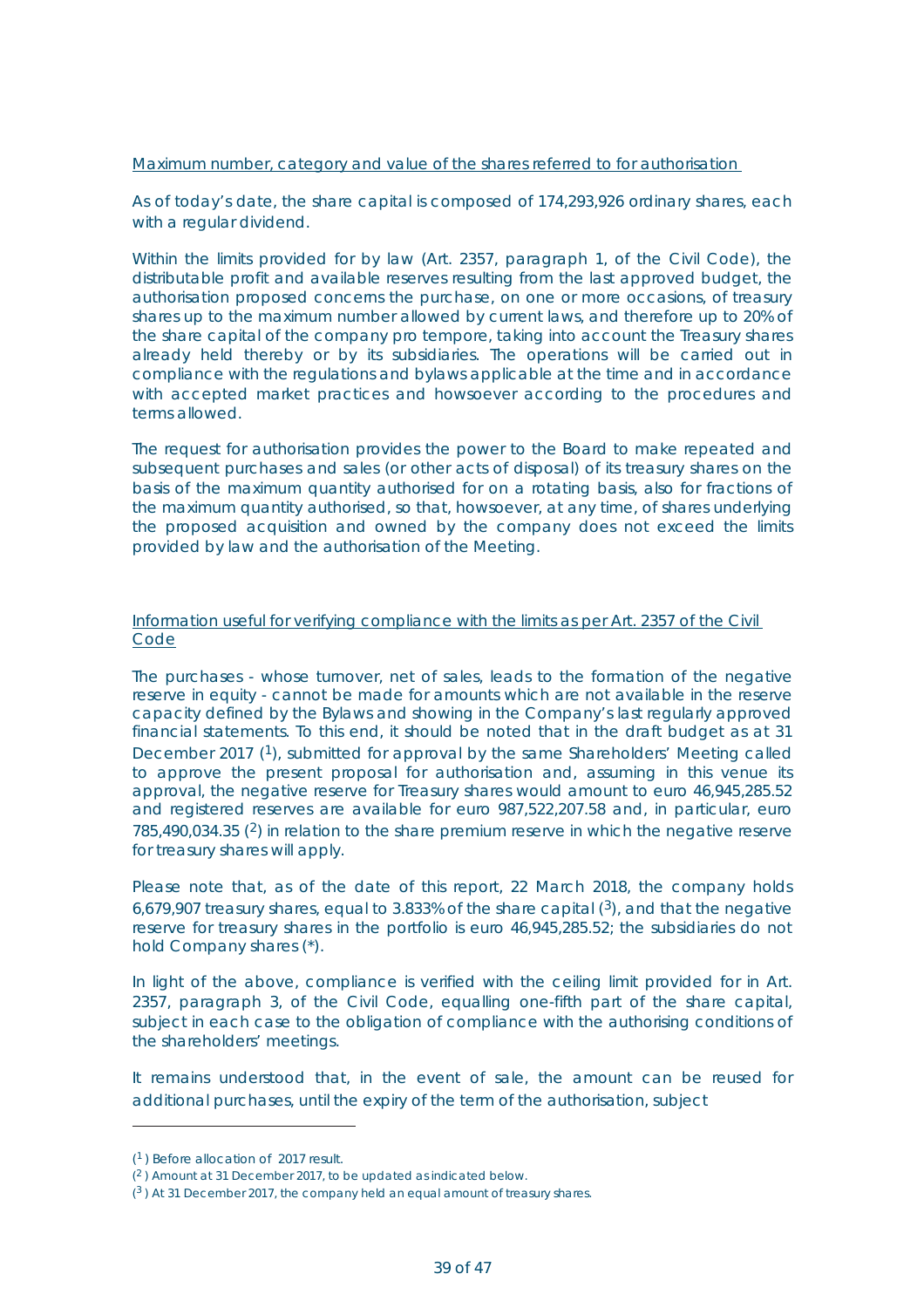to the quantitative limits and expenses, as well as the conditions laid down by the Meeting.

#### Duration of the authorisation

The duration of the authorisation for the purchase request is 18 months from the date on which the Meeting adopts the corresponding resolutions that lead this new resolution to revoking and then replacing the existing authorisation by Meeting resolution 22 April 2017.

The Board of Directors may proceed to authorised purchase operations on one or more occasions and at any time within the timeframe stated above.

Authorisation for availability of treasury shares is requested without time limits, given the lack of regulatory constraints in this respect and the opportunity to maximise the time frame in which to make the possible sale.

#### Minimum and maximum fee

The purchase price of the shares shall not be lower, at minimum, by more than 20% or higher, at a maximum, by above 20% compared to the official price of the shares registered by Borsa Italiana S.p.A. in the trading session prior to each operation.

We also propose authorising the sales, in accordance with Article 2357-*ter* of the Civil Code, at any time and without time limits, in whole or in part, on one or more occasions, the treasury shares already in the availability of the Company or purchased under this proposal, for the above mentioned purposes to be intended, in any case, as stated here, as well as to authorise the further use of all shares purchased in accordance with and for the same purposes identified above, in all cases under the terms and conditions determined by the Board of Directors.

Regarding the sale of treasury shares, the Board will establish the criteria for determining the related price and/or procedures, terms and conditions for using Treasury shares, having regard to the specific execution procedures used, the trend in stock prices of the period preceding the transaction and the best interests of the company.

#### Method for buying and selling shares

The purchase of treasury shares operations will be carried out in accordance with Article 132 of Legislative Decree 58/1998 and 144-bis, paragraph 1, section (b), of CONSOB Issuer Regulations, according to the operating methods set forth in the regulations providing for the organisation and management of such markets in order to ensure equal treatment of shareholders.

Therefore, the purchases will be made exclusively and even multiple times by each procedure on regulated markets according to the operating procedures set forth in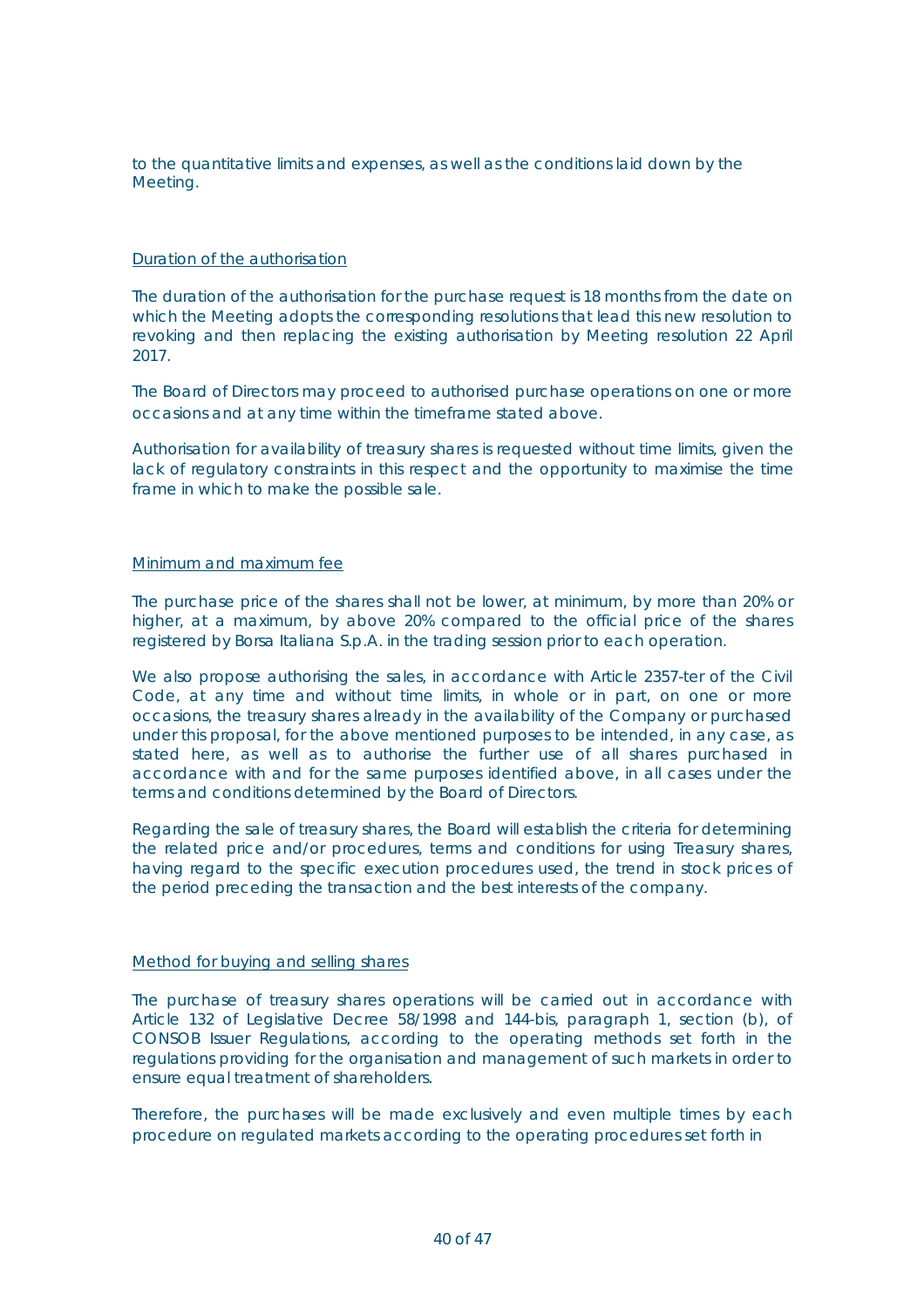compliance with the reference standards, which do not permit directly combining purchasing trade orders with predetermined trade sales orders.

With regard to the volume of shares, the purchases and sales - the latter where made on the market - will not be more than 25% of the average daily volume of shares traded at Borsa Italiana S.p.A.. The average volume is calculated based on the average daily volume traded in the 20 trading days preceding the date of each purchase.

Disposals of shares may be made, one or more times, also before having exhausted the maximum number of shares that can be purchased, in the manner and in the times deemed most appropriate in the interests of the Company, by adopting any procedure deemed appropriate in relation to the purposes which will be pursued, including off market sales or in blocks and/or by assignment consistent with and within the purposes identified above, subject in any case to compliance with the legislation in effect from time to time.

\* \* \*

#### **Draft resolution**

The meeting is submitted the following draft resolution:

The Shareholders' Meeting

- having acknowledged the proposal of the Board of Directors;
- keeping in mind the provisions of the applicable law and the company bylaws, the latter also in the new formulation which will be subject to the approval of the shareholders on 27-28 April 2018;
- having acknowledged that, as of today, the Company holds 6,679,907 treasury shares, equal to 3.833% of the share capital, and that the negative reserve for treasury shares in the portfolio is euro 46,945,285.52 while the subsidiaries do not hold Company shares (\*);

#### resolved

to authorise the Board of Directors to purchase and/or dispose of treasury ordinary shares in accordance with the provisions of the law and the company bylaws, for a period of 18 months after the Shareholders' Meeting, using the procedures set out hereinafter, thereby revoking and replacing the Meeting's resolution of authorisation to purchase and/or dispose of treasury shares dated 22 April 2017, subject to and without prejudice to what is done, performed, or executed, in consequence thereof.

The start of the operation, or its suspension and/or termination, is decided by the Board of Directors with the option to delegate this to the Executive Board, in accordance with the legislation and regulations and bylaws, applicable at the time.

l) Purchase of treasury shares

a) The purchase may be made to the share premium reserve, now entered in the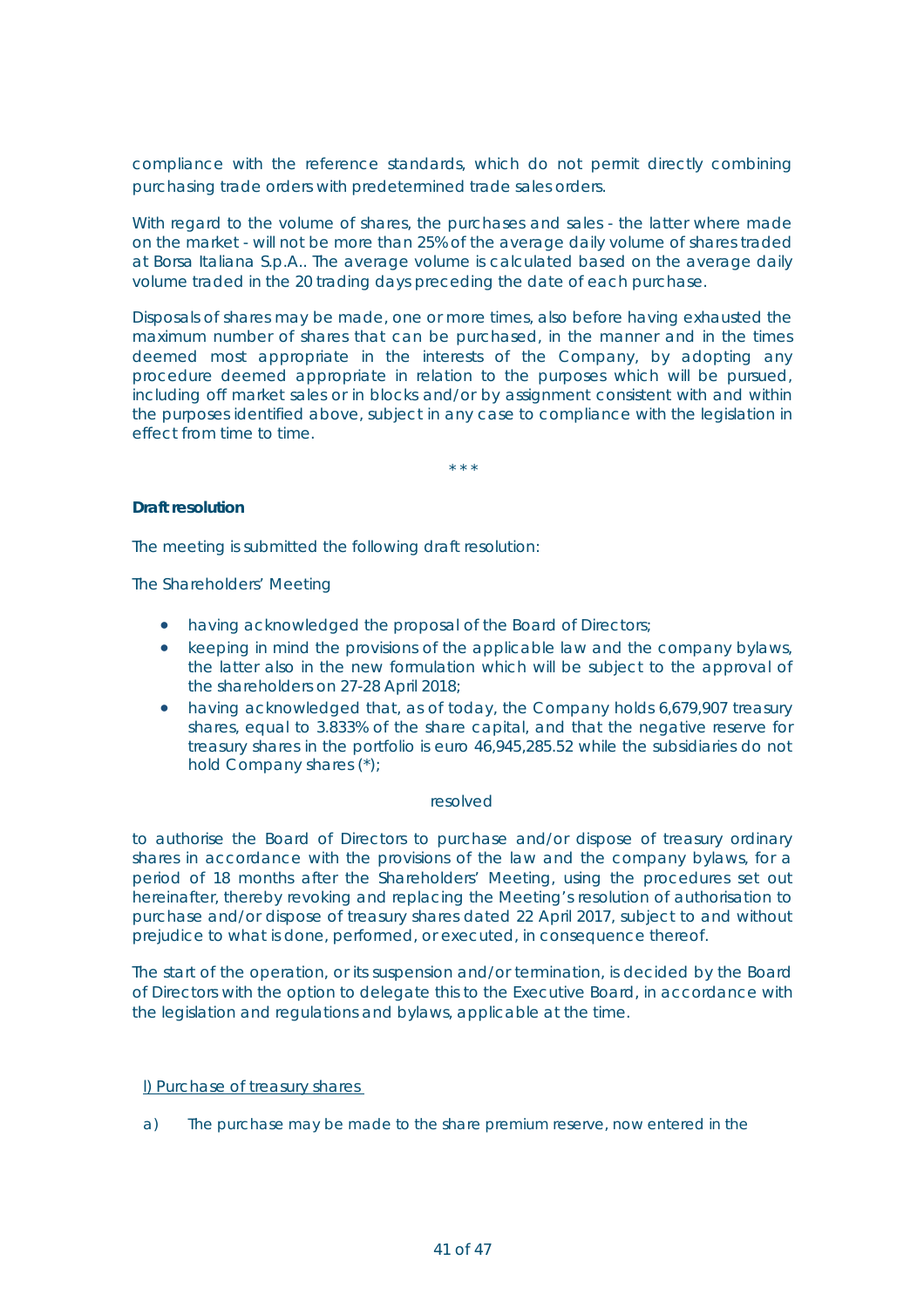financial statements in the amount of euro 785,490,034.35  $(4)$ , up to the maximum number of shares permitted by the applicable laws, and therefore up to 20% of the share capital of the Company *pro tempore*, taking into account the treasury shares held by the same or by its subsidiaries.

- b) The purchases operations may be arranged at any time within 18 months of the date of this resolution.
- c) The purchase price of the shares shall not be lower at minimum by more than 20% or higher at maximum by above 20% compared to the official price of the shares registered by Borsa Italiana S.p.A. in the trading session prior to each operation.
- d) The purchases and sales the latter if made on the market shall not be higher than 25% of the average daily volume of shares traded at Borsa Italiana S.p.A., calculating the average volume based on the average daily volume traded in the 20 trading days prior to the date of each purchase.
- e) Purchases must be made in accordance with the applicable regulatory requirements, and in particular with regard to the provisions of Art. 144-*bis*and paragraphs 1 and 1-bis of the Issuer Regulations.
- f) The accounting treatment of transactions will be in compliance with the current legislation, regulations and bylaws, as well as the applicable accounting principles. In the event of disposal, the amount can be reused for additional purchases, until the expiry of the term of the authorisation, subject to the quantitative limits and spending, as well as the conditions laid down by the Meeting.

#### II) Trading and sales of treasury shares

- a) The shares that will be purchased in implementation of Meeting resolution or already in the Company's availability will be subject to deeds of sale and disposition and therefore to be sold even before having exhausted the entire quantity of purchases covered in this request for authorisation, on one or more occasions, without time limits, in the manner deemed most appropriate in light of the reasoning expressed in the report of the Board of Directors and in the interest of the company.
- b) Le alienazioni delle azioni proprie potranno essere effettuate, in una o più volte, anche prima di avere esaurito il quantitativo massimo di azioni proprie che può essere acquistato. Disposal may take place in the manner and in the times deemed most appropriate in the interests of the Company, by adopting any procedure deemed appropriate in relation to the purposes which will be pursued subject in any case to the applicable regulations.

Verona, 22 March 2018

\* \* \*

(\*) The data reported, referring to the date of 22 March 2018 will be updated at the Meeting.

 $(4)$  Amount as at 31 December 2017, which rely on the negative reserve for treasury shares in the portfolio equal euro 46,945,285.52, to be updated as indicated below.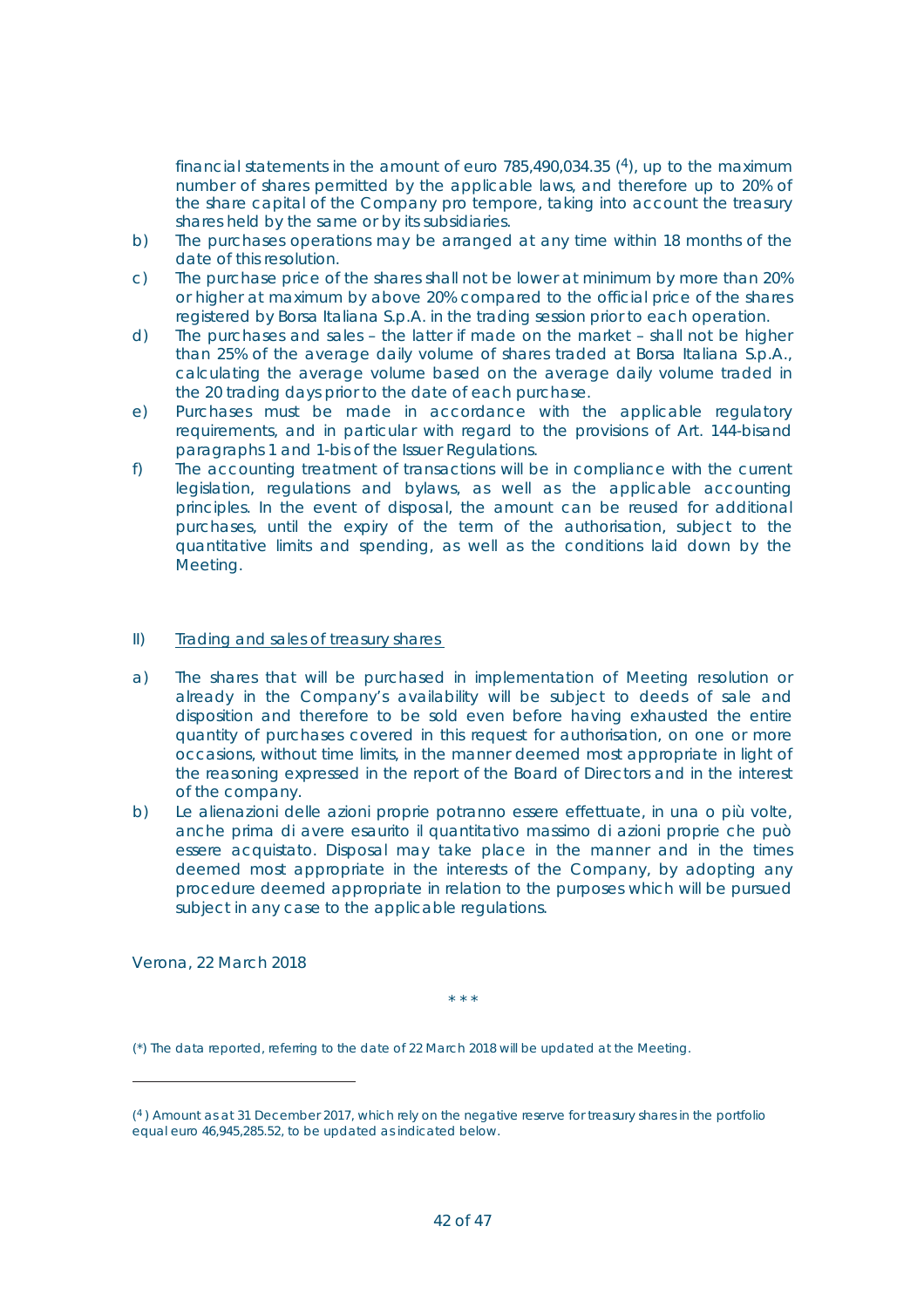**APPOINTMENT OF A SHAREHOLDER TO THE BOARD OF DIRECTORS.**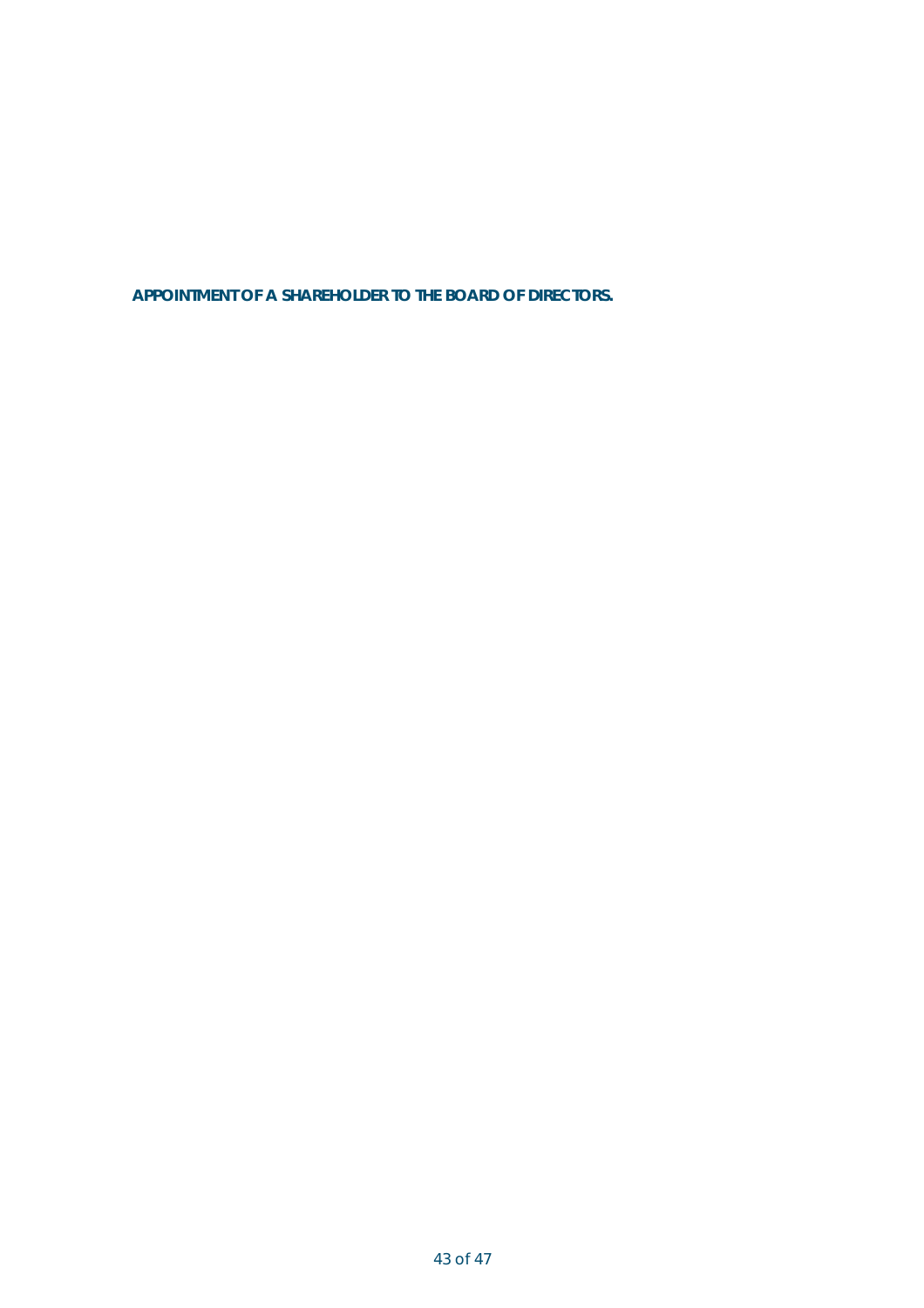It is recalled that, effective 31 March 2017, Giovanni Battista Mazzucchelli resigned from his office as Director and CEO of the company. Consequently, in accordance with the provisions of Art. 2386 of the Italian civil code and Art. 33.5 of the Bylaws, the Board of Directors has proceeded to appoint the replacement by nominating, at its meeting on 1 June 2017, Director Alberto Minali, simultaneously appointed Chief Executive Officer. Under the aforementioned statutory provision, the mandate of the nominated Director reaches its expiry with today's Meeting of Shareholders held on 27-28 April 2018.

The shareholders' meeting is called to deliberate the appointment of a Shareholder of the Board of Directors, in accordance with the rules in applicable law and in the manner set out in the applicable notice of the meeting, that for completeness are cited below.

We note in particular that appointing the Director will proceed by nominations on the basis of the slates. The slates submitted must contain the designation of a single candidate with no constraints of residence and gender. In this regard, reference is made, in addition to the applicable laws and bylaws, to the recommendations made by the Board of Directors regarding the specific skills required for the position, as contained in updated version of the document establishing the guidelines for Shareholders on the qualitative and quantitative composition of the administrative body, which can be found on the "Corporate" internet site at http://www.cattolica.it/home-corporate, in the "Governance" section.

There are no plans to elect a Director from a minority slate pursuant to Art. 33.4 of the Bylaws, that having proceeded at the Meeting of 16 April 2016.

\*

The slates of candidates filed within the time limits and in the manner provided will be made available to the public at least 21 days before the date of the meeting on first call, and thus by 6 April 2018.

\*

For greater clarity and uniformity of the process and to facilitate exercising the right to submit the slates, the Board of Directors has updated the procedures to be followed for conducting the related formalities, already prepared by previous meetings, providing for filing the same at the registered office and available at the company's Corporate website, http://www.cattolica.it/home-corporate, under "Governance": notice of this was given in the call for the meeting.

\* \* \*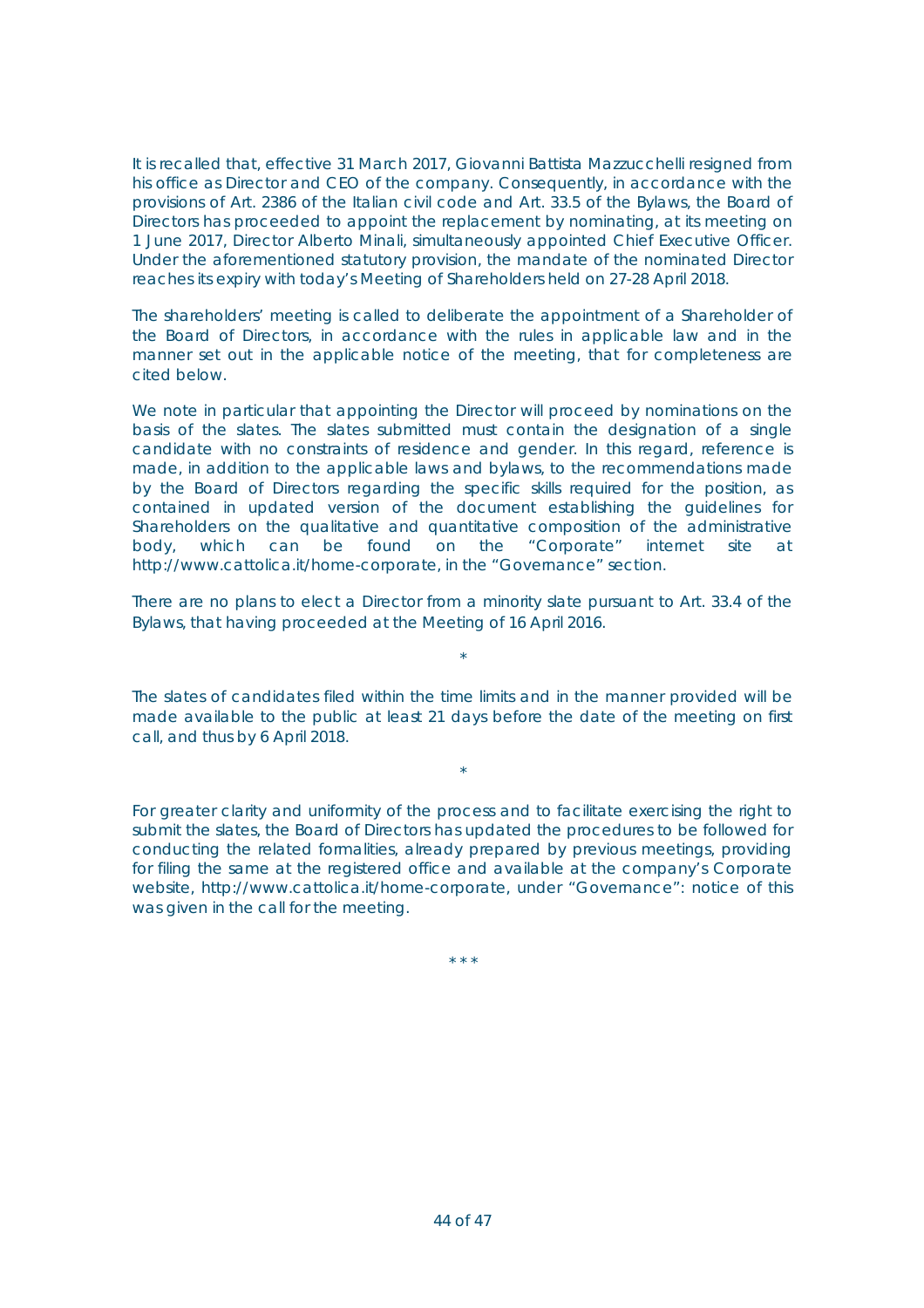**APPOINTMENT OF THE BOARD OF STATUTORY AUDITORS, ITS CHAIR AND DETERMINATION OF THE RELATED REMUNERATIONS.**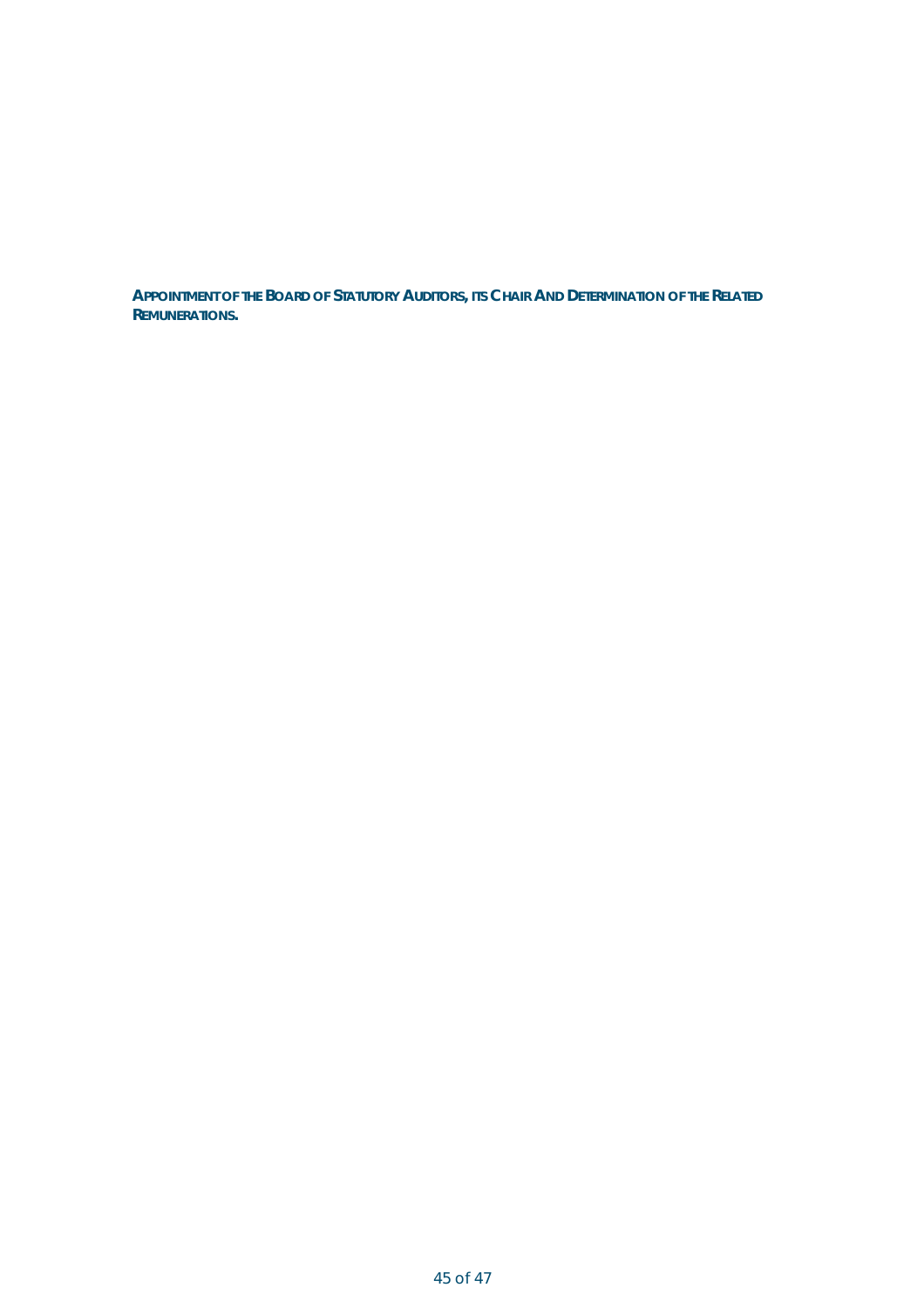With the approval of the financial statements for 2017 the three-year term of the Statutory Auditors expires, conferred with the resolution at the Meeting on 25 April 2015.

The Board of Directors expresses its sincere thanks to the members of the supervisory body for the work carried out in the interest of the Company in executing the assignment.

The Shareholders' Meeting is called to approve the appointment of the Board of Auditors for a new mandate.

It is recalled, in particular, that candidates must meet the requirements of the specific regulations and Bylaws.

It is also recalled that, in accordance with Art. 44 of the Bylaws, the Board of Auditors, to be elected by voting the slate pursuant to the Bylaws, must be comprised of 3 standing auditors and 2 alternates.

Finally it is noted that the Auditors appointed must comply with the gender balance referred to in the regulations at the current time: accordingly, at least one third of the standing Auditors must belong to the less represented gender.

Subject to compliance with statutory provisions, for greater clarity and uniformity of the process and to facilitate exercising the right to submit the slates, the Board of Directors has updated the procedures to be followed for conducting the related requirements, already prepared by previous meetings, providing for the deposit thereof at the registered office and the company's Corporate website, http://www.cattolica.it/homecorporate, under "Governance": notice of this was given in the call for the meeting.

Please note that, the preconditions fulfilled for the appointment of the Chairman of the Board of Auditors, the process will take place by applying the provisions of Art. 148 of TUF, as amended by Law 262/2005, which provides that the Chairman of the Board of Auditors is "appointed by the Shareholders' Meeting from the auditors elected on the minority slate".

If the new corporate Bylaws are approved as set out in the Extraordinary Session of the Meeting on 27-28 April 2018 and thus by adopting the one-tier system of administration and control, the Board of Statutory Auditors appointed will expire at the date of the first subsequent renewal of the Board of Directors.

\* \* \*

The slates of candidates filed within the time limits and in the manner provided will be made available to the public at least 21 days before the date of the meeting on first call, and thus by 6 April 2018.

\* \* \*